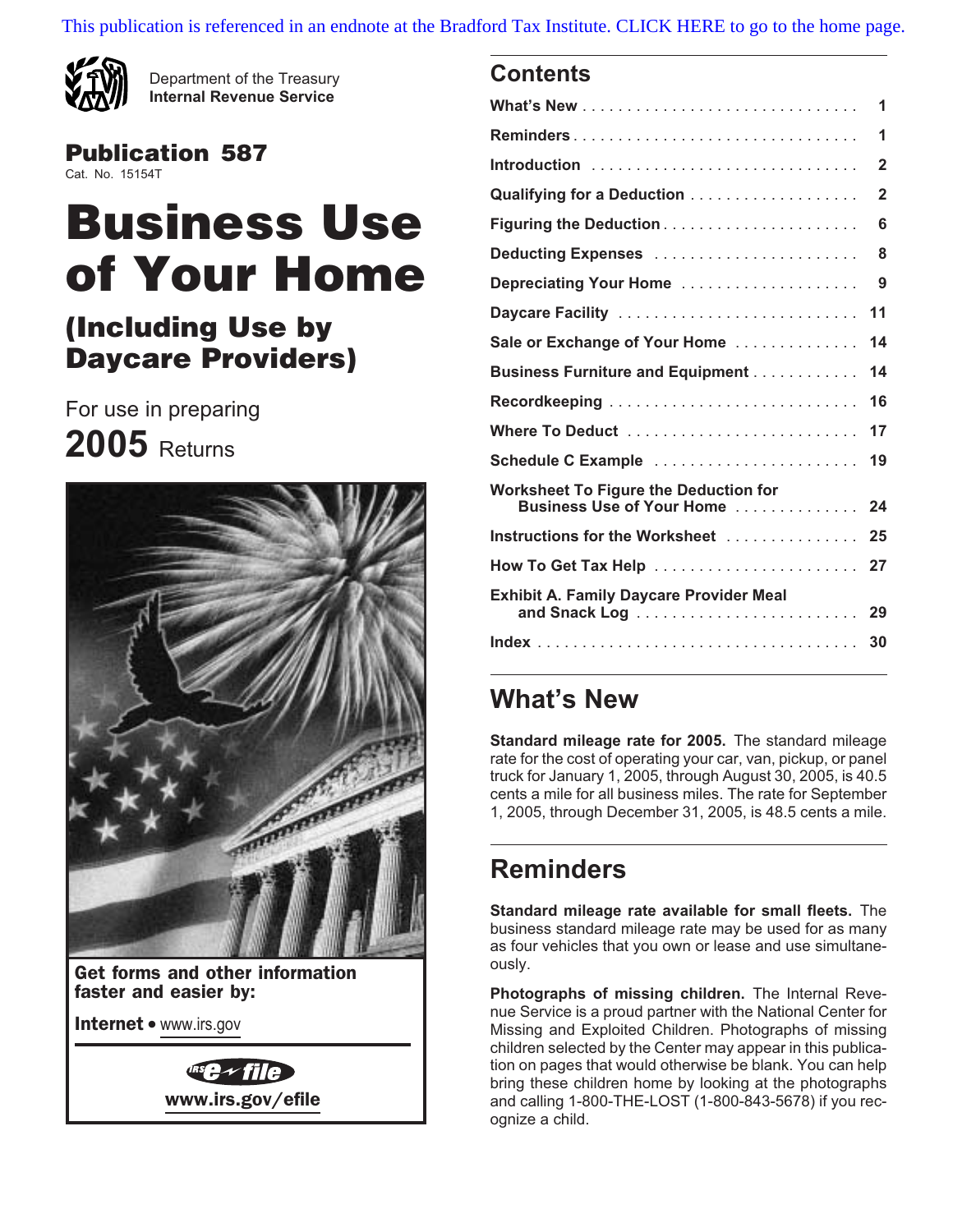The purpose of this publication is to provide information on figuring and claiming the deduction for business use of **Useful Items** your home. The term "home" includes a house, apartment, You may want to see: condominium, mobile home, boat, or similar property, which provides basic living accommodations. It also in-<br>
cludes structures on the property, such as an unattached<br> **Publications** garage, studio, barn, or greenhouse. However, it does not **□ 523** Selling Your Home include any part of your property used exclusively as a ❏ **<sup>551</sup>** Basis of Assets hotel or inn.

This publication includes information on the following. ❏ **583** Starting a Business and Keeping Records

- The requirements for qualifying to deduct expenses ❏ **946** How To Depreciate Property for the business use of your home (including special rules for storing inventory or product samples). **Forms (and Instructions)**
- 
- How to figure the deduction (including depreciation example of the Business of your home). ❏ **2106** Employee Business Expenses
- 
- Selling a home that was used partly for business. Expenses
- ❏ **<sup>4562</sup>** Depreciation and Amortization Deducting expenses for furniture and equipment
- 
- 

The rules in this publication apply to individuals.

your property, see Publication 527, Residential Rental

deduct expenses for the business use of your home.<br>
Individual Forms and Publications Branch To qualify to claim expenses for business use of your home.<br>
SE:W:CAR:MP:T:I<br>
1111 Constitution Ave. NW, IR-6406 Exclusively and Washington, DC 20224 business (defined later),

We respond to many letters by telephone. Therefore, it<br>would be helpful if you would include your daytime phone<br>number, including the area code, in your correspondence.<br>You can email us at *\*taxforms@irs.gov*. (The asteris

You can email us at *\*taxforms@irs.gov*. (The asterisk must be included in the address.) Please put "Publications attached to your home, in connection with your trade Comment" on the subject line. Although we cannot re- or business, spond individually to each email, we do appreciate your<br>feedback and will consider your comments as we revise<br>our tax products.<br>The products of the product of the product of the product of the product of the product of the

**Tax questions.** If you have a tax question, visit the firm and too to a tax case of the rental use the publication of the rental visit of the rental with you have a tax question, visit the rental of the carry with the pub *www.irs.gov* or call 1-800-829-1040. We cannot answer tax questions at either of the addresses listed above.

*Ordering forms and publications.* Visit *www.irs.gov/ formspubs* to download forms and publications, call

1-800-829-3676, or write to the National Distribution **Introduction**<br>
Center at the address shown under *How To Get Tax Help*<br>
in the back of this publication.

- 
- 
- 
- 

- Types of expenses you can deduct. ❏ **Schedule C (Form 1040)** Profit or Loss from
	-
- Special rules for daycare providers. ❏ **2106-EZ** Unreimbursed Employee Business
	-
	- □ 8829 Expenses for Business Use of Your Home

• Records you should keep. The state of the see *How To Get Tax Help* near the end of this publication for information about getting publications and forms. • Where to deduct your expenses.

## If you need information on deductions for renting out **Qualifying for a Deduction**

Property.<br>Generally, you cannot claim expenses such as mortgage<br>nterest and real estate taxes as business expenses. How-**Comments and suggestions.** We welcome your com-<br>ments about this publication and your suggestions for<br>future editions.<br>You can write to us at the following address:<br>You can write to us at the following address:<br>View this

- Exclusively and regularly as your principal place of
- 
- 
- 
- 
-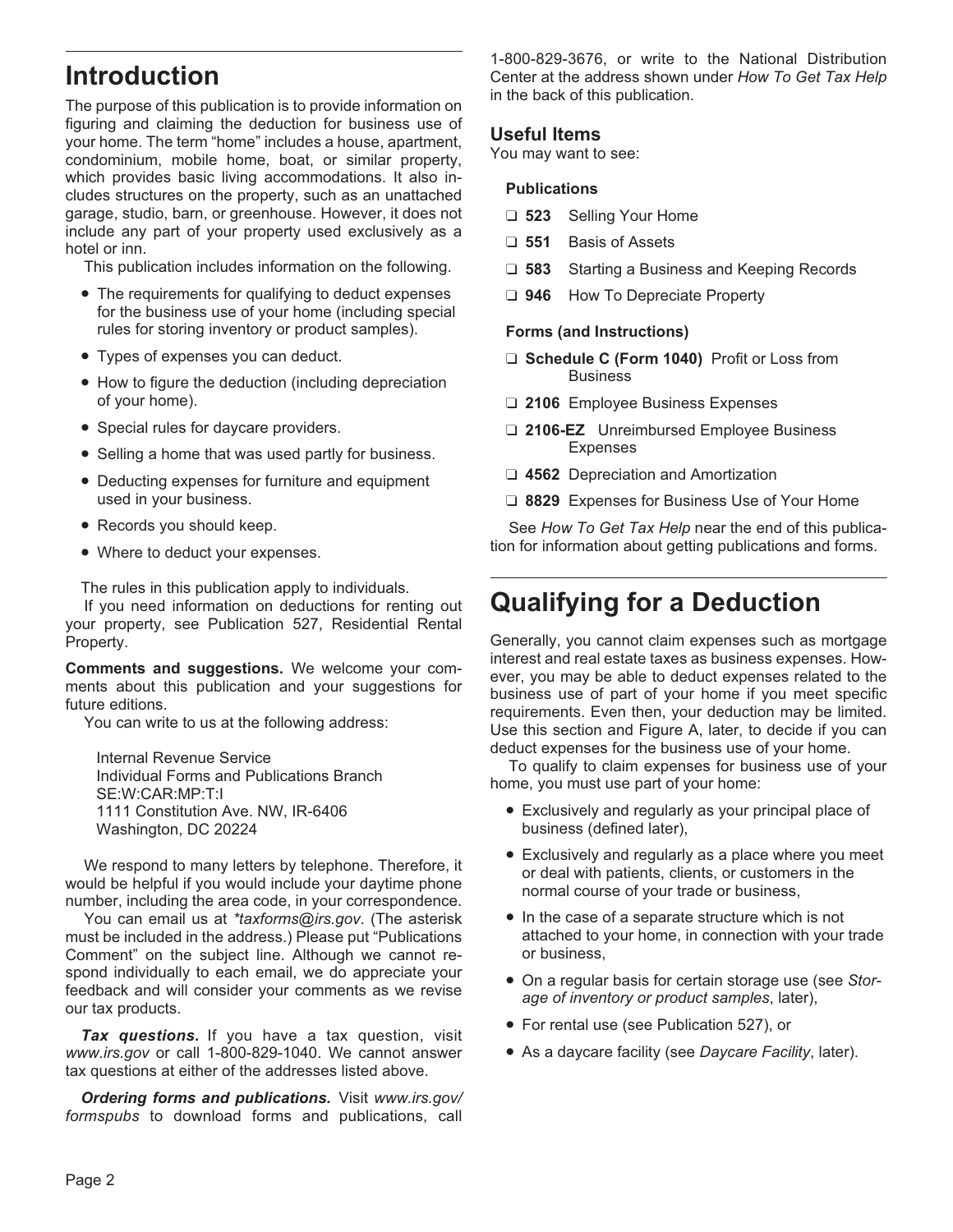**Additional tests for employee use.** If you are an em- *Example.* Your home is the only fixed location of your ployee and you use a part of your home for business, you business of selling mechanics' tools at retail. You regularly may qualify for a deduction for its business use. You must meet the tests discussed above plus: product samples. You sometimes use the area for per-

- your employer, and basement exclusively for business.
- You must not rent any part of your home to your employer and use the rented portion to perform serv- **Regular Use**

helpful, you cannot deduct expenses for the business use Incidental or occasional business use is not regular use.

To qualify under the exclusive use test, you must use a<br>specific area of your home only for your trade or business.<br>The area used for business can be a room or other separately identifiable space. The space does not need t

You do not meet the requirements of the exclusive use test if you use the area in question both for business and **Example.** You use part of your home exclusively and for personal purposes.

home to write legal briefs and prepare clients' tax returns. broker or dealer. So, your activities are not part of a trade Your family also uses the den for recreation. The den is not or business and you cannot take a deduction for the busiused exclusively in your profession, so you cannot claim a ness use of your home. business deduction for its use.

- 
- You use part of your home as a daycare facility,

**Storage of inventory or product samples.** If you use • The amount of time spent at each place where you part of your home for storage of inventory or product conduct business. samples, you can claim expenses for the business use of your home without meeting the exclusive use test. How-<br>ever you must meet all the following tests<br>business if you meet the following requirements. ever, you must meet all the following tests.

- 
- 
- Your home is the only fixed location of your trade or of your trade or business. business.
- 
- 

sonal purposes. The expenses for the storage space are<br>Your business use must be for the convenience of deductible even though you do not use this part of your

ices as an employee for that employer.<br>If the use of the home office is merely appropriate and<br>helpful, you cannot deduct expenses for the business use incidental or occasional business use is not regular use. You must consider all facts and circumstances in determining whether your use is on a regular basis.

# **Exclusive Use Trade or Business Use**

regularly to read financial periodicals and reports, clip bond coupons, and carry out similar activities related to your **Example.** You are an attorney and use a den in your own investments. You do not make investments as a

### **Principal Place of Business**

**Exceptions to Exclusive Use**<br>
You can have more than one business location, including You do not have to meet the exclusive use test if either of your home, for a single trade or business. To qualify to deduct the expenses for the business use of your home the following applies.<br>under the principal place of business test, your home must<br>under the principal place of business test, your home must • You use part of your home for the storage of inven- be your principal place of business for that trade or busitory or product samples (discussed next).<br>
place of business, you must consider:<br>
your principal place of business, you must consider:

- discussed later under *Daycare Facility.* The relative importance of the activities performed at each place where you conduct business, and
	-

- You sell products at wholesale or retail as your trade  $\bullet$  You use it exclusively and regularly for administra-<br>or business. ness.
- You keep the inventory or product samples in your You have no other fixed location where you conduct<br>home for use in your trade or business.

If, after considering your business locations, your home • You use the storage space on a regular basis. cannot be identified as your principal place of business, • The space you use is a separately identifiable space you cannot deduct home office expenses. However, see suitable for storage. The later discussions under *Place To Meet Patients*, *Cli-*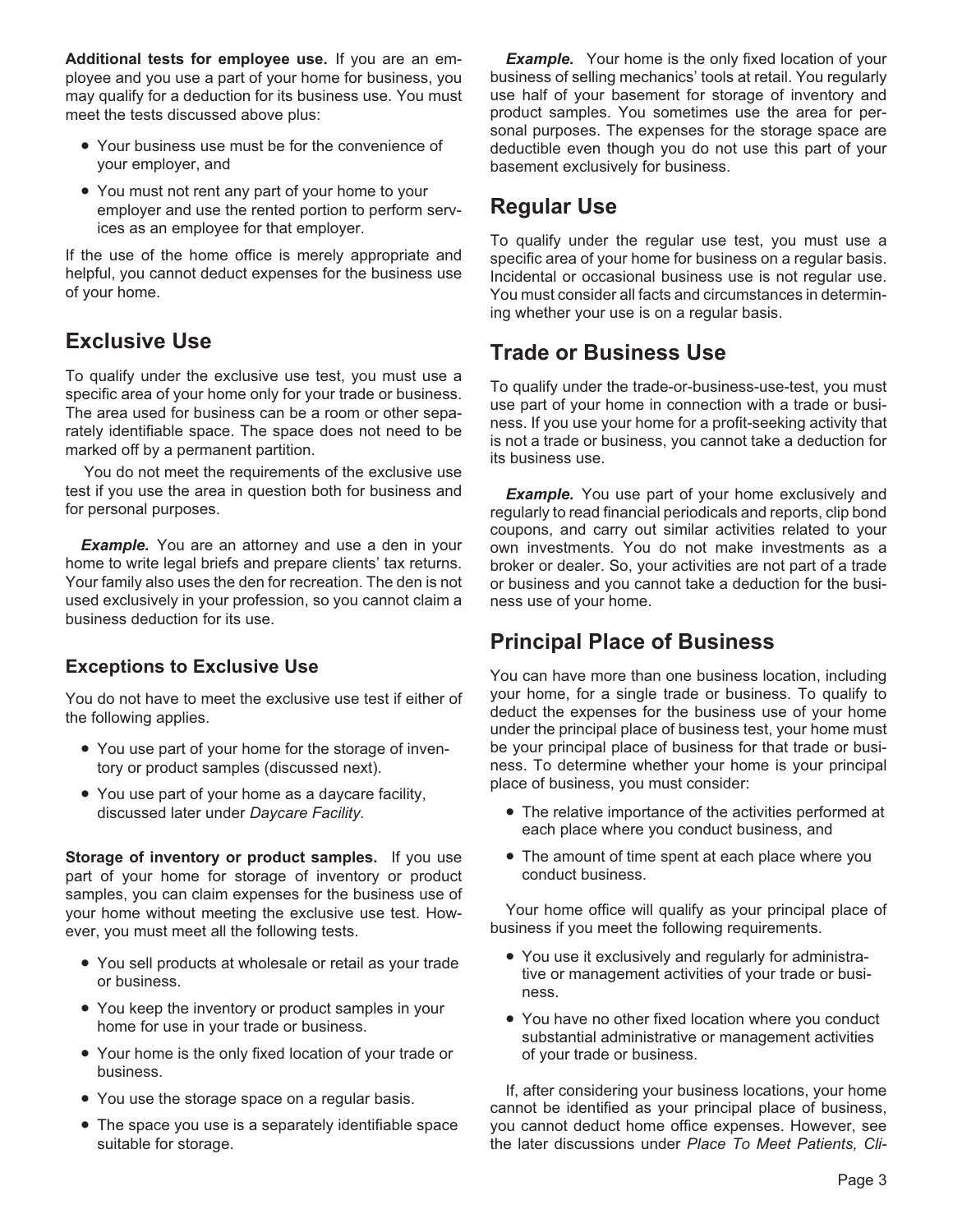

*ents, or Customers* or *Separate Structure* for other ways to home. (For example, another company does your qualify to deduct home office expenses.  $\qquad \qquad$  billing from its place of business.)

**Administrative or management activities.** There are • You conduct administrative or management activities many activities that are administrative or managerial in at places that are not fixed locations of your businature. The following are a few examples. The such as in a car or a hotel room.

- 
- 
- 
- 
- 

**Administrative or management activities performed at**<br>
other locations. The following activities performed by<br>
you or others will not disqualify your home office from<br>
being your principal place of business.<br>
lead.

• You have others conduct your administrative or management activities at locations other than your

- 
- Billing customers, clients, or patients. • You occasionally conduct minimal administrative or management activities at a fixed location outside • Keeping books and records. your home.
- Ordering supplies.<br>• You conduct substantial nonadministrative or non-• Setting up appointments. The management business activities at a fixed location outside your home. (For example, you meet with or • Forwarding orders or writing reports. provide services to customers, clients, or patients at a fixed location of the business outside your home.)
	-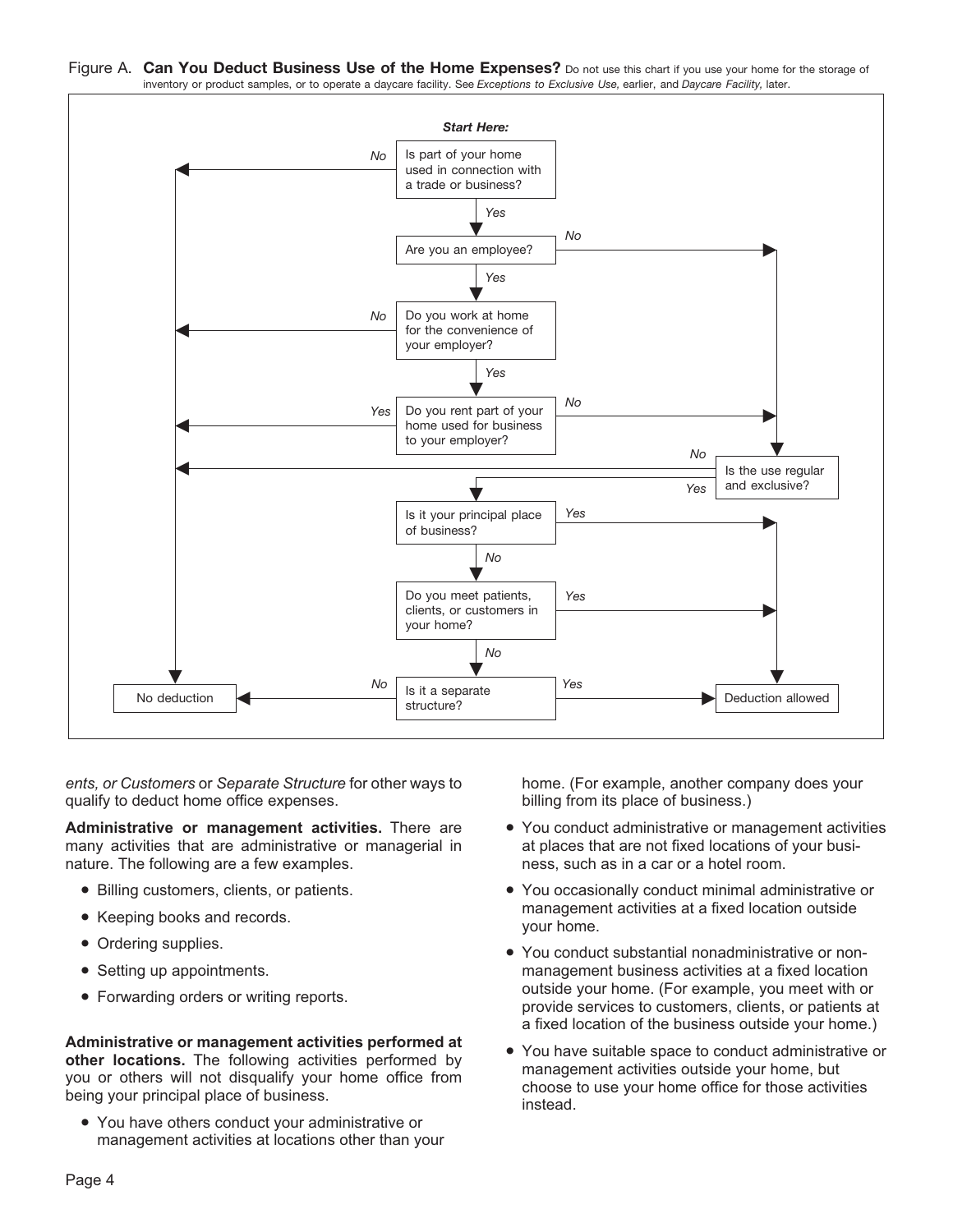**Example 1.** John is a self-employed plumber. Most of • Maintaining billing records and patient logs. John's time is spent at customers' homes and offices<br>installing and repairing plumbing. He has a small office in<br>his home that he uses exclusively and regularly for the<br>ments. administrative or management activities of his business, **•** Reading medical journals and books. such as phoning customers, ordering supplies, and keeping his books. Paul's home office qualifies as his principal place of

pleted at his customers' premises. He does not conduct administrative or management activities for his business<br>any substantial administrative or management activities at as an anesthesiologist there and he has no other fi any substantial administrative or management activities at as an anesthesiologist there and he has no other fixed<br>any fixed location other than his home office. John does location where he conducts substantial administrati not do his own billing. He uses a local bookkeeping service management activities for this business. His choice to use<br>to bill his customers.

tive for several different product lines. She has an office in to grade papers and tests. The school provides her with a<br>her home that she uses exclusively and requiarly to set up small office where she can work on her les her home that she uses exclusively and regularly to set up small office where she can work on her lesson plans, grade<br>appointments and write up orders and other reports for the papers and tests, and meet with parents and s appointments and write up orders and other reports for the papers and tests, and meet with parents and student<br>companies whose products she sells. She occasionally school does not require her to work at home. companies whose products she sells. She occasionally writes up orders and sets up appointments from her hotel Kathleen prefers to use the office she has set up in her

various locations throughout her territory. To make these administrative duties of her teaching job.<br>sales, she regularly visits customers to explain the avail-

her hotel room (not a fixed location) does not disqualify her home office from being her principal place of business. **More Than One Trade or Business** She meets all the qualifications, including principal place of business, so she can deduct expenses (to the extent of the The same home office can be the principal place of busideduction limit, explained later) for the business use of her ness for two or more separate business activities. Whether<br>your home office is the principal place of business for more

**Example 3.** Paul is a self-employed anesthesiologist. He for each of your trade or business activities. You must use<br>spends the majority of his time administering anesthesia<br>the home office exclusively and requiarly for o spends the majority of his time administering anesthesia the home office exclusively and regularly for one or more of and postoperative care in three local hospitals. One of the the following purposes.<br>hospitals provides h

Paul very rarely uses the office the hospital provides. He uses a room in his home that he has converted to an office.<br>He uses this room exclusively and regularly to conduct all<br>the following activities.<br>wour trades or businesses.<br>your trades or businesses.

- Contacting patients, surgeons, and hospitals regard-<br>ing scheduling.<br>nection with one or more of your trades or busi-
- Preparing for treatments and presentations. The resses.
- 
- 
- 

John writes up estimates and records of work com- business for deducting expenses for its use. He conducts location where he conducts substantial administrative or to bill his customers.<br>
John's home office qualifies as his principal place of<br>
business for detail the does not disqualify his home office from being his principal<br>
business for deduction<br>
business of despective of the ad

later) for the business use of his home. **Example 4.** Kathleen is employed as a teacher. She is **Example 2.** Pamela is a self-employed sales representa-<br>tive for several different product lines. She has an office in to grade papers and tests. The school provides her with a

room when she is away on business overnight.<br>Pamela's business is selling products to customers at She uses this home office exclusively and requiarly for the She uses this home office exclusively and regularly for the

sales, she regularly visits customers to explain the avail-<br>able products and take orders.<br>Pamela's home office qualifies as her principal place of<br>business for deducting expenses for its use. She conducts<br>business for ded

your home office is the principal place of business for more than one business activity must be determined separately

- could conduct administrative or management activities.<br>Paul very rarely uses the office the hospital provides. He your trades or businesses.
	-
	-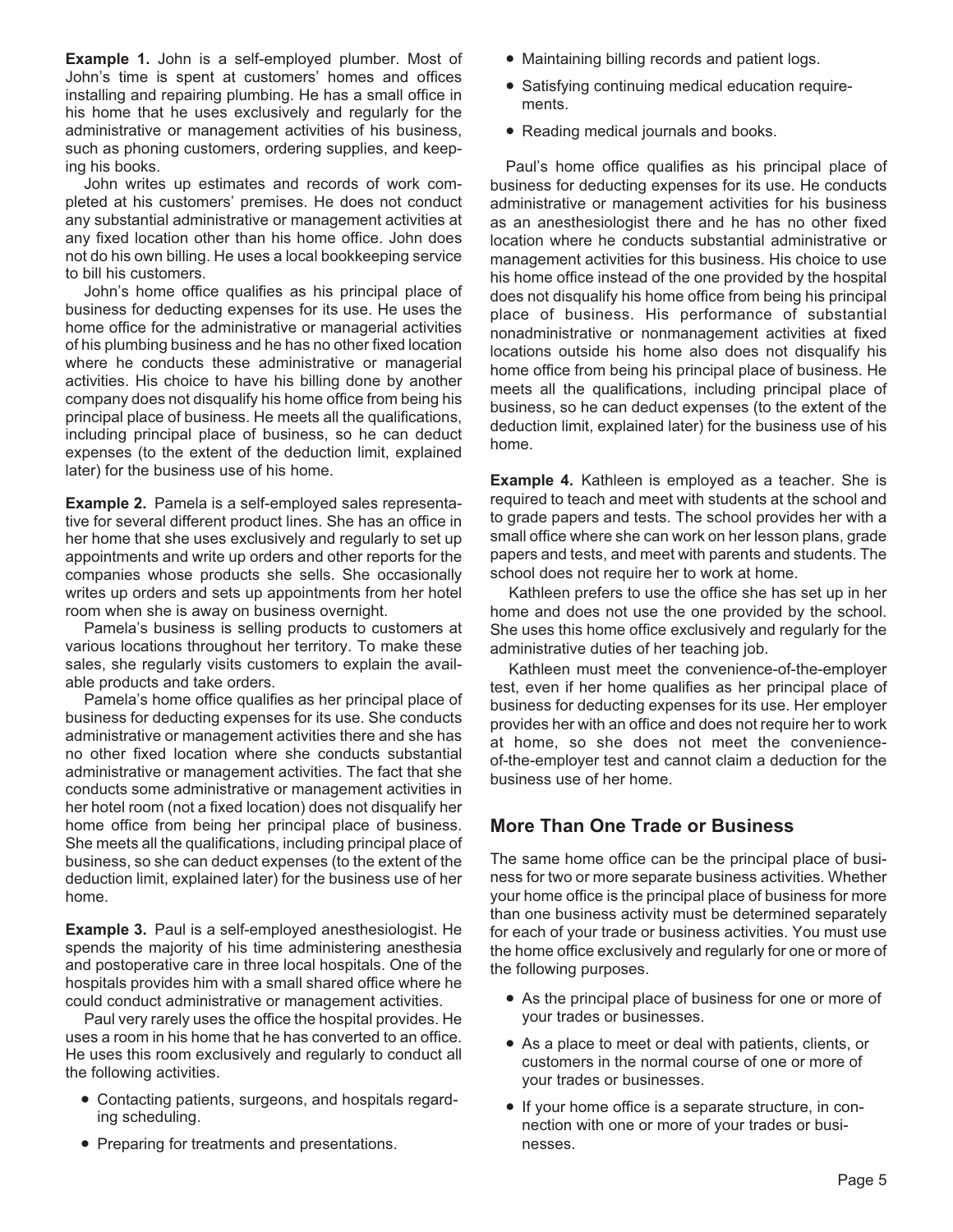ness activity, but you cannot use it for any nonbusiness does not have to be your principal place of business or a (personal) activities. place where you meet patients, clients, or customers.

If you are an employee, any use of the home office in connection with your employment must be for the conve-<br>nience of your employer. See *Bental to employer* later if grows the plants for his shop in a greenhouse behind his nience of your employer. See *Rental to employer*, later if

**Example.** Tracy White is employed as a teacher. Her subject to the deduction limit, explained later. principal place of work is the school, which provides her office space to do her school work. She also has a mail order jewelry business. All her work in the jewelry business **Figuring the Deduction** is done in her home office and the office is used exclusively for that business. If she meets all the other tests, she can After you determine that you meet the tests under *Qualify*deduct expenses for business use of her home for the *ing for a Deduction,* you can begin to figure how much you

If Tracy also uses the office for work related to her bome used for business and the limit on the deduction.<br>Iching, she must meet the exclusive use test for both If you are an employee or a partner, or you file Schedule teaching, she must meet the exclusive use test for both If you are an employee or a partner, or you file Schedule<br>businesses to qualify for the deduction. As an employee. F (Form 1040), Profit or Loss From Farming, use the businesses to qualify for the deduction. As an employee, F (Form 1040), Profit or Loss From Farming, use the Unit<br>Tracy must also meet the convenience-of-the-employer Worksheet To Figure the Deduction for Business Use of Tracy must also meet the convenience-of-the-employer *Worksheet To Figure the Deduction for Business Use of* test to qualify for the deduction. She does not meet this test *Your Home*, near the end of this publication, to help figure for her work as a teacher, so she cannot claim a deduction for the business use of her home for either activity. The Sor Loss From Business, you must generally use Form

# **Place To Meet Patients, Clients, or** Schedule C Example, near the end of this publication,<br>**Customers Customers**

If you meet or deal with patients, clients, or customers in **Business Percentage** your home in the normal course of your business, even<br>though you also carry on business at another location, you<br>can deduct your expenses for the part of your home used<br>exclusively and regularly for business if you meet bo

- ers on your premises. used methods for figuring the percentage.
- 

Using your home for occasional meetings and telephone calls will not qualify you to deduct expenses for the *Example 1.*

The part of your home you use exclusively and regularly • Your home is 1,200 square feet.

**Example.** June Quill, a self-employed attorney, works 3 days a week in  $\bullet$  Your business percentage is 20%. her home office used only for business. She regularly meets clients there. Her home office qualifies for a business deduction because she meets clients there in the normal course of her business.

### **Separate Structure**

You can deduct expenses for a separate free-standing structure, such as a studio, garage, or barn, if you use it

You can use your home office for more than one busi- exclusively and regularly for your business. The structure

home. He uses the greenhouse exclusively and regularly you rent part of your home to your employer.<br>in his business, so he can deduct the expenses for its use,

can deduct. You will need to figure the percentage of your

8829, Expenses for Business Use of Your Home. The

• You physically meet with patients, clients, or custom- business percentage. The following are two commonly

- Their use of your home is substantial and integral to  $1.$  Divide the area (length multiplied by the width) used the conduct of your business. for business by the total area of your home.
- Doctors, dentists, attorneys, and other professionals and  $\frac{1}{2}$ . If the rooms in your home are all about the same size, you can divide the number of rooms used for requirement.

- business use of your home.<br>The part of your home you use exclusively and regularly  $\bullet$  Your office is 240 square feet (12 feet × 20 feet).
	-
- your principal place of business.  $\bullet$  Your office is 20% (240 ÷ 1,200) of the total area of your home.
	-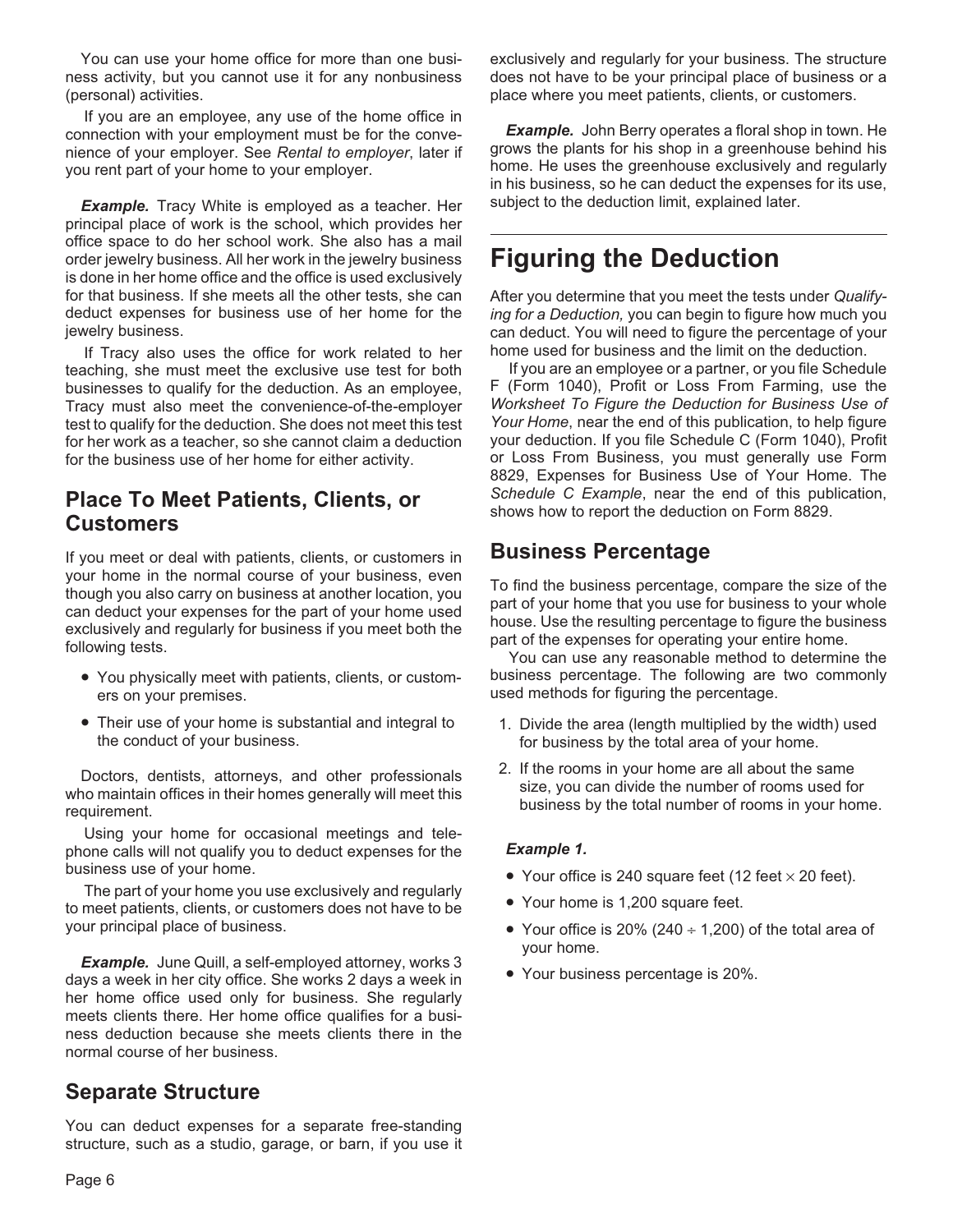- 
- Your home has 10 rooms, all about equal size.
- 
- 



You cannot deduct expenses for the business use of your home incurred during any part of the year you did not use your home for business purposes. For example, if you begin using part of your home for business on July 1, and<br>you meet all the tests from that date until the end of the year, consider only your expenses for the last half of the year in figuring your allowable deduction.

### **Deduction Limit**

If your gross income from the business use of your home<br>equals or exceeds your total business expenses (including<br>depreciation), you can deduct all your business expenses<br>You can deduct all of the business part of your de depreciation), you can deduct all your business expenses

deduction for certain expenses for the business use of your home is limited.

Your deduction of otherwise nondeductible expenses, such as insurance, utilities, and depreciation (with depreci-<br>ation taken last), that are allocable to the business, is \$200 (\$1,000 minus \$800) because of the deduction limit. ation taken last), that are allocable to the business, is \$200 (\$1,000 minus \$800) because of the deduction limit.<br>Iimited to the gross income from the business use of your You can carry over the \$1,400 balance and add it limited to the gross income from the business use of your home minus the sum of the following. The sum of the following. The state of the state of the following. The state of the depreciation for 2006, subject to your deduction limit in

- 1. The business part of expenses you could deduct
- the use of the home itself. *If your home office qualifies as your principal*

If you are self-employed, do not include in (2) above your **TIP** place of business, you can deduct your daily<br>deduction for half of your self-employment tax.

are greater than the current year's limit, you can carry over *463, Travel, Entertainment, Gift, and Car Expenses.*

**Example 2. Example 2. Example 2. the excess to the next year. They are subject to the deduc-**• You use one room in your home for business.<br>home during that year.<br>home during that year.

• Your office is 10% (1  $\div$  10) of the total area of your<br>home.<br>home.<br>dial area of your<br>the worksheet on page 24 to figure your deduc-<br>1040), use the worksheet on page 24 to figure your deduc-• Your business percentage is 10%. tion limit and carryover. If you file Schedule C (Form 1040), figure your deduction limit and carryover on Form 8829.

Use lines  $1-7$  of Form 8829, or lines  $1-3$  on the<br>worksheet near the end of this publication, to<br>figure your business percentage. your home for business. In 2005, your business expenses and the expenses for the business use of your home are **Part-Year Use** deducted from your gross income in the following order.

|                                                                                       | \$6,000 |
|---------------------------------------------------------------------------------------|---------|
| Minus:                                                                                |         |
| Deductible mortgage interest                                                          |         |
|                                                                                       | 3,000   |
| Business expenses not related to the use of your home                                 |         |
| (100%) (business phone, supplies, and depreciation on                                 |         |
|                                                                                       | 2,000   |
|                                                                                       | \$1,000 |
| Minus other expenses allocable to business use of home:                               |         |
| Maintenance, insurance, and utilities (20%)                                           | 800     |
| Depreciation allowed (20% = $$1,600$ allowable, but                                   |         |
| subject to balance of deduction limit)                                                | 200     |
| Other expenses up to the deduction $\lim_{x \to 0} \frac{1}{x}$                       | \$1.000 |
| Depreciation carryover to 2006 (\$1,600 - \$200) (subject                             |         |
|                                                                                       |         |
| to deduction limit in 2006) $\ldots \ldots \ldots \ldots \ldots \ldots \ldots \ldots$ | \$1,400 |

related to the use of your home.<br>If your gross income from the business use of your also can deduct all of your business expenses not related If your gross income from the business use of your also can deduct all of your business expenses not related<br>ne is less than your total business expenses, your to the use of your home (\$2,000). Additionally, you can home is less than your total business expenses, your to the use of your home (\$2,000). Additionally, you can deduction for certain expenses for the business use of your deduct all of the business part of your expenses for hance, insurance, and utilities, because the total (\$800) is less than the \$1,000 deduction limit. Your deduction for 2006.

even if you did not use your home for business (such **More than one place of business.** If part of the gross as mortgage interest, real estate taxes, and casualty income from your trade or business is from the business and theft losses that are allowable as itemized de- use of part of your home and part is from a place other than ductions on Schedule A (Form 1040)). These ex- your home, you must determine the part of your gross penses are discussed in detail under *Deducting* income from the business use of your home before you *Expenses,* later. **Expenses**, later. **Figure 1** and the deduction limit. In making this determination, 2. The business expenses that relate to the business consider the time you spend at each location, the business activity in the home (for example, business phone, supplies, and depreciation on equipment), but not to and ci



another work location in the same trade or business. For **Carryover of unallowed expenses.** If your deductions *more information on transportation costs, see Publication*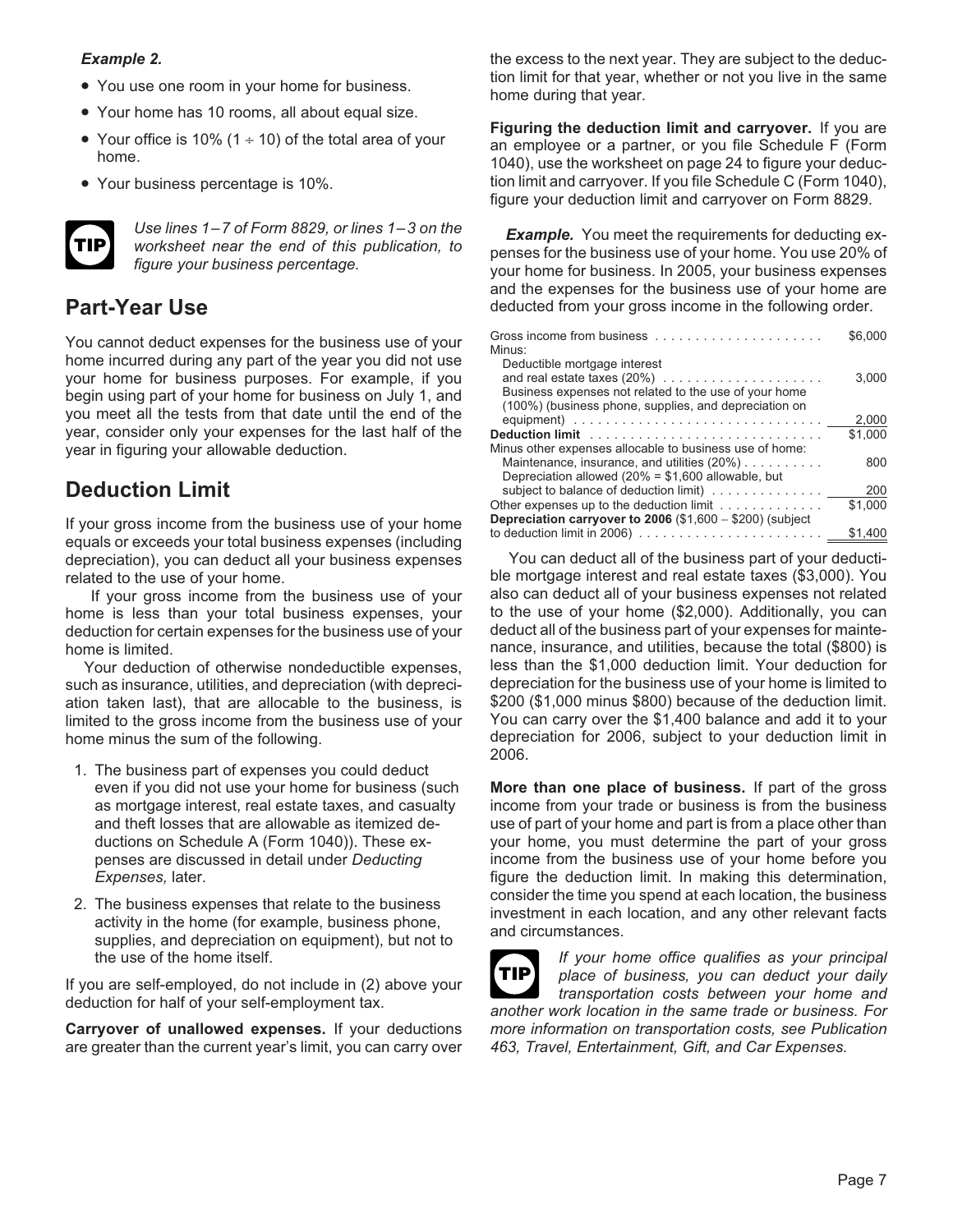If you qualify to deduct expenses for the business use of your home, you must divide the expenses of operating **Examples of Expenses** your home between personal and business use. This sec-<br>tion discusses the types of expenses you may have and<br>gives examples and brief explanations of these expenses.<br>use of the home expenses, use the business percentage of

The part of a home operating expense you can use to **•** Real estate taxes.<br>
figure your deduction depends on both of the following.<br>
• Deductible mortgage interest.

- Whether the expense is direct, indirect, or unrelated. Casualty losses.
- The percentage of your home used for business.

### Table 1. **Types of Expenses** are not limited to the following.

| <b>Expense</b> | <b>Description</b>                                                         | <b>Deductibility</b>                                                                                        | • Depreciation                                            |
|----------------|----------------------------------------------------------------------------|-------------------------------------------------------------------------------------------------------------|-----------------------------------------------------------|
| <b>Direct</b>  | Expenses only for<br>the business part<br>of your home.                    | Deductible in full.*                                                                                        | Home, later).<br>Insurance.                               |
|                | Examples:<br>Painting or repairs<br>only in the area<br>used for business. | Exception:<br>May be only partially<br>deductible in a daycare<br>facility. See Daycare<br>Facility, later. | $\bullet$ Rent.<br>• Repairs.<br>• Security syste         |
| Indirect       | Expenses for<br>keeping up<br>and running your<br>entire home.             | Deductible based on the<br>percentage of your home<br>used for business.*                                   | Utilities and s<br><b>Real Estate Ta</b>                  |
|                | Examples:<br>Insurance,<br>utilities, and<br>general repairs.              |                                                                                                             | To figure the bu<br>multiply the real<br>your home used f |
| Unrelated      | Expenses only for<br>the parts of your<br>home not used<br>for business.   | Not deductible.                                                                                             | For more infor<br>taxes, see Publica<br>Homeowners.       |
|                | Examples:<br>Lawn care or painting<br>a room not used<br>for business.     |                                                                                                             | <b>Deductible Mo</b><br>Ta Causa tha bus                  |



**Expenses related to tax-exempt income.** Generally, you cannot deduct expenses that are related to tax-exempt **Casualty Losses** allowances. However, if you receive a tax-exempt parsonage allowance or a tax-exempt military allowance, your If you have a casualty loss on your home that you use for<br>expenses for mortgage interest and real estate taxes are In usiness treat the casualty loss as a direct expen deductible under the normal rules. No deduction is allowed indirect expense, or an unrelated expense, depending on for other expenses related to the tax-exempt allowance. the property affected.

If your housing is provided free of charge and the value **Deducting Expenses** of the housing is tax exempt, you cannot deduct the rental value of any portion of the housing.

**Types of Expenses**<br> **Types of Expenses**<br> **Types of Expenses**<br> **These** expenses include the following.

- 
- 
- 

Other expenses are deductible only if you use your Table 1, next, describes the types of expenses you may home for business. You can use the business percentage have and the extent to which they are deductible.  $\qquad \qquad$  of these expenses to figure your total business use of the home deduction. These expenses generally include (but

- **Expense Depreciation (covered under** *Depreciating Your* Home, later).
- Insurance.
- 
- Repairs.
- **•** Security system.
- Utilities and services.

### **Real Estate Taxes**

To figure the business part of your real estate taxes, multiply the real estate taxes paid by the percentage of your home used for business.

For more information on the deduction for real estate taxes, see Publication 530, Tax Information for First-Time Homeowners.

### **Deductible Mortgage Interest**

\*Subject to the deduction limit, discussed earlier. To figure the business part of your deductible mortgage interest, multiply this interest by the percentage of your home used for business. You can include interest on a Form 8829 and the deduction worksheet (both<br>illustrated near the end of this publication) have<br>separate columns for direct and indirect ex-<br>debt is more than \$1,000,000 or your home equity<br>separate columns for direct and i debt is more than \$100,000, your deduction may be limpenses. see Publication 936, Home Mortgage Interest Deduction.

business, treat the casualty loss as a direct expense, an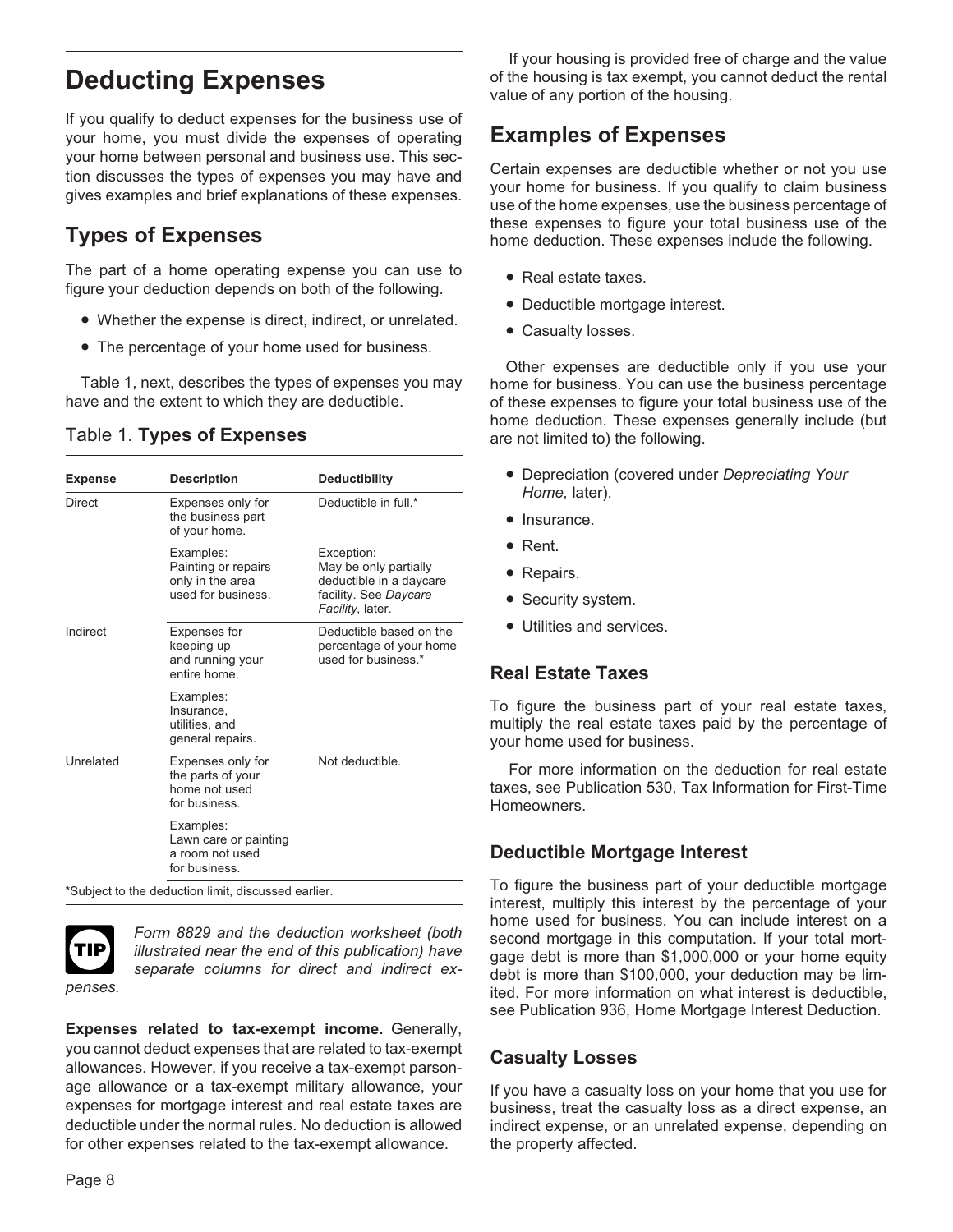- A direct expense is the loss on the portion of the **Security System**
- for both business and personal purposes. Use only part of the cost of the securities business portion to figure the deduction.
- An unrelated expense is the loss on property you do not use in your business. Do not use any of the loss **Utilities and Services** to figure the deduction. Expenses for utilities and services, such as electricity, gas,

If you are filing Schedule C (Form 1040), get Form 8829<br>and follow the instructions for casualty losses. If you are an<br>employee or a partner, or you file Schedule F (Form 1040),<br>use the Worksheet To Figure the Deduction fo

business part of your home. However, if your insurance for business. Deduct these charges separately on the<br>premium gives you coverage for a period that extends past appropriate form or schedule. For example, if you file the end of your tax year, you can deduct only the business Schedule C (Form 1040), deduct these expenses on line percentage of the part of the premium that gives you 25, Utilities, (instead of line 30). coverage for your tax year. You can deduct the business percentage of the part that applies to the following year in that year. **Depreciating Your Home**

ments for business use of the home, you can deduct part of part of your home used for business. You cannot depreci-<br>the rent you pay. To figure your deduction, multiply your ate the cost or value of the land. You recover i the rent you pay. To figure your deduction, multiply your<br>rent payments by the percentage of your home used for<br>business.<br>the set of the property our depreciation deduction, you need<br>to know the following information.

If you own your home, you cannot deduct the fair rental value of your home. However, see *Depreciating Your* • The month and year you started using your home for *Home,* later. **business.** 

The cost of repairs that relate to your business, including<br>labor (other than your own labor), is a deductible expense.<br>For example, a furnace repair benefits the entire home. If you use 10% of your home for business, you can deduct • The percentage of your home used for business.<br>10% of the cost of the furnace repair.<br>59 See Business Percentage, earlier. 10% of the cost of the furnace repair.

Repairs keep your home in good working order over its useful life. Examples of common repairs are patching walls **Adjusted basis defined.** The adjusted basis of your and floors, painting, wallpapering, repairing roofs and gut- home is generally its cost, plus the cost of any permanent ters, and mending leaks. However, repairs are sometimes improvements you made to it, minus any casualty losses or treated as a permanent improvement. See *Permanent* depreciation deducted in earlier tax years. For a discussion *improvements, later, under Depreciating Your Home.* of adjusted basis, see Publication 551.

property you use only in your business. Use the<br>entire loss to figure the business use of the home<br>deduction.<br>deduction.<br>part of the expenses you incur to maintain and monitor the • An indirect expense is the loss on property you use system. You also can take a depreciation deduction for the for both business and personal purposes. Use only part of the cost of the security system relating to the

For more information on casualty losses, see Publica- **Telephone.** The basic local telephone service charge, tion 547, Casualties, Disasters, and Thefts.<br>is a nondeductible personal expense. However, charges for business long-distance phone calls on that line, as well **Insurance as the cost of a second line into your home used exclu**sively for business, are deductible business expenses. Do<br>You can deduct the cost of insurance that covers the not include these expenses as a cost of using your home<br>for business. Deduct these charges separately on the appropriate form or schedule. For example, if you file

**I**f you own your home and qualify to deduct expenses for its **Rent Rent** business use, you can claim a deduction for depreciation. If you rent the home you occupy and meet the require-<br>ments for business use of the home you can deduct part of part of your home used for business. You cannot depreci-

- 
- The adjusted basis and fair market value of your **Repairs** home (excluding land) at the time you began using it for business.
	-
	-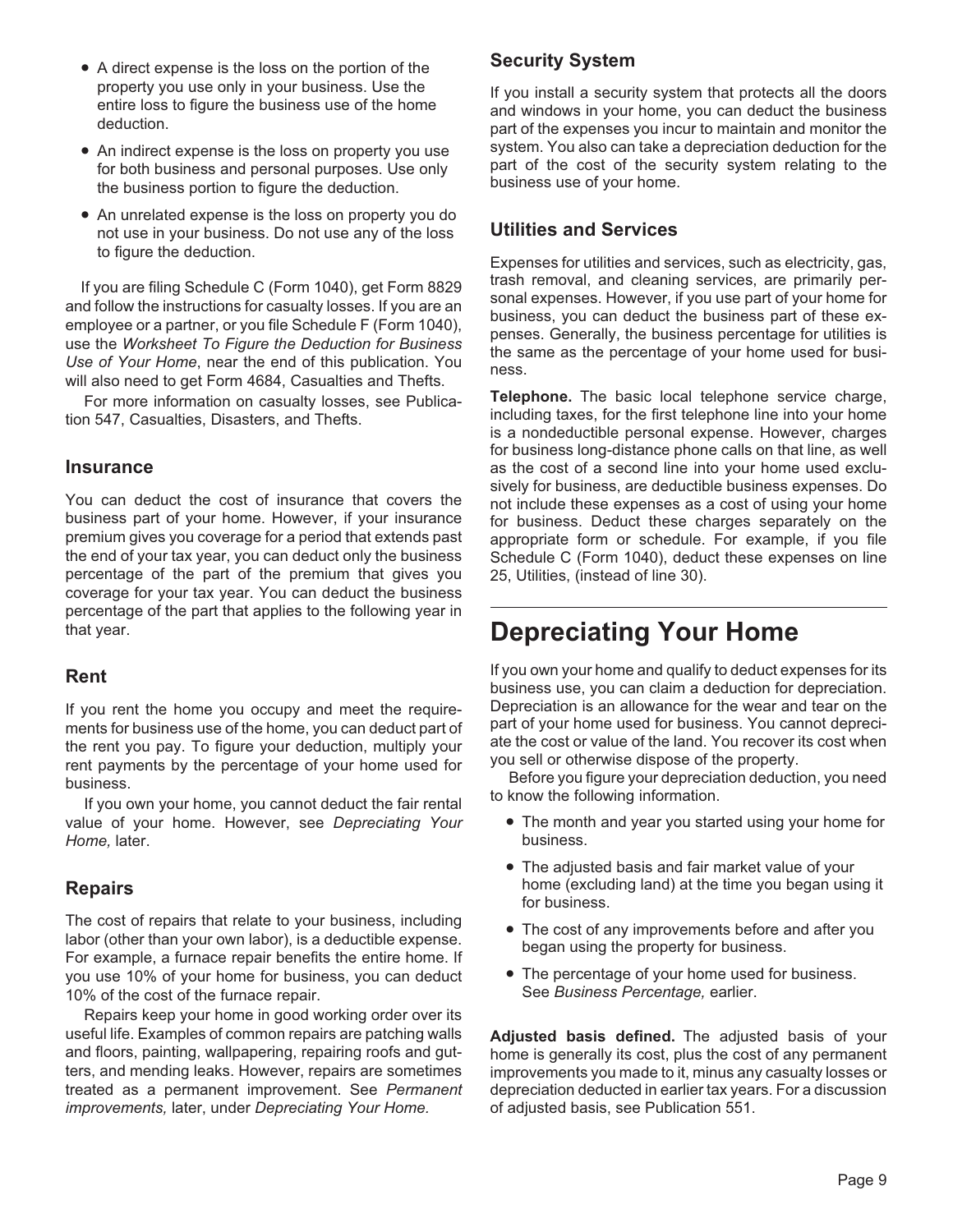ment increases the value of property, adds to its life, or depreciation, see Publication 946.<br>gives it a new or different use. Examples of improvements  $\tau_0$  figure the depreciation dec

help you decide whether an expense is a deductible or  $\bullet$  The adjusted basis of your home (excluding land) on capital (added to the basis) expense. However, if you the date you began using your home for business.<br>make repairs as part of an extensive remodeling or resto-

**Example.** You buy an older home and fix up two rooms ness. as a beauty salon. You patch the plaster on the ceilings<br>and walls, paint, repair the floor, install an outside door,<br>and install new wiring, plumbing, and other equipment.<br>Normally the patching painting and floor work are Normally, the patching, painting, and floor work are repairs ation for the business part of your home by the and the other expenses are permanent improvements. Appropriate percentage from the following table. and the other expenses are permanent improvements. However, because the work gives your property a new Table 2. **MACRS Percentage Table for** use, the entire remodeling job is a permanent improvement and its cost is added to the basis of the property. You **39-Year No. 189-Year No. 189-Year No.**<br>Cannot deduct any portion of it as a repair expense. cannot deduct any portion of it as a repair expense.

home is the price at which the property would change your home by the percentage from the table for the first<br>hands between a buyer and a seller, neither having to buy month you use your home for business. See Table A-7a hands between a buyer and a seller, neither having to buy month you use your home for business. See Table A-7a in<br>or sell, and both having reasonable knowledge of all nec-<br>Appendix A of Publication 946 for the percentages or sell, and both having reasonable knowledge of all necessary facts. Sales of similar property, on or about the date remaining tax years of the recovery period. you begin using your home for business, may be helpful in figuring the property's fair market value. *Example.* In May, George Miller began to use one room

erty under the modified accelerated cost recovery system George files his return based on the calendar year. May (MACRS). Under MACRS, nonresidential real property is is the 5th month of his tax year. He multiplies his depreciadepreciated using the straight line method over 39 years. ble basis of \$9,200 by 1.605% (.01605), the percentage

*Permanent improvements.* A permanent improve- For more information on MACRS and other methods of

gives it a new or different use. Examples of improvements<br>are replacing electric wiring or plumbing, adding a new roof<br>or addition, paneling, or remodeling.<br>You must carefully distinguish between repairs and<br>improvements.

- 
- make repairs as part of an extensive remodeling or resto-<br>
 The fair market value of your home (excluding land)<br>
on the date you began using your home for busi-

| Adjusting for depreciation deducted in earlier years.                                                                | <b>Month First Used for Business</b> | <b>Percentage To Use</b> |
|----------------------------------------------------------------------------------------------------------------------|--------------------------------------|--------------------------|
| Decrease the basis of your property by the depreciation<br>you deducted, or could have deducted, on your tax returns |                                      | 2.461%                   |
| under the method of depreciation you properly selected. If                                                           | 2                                    | 2.247%                   |
| you took less depreciation than you could have under the                                                             | 3                                    | 2.033%                   |
| method you selected, decrease the basis by the amount<br>you could have taken under that method. If you did not take |                                      | 1.819%                   |
| a depreciation deduction, decrease the basis by the                                                                  | 5                                    | 1.605%                   |
| amount you could have deducted.                                                                                      | 6                                    | 1.391%                   |
| If you deducted more depreciation than you should<br>have, decrease your basis by the amount you should have         |                                      | 1.177%                   |
| deducted, plus the part of the excess depreciation you                                                               | 8                                    | 0.963%                   |
| deducted that actually decreased your tax liability for any                                                          | 9                                    | 0.749%                   |
| year.                                                                                                                | 10                                   | 0.535%                   |
| If you deducted the incorrect amount of depreciation,<br>see How Do You Correct Depreciation Deductions in chap-     | 11                                   | 0.321%                   |
| ter 1 of Publication 946.                                                                                            | 12                                   | 0.107%                   |
|                                                                                                                      |                                      |                          |

**Fair market value defined.** The fair market value of your Multiply the depreciable basis of the business part of home is the price at which the property would change your home by the percentage from the table for the firs

in his home exclusively and regularly to meet clients. This **Figuring the Depreciation Deduction** room is 8% of the square footage of his home. He bought the **Current Vees** of the home in 1995 for \$125,000. He determined from his **for the Current Year for the Current Year** *property tax records that his adjusted basis in the house* If you began using your home for business before 2005,<br>
continue to use the same depreciation method you used in<br>
past tax years.<br>
If you began using your home for business in 2005,<br>
If you began using your home for busin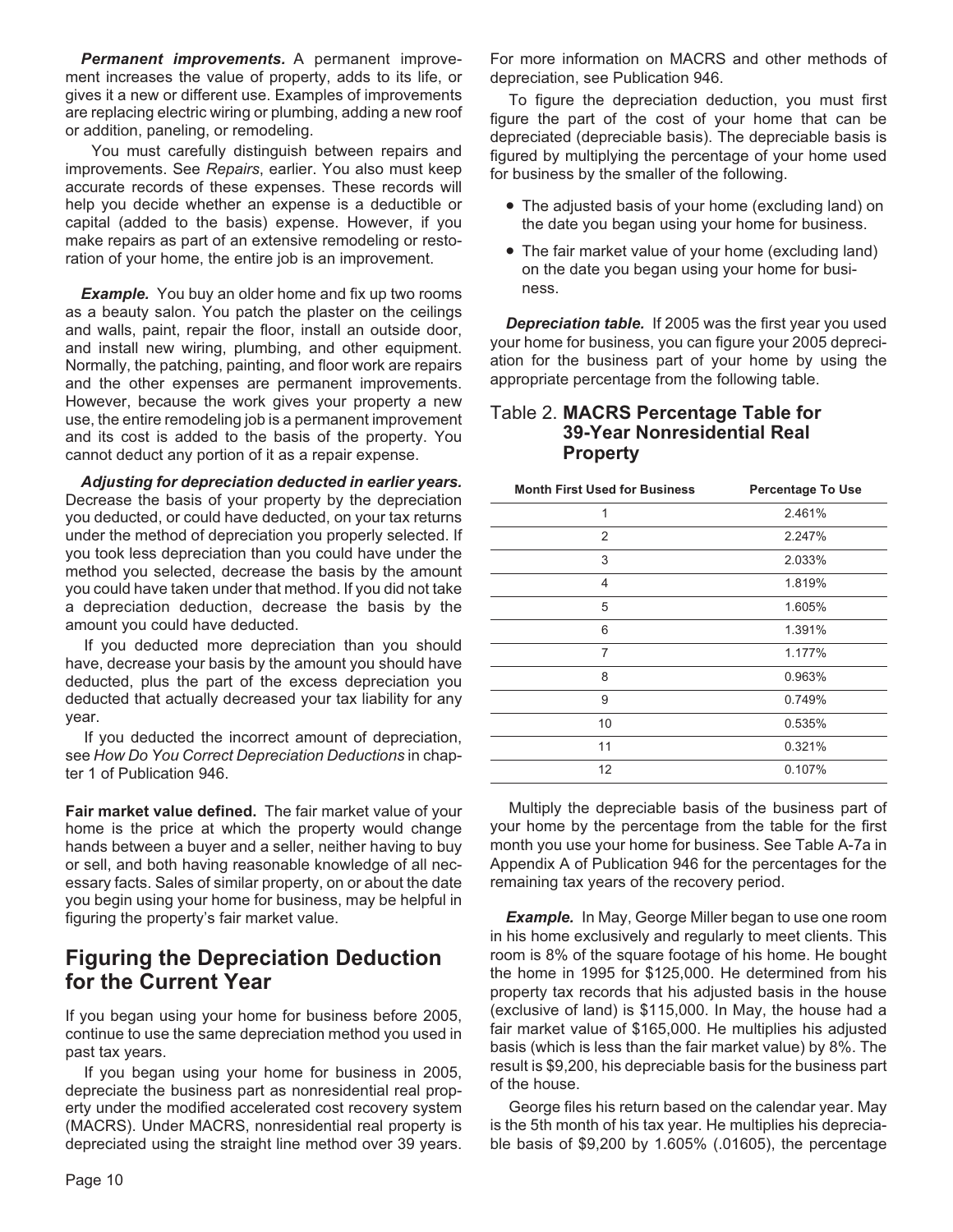from the table for the 5th month. His depreciation deduc- *To find what part of the available time you actu*tion is \$147.66. *ally use your home for business, compare the*

Add the costs of permanent improvements made before<br>you began using your home for business to the basis of<br>your property. Depreciate these costs as part of the cost of<br>your home for daycare in 2005, you must prorate the<br>me roof) are depreciated separately. Multiply the cost of the<br>improvement by the business-use percentage and depre-<br>ciate the result over the recovery period that would apply to<br>your home if you began using it for business at time as the improvement. For improvements made this year, the recovery period is 39 years. For the percentage to use for the first year, see Table 2, earlier. For more<br>information on recovery periods, see Which Recovery  $Pe$ -<br>riod Applies in chapter 4 of Publication 946.<br>the other 12 hours a day, the family could use the base-

# **Daycare Facility**

If you use space in your home on a regular basis for providing daycare, you may be able to deduct the business Mary can deduct 34.25% of any direct expenses for the expenses for that part of your home even though you use basement. However, because her indirect expenses are the same space for nonbusiness purposes. To qualify for for the entire house, she can deduct only 17.13% of the this exception to the exclusive use rule, you must meet indirect expenses. She figures the percentage for her indiboth the following requirements. The rect expenses as follows.

- You must be in the trade or business of providing daycare for children, persons age 65 or older, or persons who are physically or mentally unable to
- You must have applied for, been granted, or be<br>exempt from having, a license, certification, registra-<br>tion, or approval as a daycare center or as a family<br>or group daycare home under state law. You do not<br>or group dayca meet this requirement if your application was rejected or your license or other authorization was revoked.

Figuring the deduction. If you regularly use part of your home for daycare, figure what part is used for daycare, as Mary enters her tentative profit, \$25,000, on line 8. (This explained earlier under *Business Percentage*. If you use figure is the same as the amount on line 29 of her Schedule that part exclusively for daycare, deduct all the allocable  $C$ .)

regular, but not exclusive, you must figure what part of 21) and multiplies the total by the percentage on line 7 and available time you actually use it for business. A room that enters the result, \$1,585, on line 22. is available for use throughout each business day and that Mary paid \$500 to have the basement painted. The you regularly use in your business is considered to be used painting is a direct expense. However, because she did not for daycare throughout each business day. You do not use the basement exclusively for daycare, she must multihave to keep records to show the specific hours the area ply \$500 by the percentage of time the basement was used was used for business. You may use the area occasionally for daycare (34.25% — line 6). She enters \$171 (34.25%  $\times$ for personal reasons. However, a room you use only occa- \$500) on line 18, column (a). She adds line 21, column (a), sionally for business does not qualify for the deduction. and line 22 and enters \$1,756 (\$171 + \$1,585) on line 24.



*total time used for business to the total time that part of your home can be used for all purposes. You can* **Depreciating Permanent Improvements** *compare the hours of business use in a week with the*

| Square footage of the basement | -<br>- | 1,600 | ≔ | 50% |
|--------------------------------|--------|-------|---|-----|
| Square footage of her home     |        | 3.200 |   |     |

ment. She figures the percentage of time the basement was available for use as follows.

| Number of hours used for daycare $(12 \times 5 \times 50)$ | 3,000 | $= 34.25\%$ |
|------------------------------------------------------------|-------|-------------|
| Total number of hours in the year (24 x 365)               | 8.760 |             |

| Business percentage of the basement                                               | 50%    |
|-----------------------------------------------------------------------------------|--------|
| Multiplied by: Percentage of time used for daycare $\ldots \ldots \times 34.25\%$ |        |
| Percentage for indirect expenses                                                  | 17.13% |

care for themselves.<br>Mary completes Form 8829, shown later. In Part I, she figures the percentage of her home used for business,

| Gross income from her daycare business \$50,000<br>Expenses not related to the business use of the home $\ldots$ \$25,000 |         |
|---------------------------------------------------------------------------------------------------------------------------|---------|
|                                                                                                                           | \$8.400 |
|                                                                                                                           | \$850   |
|                                                                                                                           | \$500   |

expenses, subject to the deduction limit, as explained<br>earlier. entire home. Therefore, she enters them in column (b) on If the use of part of your home as a daycare facility is the appropriate lines. She adds these two expenses (line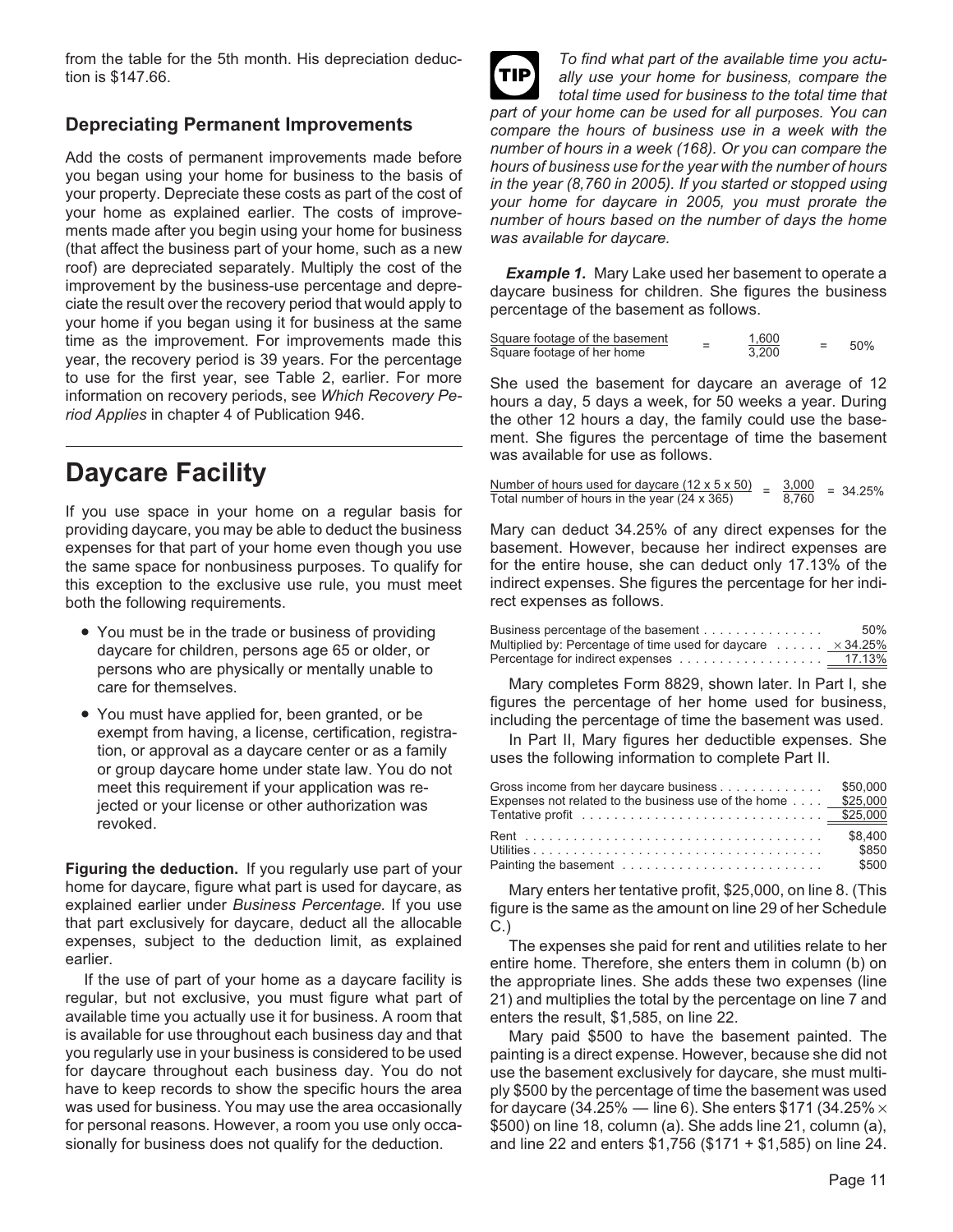This is less than her deduction limit (line 15), so she can expenses for food for eligible children. If your reimbursededuct the entire amount. She completes the rest of Part II ments are more than your expenses for food, show the by entering \$1,756 on lines 32 and 34. She then carries the difference as income in Part I of Schedule C. If your food \$1,756 to line 30 of her Schedule C (not shown). expenses are greater than the reimbursements, show the

except that Mary also has another room that was available are eligible for the program. Follow this procedure even if each business day for children to take naps in. Although you receive a Form 1099 reporting a payment from the she did not keep a record of the number of hours the room sponsor. was actually used for naps, it was used for part of each<br>business day. Since the room was available for business<br>use during regular operating hours each business day and<br>was used regularly in the business, it is considered her expenses, 34.25% of any direct expenses for the • A family daycare provider is a person engaged in the basement and room are deductible. In addition, 20.55% business of providing family daycare. basement and room are deductible. In addition, 20.55% (34.25%  $\times$  60%) of her indirect expenses are deductible.

**Example 3.** Assume the same facts as in Example 1 except that Mary stopped using her home for a daycare  $\frac{1}{2}$  care must be non-medical, not involve a transfer of facility on June 24, 2005. She used the basement for da for only 25 weeks of the year. During the other 12 hours a **•** Eligible children are minor children receiving family day, the family could still use the basement. She figures daycare in the home of the family daycare provider. the percentage of time the basement was available for<br>business use as follows.<br>Full-time or part-time residents in the home where

Total number or hours during period used (24  $x = \frac{4,200}{4,200} = 35.71\%$  children do not include children who receive daycare

for the entire house, she can deduct only 17.86% of the an eligible child. indirect expenses. She figures the percentage for her indi-

| Business percentage of the basement                                               | 50%    |
|-----------------------------------------------------------------------------------|--------|
| Multiplied by: Percentage of time used for daycare $\ldots \ldots \times 35.71\%$ |        |
|                                                                                   | 17.86% |

**Meals.** If you provide food for your daycare recipients, do<br>not include the expense as a cost of using your home for<br>business. Claim it as a separate deduction on your Sched-<br>reimbursement for a particular meal or snack, business expense 100% of the actual cost of food con- You can use either the standard meal and snack rates sumed by your daycare recipients (see *Standard meal and* or actual costs to calculate the deductible cost of food<br>snack rates, later, for an optional method for eligible chil-<br>provided to eligible children in the family d *snack rates*, later, for an optional method for eligible chil- provided to eligible children in the family daycare for any dren) and generally only 50% of the cost of food consumed. by your employees. However, you can deduct 100% of the and snack rates for a particular tax year, you must use the<br>cost of food consumed by your employees if its value can rates for all your deductible food costs for eligi cost of food consumed by your employees if its value can be excluded from their wages as a *de minimis* fringe during that tax year. However, if you use the standard meal benefit. For more information on meals that meet these and snack rates in any tax year, you can use actual costs<br>
requirements, see *Meals* in Publication 15-B, Employer's to compute the deductible cost of food in any othe requirements, see *Meals* in Publication 15-B, Employer's Tax Guide to Fringe Benefits. The state of the state of the state of the state of the state of the state of the state of the state of the state of the state of the state of the state of the state of the state of the state

business, keep a separate record (with receipts) of your maintain records to substantiate the computation of the family's food costs. The cost of food provided to the cost of food provided to

Child and Adult Food Care Program of the Department of of each child, dates and hours of attendance in the day-Agriculture are taxable only to the extent they exceed your care, and the type and quantity of meals and snacks

difference as an expense in Part V of Schedule C. Do not **Example 2.** Assume the same facts as in Example 1 include payments or expenses for your own children if they

- 
- Family daycare is childcare provided to eligible chil-
- full-time or part-time residents in the home where the Number of hours used for daycare (12 x 5 x 25)<br>Total number of hours during period used (24 x =  $\frac{1,500}{4,200}$  = 35.71% guardians are residents of the same home. Eligible Mary can deduct 35.71% of any direct expenses for the<br>basement. However, because her indirect expenses are<br>for the entire house, she can deduct only 17.86% of the<br>an eligible child<br>and eligible child

rect expenses as follows. You can compute the deductible cost of each meal and snack you actually purchased and served to an eligible child during the time period you provided family daycare using the standard meal and snack rates shown in Table 3, later. You can use the standard meal and snack rates for a

If you deduct the actual cost of food for your daycare If you use the standard meal and snack rates, you must Reimbursements you receive from a sponsor under the eligible children. The records kept should include the name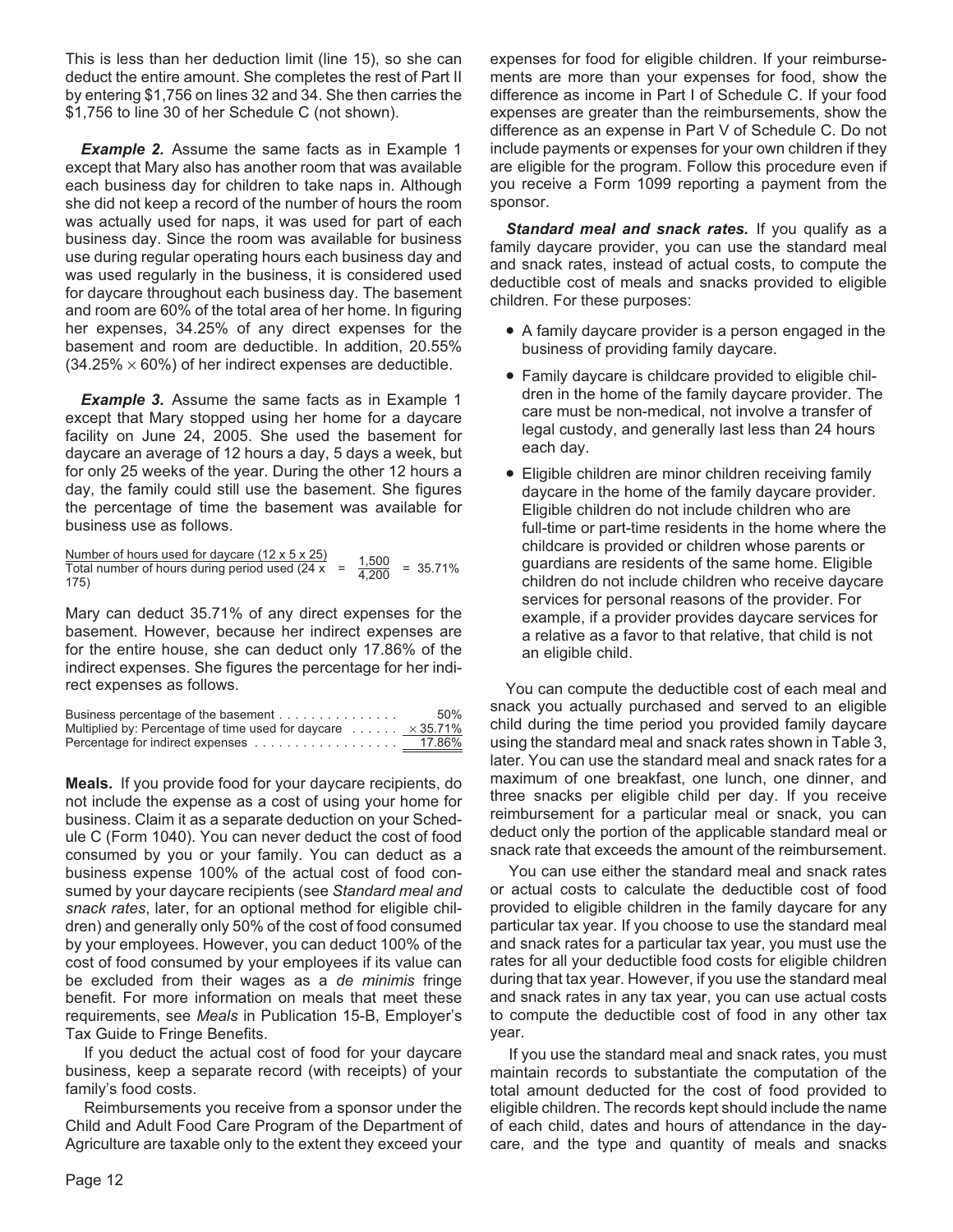| Form | I O L'O<br>n<br>U |
|------|-------------------|
|      |                   |

Department of the Treasury Internal Revenue Service (99)

Name(s) of proprietor(s)

### Expenses for Business Use of Your Home

 **File only with Schedule C (Form 1040). Use a separate Form 8829 for each home you used for business during the year.** ▶ See separate instructions.

|  | OMB No. 1545-0074 |
|--|-------------------|
|  |                   |

Attachment Sequence No. **66 Your social security number 05**

| proprietor(s) | Your social security num                        |
|---------------|-------------------------------------------------|
| Mary Lake     | $\begin{vmatrix} 412 & 00 & 1234 \end{vmatrix}$ |

| Part I   | Part of Your Home Used for Business                                                                                                                                                                                            |          |                     |       |                                                                                                                 |    |        |                    |
|----------|--------------------------------------------------------------------------------------------------------------------------------------------------------------------------------------------------------------------------------|----------|---------------------|-------|-----------------------------------------------------------------------------------------------------------------|----|--------|--------------------|
| 1        | Area used regularly and exclusively for business, regularly for daycare, or for storage of inventory                                                                                                                           |          |                     |       |                                                                                                                 |    |        |                    |
|          |                                                                                                                                                                                                                                |          |                     |       |                                                                                                                 | 1  | 1,600  |                    |
| 2        | Total area of home with a subset of the subset of the set of the set of the set of the set of the set of the set of the set of the set of the set of the set of the set of the set of the set of the set of the set of the set |          | $\overline{2}$      | 3,200 |                                                                                                                 |    |        |                    |
| 3        |                                                                                                                                                                                                                                |          |                     |       |                                                                                                                 | 3  |        | 50 %               |
|          | • For daycare facilities not used exclusively for business, also complete lines 4-6.                                                                                                                                           |          |                     |       |                                                                                                                 |    |        |                    |
|          | • All others, skip lines 4-6 and enter the amount from line 3 on line 7.                                                                                                                                                       |          |                     |       |                                                                                                                 |    |        |                    |
| 4        | Multiply days used for daycare during year by hours used per day                                                                                                                                                               |          |                     | 4     | 3.000 h r .                                                                                                     |    |        |                    |
| 5        | Total hours available for use during the year (365 days $\times$ 24 hours) (see instructions)                                                                                                                                  |          |                     | 5     | 8,760 hr.                                                                                                       |    |        |                    |
| 6        | Divide line 4 by line 5. Enter the result as a decimal amount                                                                                                                                                                  |          |                     | 6     | .3425                                                                                                           |    |        |                    |
| 7        | Business percentage. For daycare facilities not used exclusively for business, multiply line 6 by                                                                                                                              |          |                     |       |                                                                                                                 |    |        |                    |
|          | line 3 (enter the result as a percentage). All others, enter the amount from line 3                                                                                                                                            |          |                     |       |                                                                                                                 | 7  |        | 17.13 %            |
| Part II  | <b>Figure Your Allowable Deduction</b>                                                                                                                                                                                         |          |                     |       |                                                                                                                 |    |        |                    |
| 8        | Enter the amount from Schedule C, line 29, plus any net gain or (loss) derived from the business use of                                                                                                                        |          |                     |       |                                                                                                                 |    |        |                    |
|          | your home and shown on Schedule D or Form 4797. If more than one place of business, see instructions<br>See instructions for columns (a) and (b) before                                                                        |          | (a) Direct expenses |       | (b) Indirect expenses                                                                                           | 8  | 25,000 |                    |
|          | completing lines 9-20.                                                                                                                                                                                                         |          |                     |       |                                                                                                                 |    |        |                    |
| 9        | 9<br>Casualty losses (see instructions)                                                                                                                                                                                        |          |                     |       |                                                                                                                 |    |        |                    |
| 10       | Deductible mortgage interest (see instructions)                                                                                                                                                                                | 10<br>11 |                     |       |                                                                                                                 |    |        |                    |
| 11       | Real estate taxes (see instructions).                                                                                                                                                                                          |          |                     |       |                                                                                                                 |    |        |                    |
| 12       | 12<br>Add lines 9, 10, and 11.<br>13                                                                                                                                                                                           |          |                     |       |                                                                                                                 |    |        |                    |
| 13       | Multiply line 12, column (b) by line 7                                                                                                                                                                                         |          |                     |       |                                                                                                                 | 14 | $ O-$  |                    |
| 14       | Add line 12, column (a) and line 13.<br>Subtract line 14 from line 8. If zero or less, enter -0-                                                                                                                               |          |                     |       |                                                                                                                 |    | 25,000 |                    |
| 15       | Excess mortgage interest (see instructions).                                                                                                                                                                                   | 15       |                     |       |                                                                                                                 |    |        |                    |
| 16<br>17 | Insurance                                                                                                                                                                                                                      |          |                     |       |                                                                                                                 |    |        |                    |
| 18       | Repairs and maintenance expansion of the set of the set of the set of the set of the set of the set of the set of the set of the set of the set of the set of the set of the set of the set of the set of the set of the set o |          |                     |       |                                                                                                                 |    |        |                    |
| 19       | Utilities and a series and a series and a series of the Utility of the Series of the Utility of the U                                                                                                                          |          |                     |       |                                                                                                                 |    |        |                    |
| 20       | Other expenses (see instructions)                                                                                                                                                                                              |          |                     |       |                                                                                                                 |    |        |                    |
| 21       | Add lines 16 through 20 $\ldots$ $\ldots$ $\ldots$                                                                                                                                                                             |          |                     |       |                                                                                                                 |    |        |                    |
| 22       | Multiply line 21, column (b) by line 7                                                                                                                                                                                         |          |                     |       |                                                                                                                 |    |        |                    |
| 23       | Carryover of operating expenses from 2004 Form 8829, line 41.                                                                                                                                                                  |          |                     | 23    |                                                                                                                 |    |        |                    |
| 24       | Add line 21 in column (a), line 22, and line 23 $\ldots$ $\ldots$ $\ldots$ $\ldots$ $\ldots$ $\ldots$                                                                                                                          |          |                     |       |                                                                                                                 | 24 | 1,756  |                    |
| 25       | Allowable operating expenses. Enter the <b>smaller</b> of line 15 or line 24 manuscript of the system of the system of                                                                                                         |          |                     |       |                                                                                                                 | 25 | 1,756  |                    |
| 26       | Limit on excess casualty losses and depreciation. Subtract line 25 from line 15                                                                                                                                                |          |                     |       |                                                                                                                 | 26 | 23.244 |                    |
| 27       | 27<br>Excess casualty losses (see instructions)                                                                                                                                                                                |          |                     |       |                                                                                                                 |    |        |                    |
| 28       | 28<br>Depreciation of your home from Part III below                                                                                                                                                                            |          |                     |       |                                                                                                                 |    |        |                    |
| 29       | 29<br>Carryover of excess casualty losses and depreciation from 2004 Form 8829, line 42                                                                                                                                        |          |                     |       |                                                                                                                 |    |        |                    |
| 30       | Add lines 27 through 29 resources and a series and a series and a series are a series and a series are a series                                                                                                                | 30<br>31 | -0-                 |       |                                                                                                                 |    |        |                    |
| 31       | Allowable excess casualty losses and depreciation. Enter the smaller of line 26 or line 30                                                                                                                                     |          |                     |       |                                                                                                                 |    | $-O-$  |                    |
| 32       |                                                                                                                                                                                                                                | 32       | 1,756               |       |                                                                                                                 |    |        |                    |
| 33       | Casualty loss portion, if any, from lines 14 and 31. Carry amount to Form 4684, Section B                                                                                                                                      |          |                     |       |                                                                                                                 | 33 | $-O-$  |                    |
| 34       | Allowable expenses for business use of your home. Subtract line 33 from line 32. Enter here<br>and on Schedule C, line 30. If your home was used for more than one business, see instructions                                  |          |                     |       |                                                                                                                 | 34 |        |                    |
| Part III | <b>Depreciation of Your Home</b>                                                                                                                                                                                               |          |                     |       |                                                                                                                 |    | 1,756  |                    |
|          |                                                                                                                                                                                                                                |          |                     |       |                                                                                                                 | 35 |        |                    |
| 35       | Enter the smaller of your home's adjusted basis or its fair market value (see instructions).                                                                                                                                   |          |                     |       |                                                                                                                 | 36 |        |                    |
| 36       | Value of land included on line 35                                                                                                                                                                                              |          |                     |       | the contract of the contract of the contract of the contract of the contract of                                 | 37 |        |                    |
| 37<br>38 | Basis of building. Subtract line 36 from line 35 and the state of the state of the state of the state of the state of the state of the state of the state of the state of the state of the state of the state of the state of  |          |                     |       |                                                                                                                 | 38 |        |                    |
| 39       | Depreciation percentage (see instructions).                                                                                                                                                                                    |          |                     |       | the contract of the contract of the contract of the contract of the contract of the contract of the contract of | 39 |        | %                  |
| 40       | Depreciation allowable (see instructions). Multiply line 38 by line 39. Enter here and on line 28 above                                                                                                                        |          |                     |       |                                                                                                                 | 40 |        |                    |
|          | <b>Carryover of Unallowed Expenses to 2006</b><br><b>Part IV</b>                                                                                                                                                               |          |                     |       |                                                                                                                 |    |        |                    |
| 41       | Operating expenses. Subtract line 25 from line 24. If less than zero, enter -0-                                                                                                                                                |          |                     |       |                                                                                                                 | 41 |        |                    |
| 42       | Excess casualty losses and depreciation. Subtract line 31 from line 30. If less than zero, enter -0-                                                                                                                           |          |                     |       |                                                                                                                 | 42 |        |                    |
|          | uauk Daduatian, Aat Nation, aan noon 4 of concurts instructions                                                                                                                                                                |          |                     |       |                                                                                                                 |    |        | $9920 \; \text{m}$ |

**For Paperwork Reduction Act Notice, see page 4 of separate instructions.** Cat. No. 13232M Form 8829 (2005)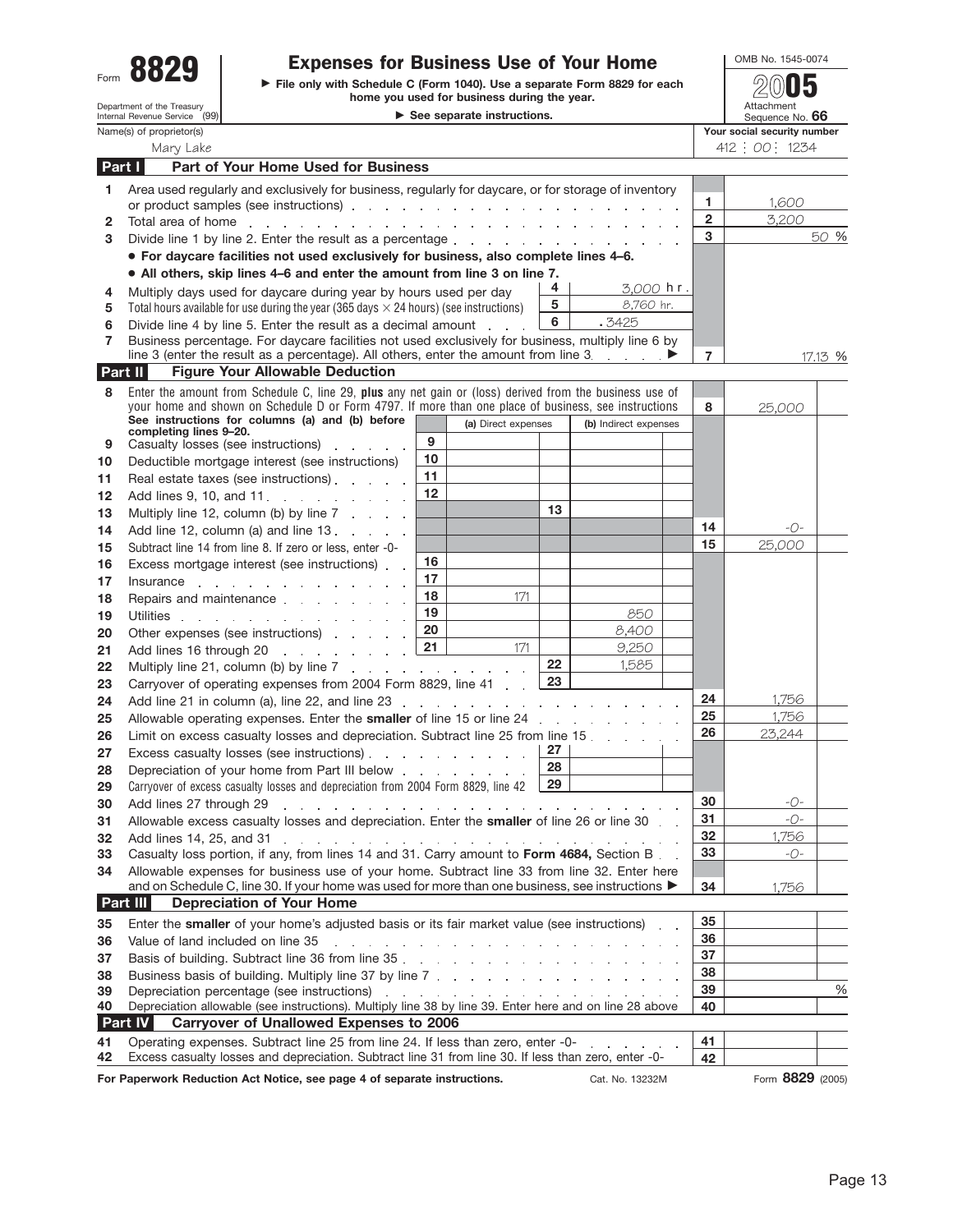served. This information can be recorded in a log similar to could have under the method you properly selected, you the one shown in Exhibit A, later. The state of the state of the shown in Exhibit A, later. The state of the amount you could have

but do not include non-food supplies used for food prepa- than you should have under the method you properly ration, service, or storage, such as containers, paper prod- selected, you must decrease the basis by the amount you ucts, or utensils. These expenses can be claimed as a should have deducted, plus the part of the excess deseparate deduction on your Schedule C (Form 1040). ducted that actually decreased your tax liability for any

| <b>Location of</b><br><b>Family</b><br><b>Daycare</b><br><b>Provider</b> | <b>Breakfast</b> | Lunch  | <b>Dinner</b> | <b>Snack</b> |
|--------------------------------------------------------------------------|------------------|--------|---------------|--------------|
| States other<br>than Alaska<br>and Hawaii                                | \$1.04           | \$1.92 | \$1.92        | \$0.57       |
| Alaska                                                                   | \$1.64           | \$3.11 | \$3.11        | \$0.92       |
| Hawaii                                                                   | \$1.20           | \$2.25 | \$2.25        | \$0.67       |

# Table 3. **2005 Standard Meal and Snack** property for depreciation, see Publication 551.

# **Your Home** • Listed property.

• Property bought for business use. If you sell or exchange your home, you may be able to • Personal property converted to business use. exclude up to \$250,000 (\$500,000 for certain married persons filing a joint return) of the gain on the sale or exchange if you meet the ownership and use tests.

**COMPTER CONTROLLET CONTROLLET CONTROLLET CONTROLLET CONTROLLET CONTROLLET CONTROLLET CONTROLLET CONTROLLET CONTROLLET CONTROLLET CONTROLLET CONTROLLET CONTROLLET CONTROLLET CONTROLLET CONTROLLET CONTROLLET CONTROLLET CONT** 

- 
- 

**Depreciation.** If you were entitled to take depreciation follow the rules discussed under *Property Bought for Busi*deductions because you used your home for business, you *ness Use,* later. cannot exclude the part of your gain equal to any deprecia-<br>
tion allowed or allowable as a deduction for periods after **More-than-50%-use test.** If you bought listed property<br>
May 6, 1997, If you can show by adequate reco May 6, 1997. If you can show by adequate records or other and placed it in service during the year, you must use it<br>evidence that the depreciation deduction allowed was less and more than 50% for business (including work a evidence that the depreciation deduction allowed was less more than 50% for business (including work as an em-<br>than the amount allowable, the amount you cannot ex-<br>clude is the amount allowed.<br>depreciation deduction.

**Basis adjustment.** If you used any part of your home for you cannot take a section 179 deduction and you must business, you must adjust the basis of your home for any depreciate the property using the Alternative Depreciation depreciation that was allowable for its business use, even System (ADS) (straight line method). For more information if you did not claim it. If you took less depreciation than you on ADS, see chapter 4 in Publication 946.

The standard meal and snack rates include beverages, taken under that method. If you took more depreciation year. For more information on reducing the basis of your

**Rates Rates More information.** This section covers only the basic rules for the sale or exchange of your home. For more information, see Publication 523.

# **Business Furniture and** Equipment

This section discusses the depreciation and section 179 deductions you may be entitled to take for furniture and equipment you use in your home for business or work as an employee. These deductions are available whether or not you qualify to deduct expenses for the business use of your home.

This section explains the different rules for each of the **Sale or Exchange of Sale or Exchange of following.** 

- 
- 
- 

must meet the ownership and use tests. This means that If you use certain types of property, called listed property, during the 5-year period ending on the date of the sale, you in your home, special rules apply. Listed pr • You owned the home for at least 2 years (ownership type generally used for entertainment, recreation, and annusement (including photographic, phonographic, com-<br>
• You lived in the home as your main home for at least<br>
2

**Business use of your home.** The rules for computing office in your home are not listed property. If you qualify to<br>the exclusion for business use of your home vary depend-<br>ing on the facts and circumstances involved. See puter exclusively in your qualifying office in the home, do *use or rental of home*, in Publication 523 for details. not use the listed property rules discussed below. Instead,

If your business use of listed property is 50% or less,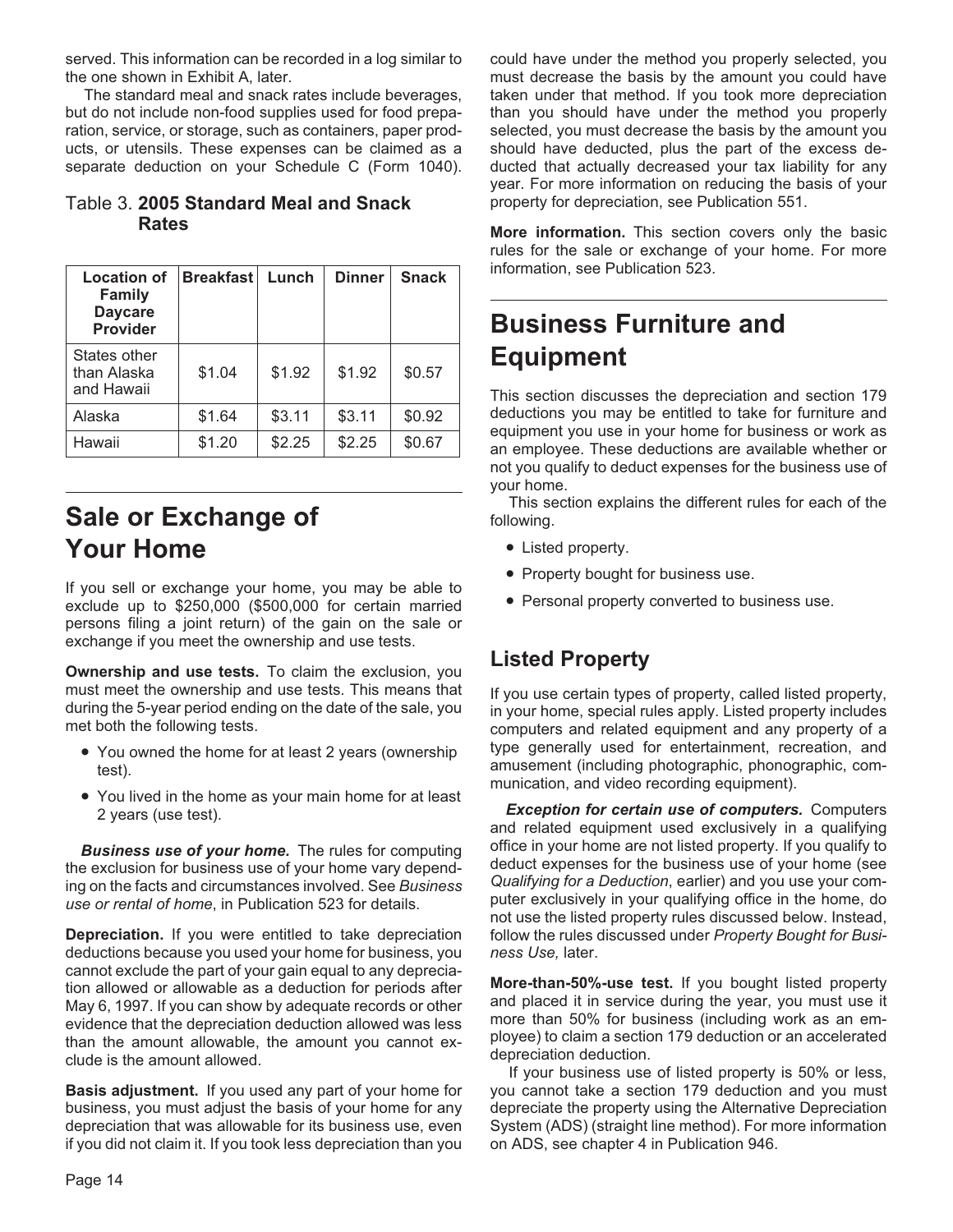any year if its qualified business use is more than 50% of *ation* under *What Is the Business-Use Requirement* in its total use. You must allocate the use of any item of listed property used for more than one purpose during the year<br>among its various uses. You cannot use the percentage of<br>investment use as part of the percentage of qualified busi-<br>ness use to meet the more-than-50%-use test. Howe

**Example 1.** Sarah does not qualify to claim a deduction<br>for the business use of her home, but she uses her home<br>computer 40% of the time for a business she operates out<br>of her home. She also uses the computer 50% of the t (90%) to figure her depreciation deduction using ADS.

For her business and 30% for managing her investments,<br>
the computer meets the more-than-50%-use test. She can<br>
elect a section 179 deduction. She can use her combined<br>
business, you can do any one of the following (subjec

**Employee.** If you use your own listed property (or listed **•** Depreciate the full cost of the property.<br>property you rent) in your work as an employee, the property is business-use property only if you meet the following • Take part of the cost as a section 179 deduction and requirements. The contract of the balance of the balance. The contract of the balance of the balance.

- The use is for your employer's convenience.
- The use is required as a condition of your employ- **Section 179 Deduction** ment.

The use of property as a condition of your employment depreciable tangible personal property bought for use in<br>means that it is necessary for you to properly perform your vour trade or business. You can choose how much (su work. Whether the use of the property is required for this ject to the limit) of the cost you want to deduct under purpose depends on all the facts and circumstances. Your section 179 and how much you want to depreciate. You employer does not have to tell you specifically to use the can spread the section 179 deduction over several items of property. Nor is a statement by your employer to that effect property in any way you choose as long as the total does sufficient. **not exceed the maximum allowable.** You cannot take a

**Years following the year placed in service.** If, in a year your home.<br>
after you place an item of listed property in service, you fail  $\frac{y}{x}$  of Form 4562.<br>
to meet the more-than-50%-use test for that item of property, you may be required to do the following. **More information.** For more information on the section

- longer use the property more than 50% for business, using the straight line method. **Depreciation**
- 2. Figure any excess depreciation (include any section 179 deduction on the property in figuring excess de- *You can take an additional 30% Liberty Zone* preciation) and add it to: *depreciation allowance to recover part of the*
	-
	- b. The adjusted basis of your property. *first year you place the property in service. The allowance*

Listed property meets the more-than-50%-use test for For more information, see *Recapture of Excess Depreci-*



you as a do use the combined total of business and investment.<br>
Wou cannot take any depreciation or section 179<br>
deduction for the use of listed property unless<br>
you can prove your business/investment use

The property because it is not used in a qualitied office in<br>
the rhome. She does not use the computer more than 50% are. For more information on what records to keep, see<br>
for business, so she cannot elect a section 179

# **Property Bought for Business Use** *Example 2.* If Sarah uses her computer 60% of the time

- 
- 
- 

You can claim the section 179 deduction for the cost of your trade or business. You can choose how much (subsection 179 deduction for the basis of the business part of

179 deduction, qualifying property, the dollar limit, and the 1. Figure depreciation, beginning with the year you no business income limit, see chapter 2 in Publication 946.



*cost of qualified Liberty Zone property placed in* a. Your gross income, and<br>*service during the tax year. The allowance applies for the*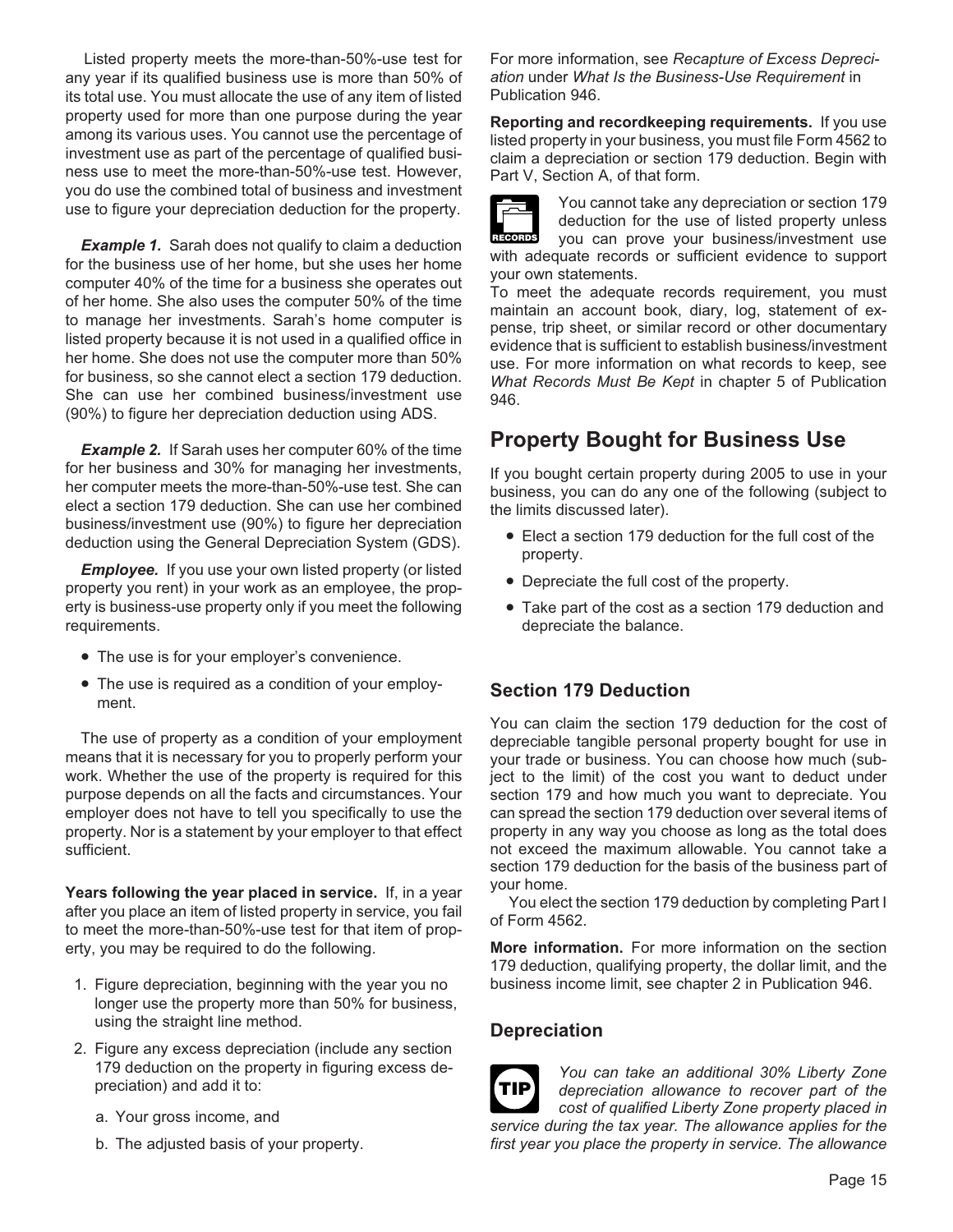*is an additional deduction you can take after any section* The furniture is 7-year property under MACRS. Donald 179 deduction and before you figure regular depreciation does not take a section 179 deduction. He multiplies<br>under MACRS for the year you place the property in \$1,975 by 14.29% (.1429) to get his MACRS depreciation *under MACRS for the year you place the property in* \$1,975 by 14.29% (.14<br>282.23. service For more information see chapter 3 Claiming the deduction of \$282.23. service. For more information, see chapter 3, Claiming the *Special Depreciation Allowance (or Liberty Zone Depreciation Allowance), in Publication 946.* **Personal Property Converted to**

Use Parts II and III of Form 4562 to claim your deduction **Business Use** for depreciation on property placed in service during the year. Do not include any costs deducted in Part I (section If you use property in your home office that was used

- 
- 

tion, which allows you to deduct a half year of depreciation • The adjusted basis of the property on the date of in the first year you use the property in your business. If change. you place more than 40% of your depreciable property in  $\bullet$  The fair market value of the property on the date of service during the last 3 months of your tax year, you must use the mid-quarter convention instead of the ha

property (minus any section 179 deduction and special in 2005, you generally depreciate the property under the<br>depreciation allowance taken on the property) and whether accelerated cost recovery system (ACRS). However, if depreciation allowance taken on the property) and whether accelerated cost recovery system (ACRS). However, if the<br>it is 5-vear or 7-vear property, use the table, shown next, to depreciation under ACRS is greater in the fi it is 5-year or 7-year property, use the table, shown next, to depreciation under ACRS is greater in the first year than<br>figure your depreciation if the half-year convention applies. The depreciation under MACRS, you must

# Table 4. **MACRS Percentage Table for 5- and** 534, Depreciating Property Placed in Service Before 1987.

| <b>Recovery Year</b> | 5-Year Property | <b>7-Year Property</b> |
|----------------------|-----------------|------------------------|
|                      | 20.00%          | 14.29%                 |
|                      | 32.00%          | 24.49%                 |
| 3                    | 19.20%          | 17.49%                 |
| 4                    | 11.52%          | 12.49%                 |
| 5                    | 11.52%          | 8.93%                  |
| 6                    | 5.76%           | 8.92%                  |
|                      |                 | 8.93%                  |
|                      |                 | 4.46%                  |

**Example.** In June 2005, Donald Kent bought a desk and three chairs for use in his office. His total bill for the  $f$ uniture was \$1,975. His taxable business income for the  $\bullet$  The part of your home you use for business. furniture was \$1,975. His taxable business income for the year was \$3,000 without any deduction for the office furni-<br>ture. Donald can elect to do one of the following.<br>regularly for business as either your principal place

- 
- Take part of the cost of the furniture as a section 179 *Exceptions to Exclusive Use.*)
- Depreciate the full cost of the office furniture. part.

179 deduction).<br>Message previously for personal purposes, you cannot take a sec-<br>Message preparty used in a hame office is either tion 179 deduction for the property. You also cannot take a Most business property used in a home office is either<br>5-year or 7-year property under MACRS.<br>can depreciate it, however. The method of depreciation

you use depends on when you first used the property for • 5-year property includes computers and peripheral personal purposes. equipment, typewriters, calculators, adding ma- If you began using the property for personal purposes chines, and copiers. after 1986 and change it to business use in 2005, depreci- • 7-year property includes office furniture and fixtures ate the property under MACRS. such as desks, files, and safes. The basis for depreciation of property changed from

personal to business use is the lesser of the following. Under MACRS, you generally use the half-year conven-

- 
- 

convention. If you began using the property for personal purposes After you have determined the cost of the depreciable after 1980 and before 1987 and change it to business use<br>operty (minus any section 179 deduction and special in 2005, you generally depreciate the property under the figure your depreciation if the half-year convention applies. Ithe depreciation under MACRS, you must depreciate it<br>under MACRS. For information on ACRS, see Publication

**7-Year Property Using Half-Year** If you began using the property for personal purposes **Convention Convention Convention before 1981** and change it to business use in 2005, depreciate the property by the straight line or declining balance method based on salvage value and useful life.

## **Recordkeeping**



You do not have to use a particular method of recordkeeping, but you must keep records that See Publication 946 for a discussion of the mid-quarter<br>convention and for complete MACRS percentage tables.<br>convention and for complete MACRS percentage tables.<br>keep canceled checks, receipts, and other evidence of

- 
- Take a section 179 deduction for the full cost of the of business or as the place where you meet or deal<br>office furniture.<br>your business. (However, see the earlier discussion,
	- deduction and depreciate the balance.<br>
	 The depreciation and expenses for the business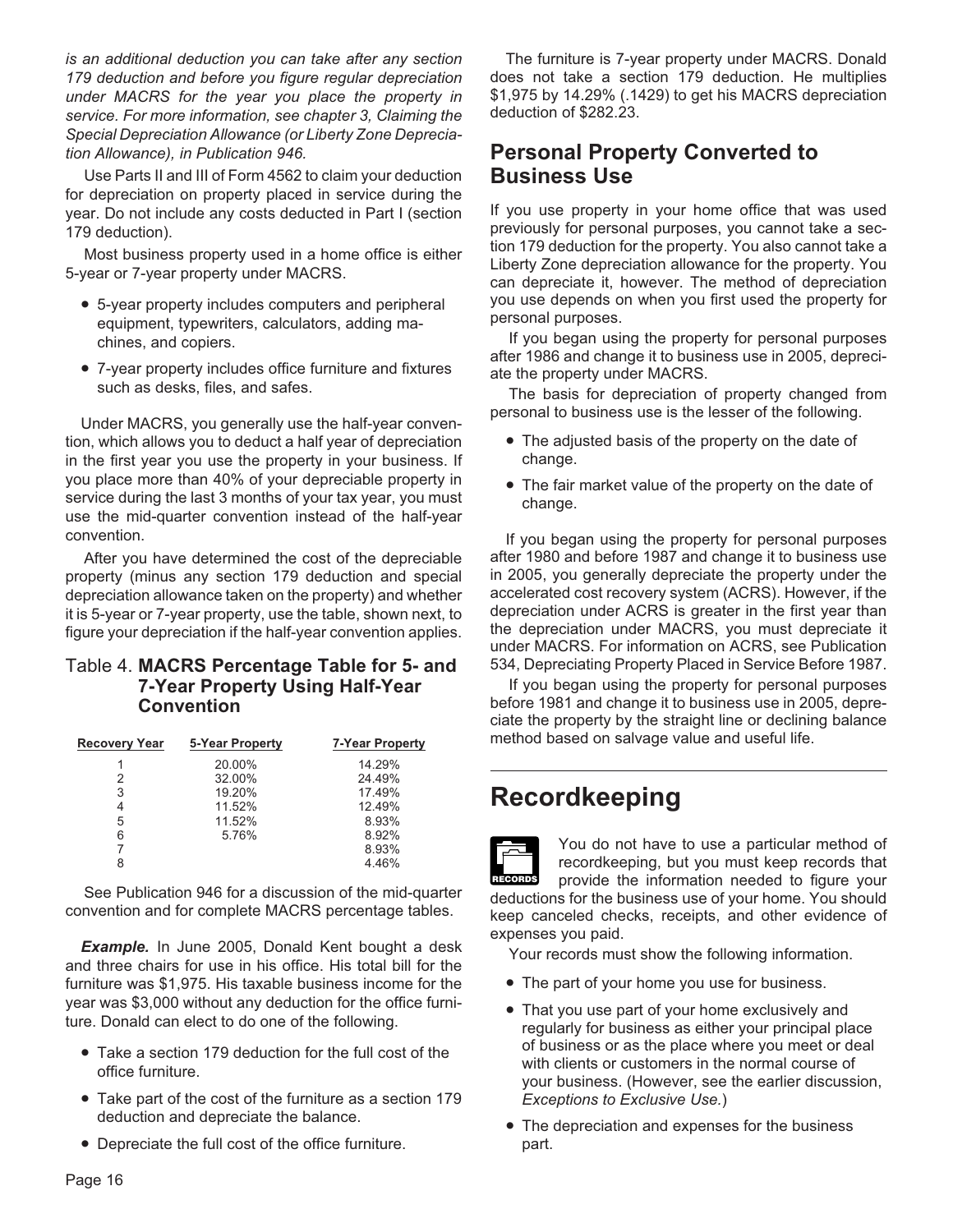You must keep your records for as long as they are impor- **Real estate taxes.** If you file Schedule C (Form 1040), tant for any tax law. This is usually the later of the following enter all your deductible real estate taxes on Form 8829,

- 
- 

This includes records of when and how you acquired your home expenses on line 34. Enter the nonbusiness part of home, your original purchase price, any improvements to your real estate taxes on line 6 of Schedule A. your home, and any depreciation you are allowed because<br>you maintained an office in your home. You can keep<br>copies of Forms 8829 or the Publication 587 worksheets<br>as records of depreciation.

## **Where To Deduct** *Schedule A.*

- 
- 

If you are a partner, see *Partners*, later, for information on where to deduct expenses for the business use of your **Other expenses.** If you file Schedule C (Form 1040), home. The metallowing report the other home expenses that would not be allowa-

If you file Schedule F (Form 1040), report your entire<br>deduction for business use of the home (line 32 of the<br>worksheet), up to the deduction limit discussed under<br>Figuring the Deduction, earlier, on line 34 of Schedule F.

**Deductible mortgage interest.** If you file Schedule C to the next year. The carryover will be subject to next year's (Form 1040), enter all your deductible mortgage interest on deduction limit. line 10 of Form 8829. After you have figured the business<br>part of the use of your home.<br>part of the mortgage interest on lines 12 and 13, subtract<br>that amount from the total mortgage interest on line 10.<br>The remainder is your home mortgage is limited, enter the excess on line 16 These expenses are not for the use of your home, so they<br>of Form 8829.

If you file Schedule F (Form 1040), include the business home expenses. part of your deductible home mortgage interest with your total business use of the home expenses on line 34. You **Employees** can use the worksheet on page 24 to figure the deductible part of mortgage interest. Enter the nonbusiness part of the As an employee, you must itemize deductions on Sched-<br>deductible mortgage interest on Schedule A, line 10 or 11. Ule A (Form 1040) to claim expenses for the busi

interest apply to you, see the instructions for Schedule A or This generally applies to all employees, including outside Publication 936. salespersons. If you are a statutory employee, use Sched-

dates.<br>line 11. After you have figured the business part of your<br>taxes on lines 12 and 13, subtract that amount from your • 3 years from the return due date or the date filed. total real estate taxes on line 11. The remainder is deducti-• 2 years after the tax was paid. ble on Schedule A (Form 1040), line 6.

If you file Schedule F (Form 1040), include the business Keep records to prove your home's depreciable basis. part of real estate taxes with your total business use of the

**CAUTION** as records or depreciation.<br>For more information on recordkeeping, see Publication<br>Form 8829, line 7, or line 3 of the worksheet on page 24 is *30%, you can claim only 70% of your deductible mortgage interest and real estate taxes as personal expenses on*

Deduct expenses for the business use of your home on<br>Form 1040. Where you deduct these expenses on the form<br>depends on whether you are:<br>depends on whether you are:<br>Enter "See Form 8829" above line 30.

• A self-employed person, or **If you file Schedule F (Form 1040)**, enter the business<br>If you file Schedule F (Form 1040), enter the business<br>gart of casualty losses (line 31 of the worksheet) on line 30 part of casualty losses (line 31 of the worksheet) on line 30 • An employee. of Form 4684, Section B. Enter "See attached statement" above line 30.

ble if you did not use your home for business (insurance, **Self-Employed Persons** maintenance, utilities, depreciation, etc.) on the appropriate lines of your Form 8829. If you rent rather than own If you are self-employed and file Schedule C (Form 1040), your home, include the rent you paid on line 20. If these complete and attach Form 8829 to your return.<br>If you file Schedule F (Form 1040) report your entire over to next year. The carryover will be subject to next

are not subject to the deduction limit for business use of the

ule A (Form 1040) to claim expenses for the business use To determine if the limits on qualified home mortgage of your home and any other employee business expenses.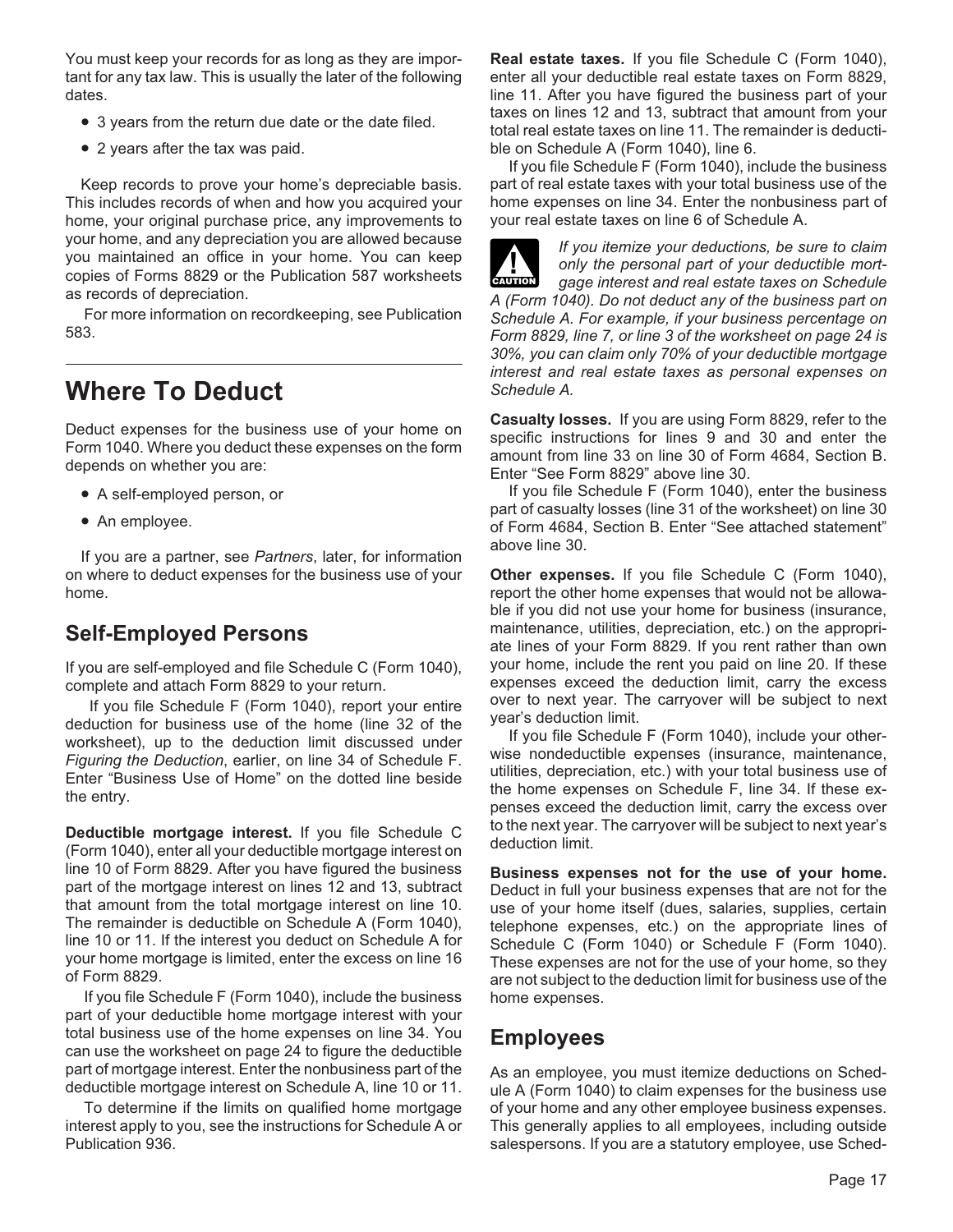ule C (Form 1040) to claim the expenses. Follow the the business use of your home is limited. You can deduct instructions given earlier under *Self-Employed Persons.* mortgage interest, real estate taxes, and personal casualty The statutory employee box within box 13 on your Form losses for the rented part, subject to any limitations. How-<br>W-2 will be checked if you are a statutory employee.<br>ever you cannot deduct otherwise allowable trade or bu

reimbursed, report them on Schedule A, line 20. You also related to the use of your home in performing services for generally must complete Form 2106 if either of the follow- your employer. ing apply.

- 
- cluded in box 1 of your Form W-2 are not considered interest on line 10 or 11 of Schedule A.<br>
paid by your employer.) If the home mortgage interest you can

- 
- 

generally should not be on your Form W-2 if all the follow-<br>ing rules for an accountable plan are met.<br>losses (line 31 of the worksheet) on Form 4684, Section B,

- expenses within a reasonable period of time.
- 
- expenses (utilities, maintenance, insurance, depreci- You must have paid or incurred deductible expenses ation, etc.) that do not exceed the deduction limit. while performing services as an employee.

If you meet the accountable plan rules and your busi-<br>ness expenses equal your reimbursement, do not report ness expenses equal your remindscenting, as not report Add these to your other employee business expenses and the reimbursement as income and do not deduct the ex-<br> penses. complete the rest of the form. Enter the total from Form

rate and you verify the time, place, and business purpose<br>of each expense. For more information, see Publication As an employee, you do not have gross receipts, cost of<br>463 and the instructions for Form 2106.<br>163 and the i

**Rental to employer.** If you rent part of your home to your \$6,000. employer and you use the rented part in performing serv- The percentage of expenses due to the business use of ices for your employer as an employee, your deduction for your home is 20%. You have the following expenses.

ever, you cannot deduct otherwise allowable trade or busi-If you have employee expenses for which you were not ness expenses, business casualty losses, or depreciation

• You claim any job-related vehicle, travel, transporta-<br>tion, meal, or entertainment expenses.<br>Schedule A (Form 1040), line 20, do not include any • Your employer paid you for any of your job expenses deductible home mortgage interest on that line. Instead, reportable on line 20. (Amounts your employer in-<br>deduct both the business and nonbusiness parts of this deduct both the business and nonbusiness parts of this

If the home mortgage interest you can deduct on lines However, you can use the simpler Form 2106-EZ, in-<br>stead of Form 2106, if you meet the following require-<br>ments.<br>ments.<br>mes on Schedule A, line 20, even though you use part of<br>your home for business. To determine if the li • You were not reimbursed for your expenses by your mortgage interest apply to you, see Publication 936 or the employer, or if you were reimbursed, the reimburse- instructions for Schedule A.

ment was included in box 1 of your Form W-2.<br>• If you claim car expenses, you use the standard<br>• If you claim car expenses, you use the standard<br>• business parts of your real estate taxes on line 6 of Sched-<br>• ule A. For m When your employer pays for your expenses using a<br>reimbursement or allowance arrangement, the payments<br>reimbursement or allowance arrangement, the payments

• You adequately account to your employer for the line 30. Enter "See attached statement" above line 30.

● You return any payments not spent for business<br>
expenses of the following expenses.<br>
expenses (excess reimbursements) within a reason-<br>
expenses (excess reimbursements) within a reason-

- able period of time. The business part of your otherwise nondeductible
	- The employee business expenses not related to the

2106, or Form 2106-EZ, on Schedule A, line 20, where it is Adequately accounting to employer. You adequately<br>account to your employer when you give your employer<br>documentary evidence of your travel, mileage, and other total expenses directly on Schedule A, line 20.

employee business expenses, such as receipts, along with<br>an account book, diary, or similar record in which you<br>entered each expense at or near the time you had it.<br>You also may be treated as adequately accounting to<br>your

goods sold, etc. You begin with gross income from the business use of your home, which you determine to be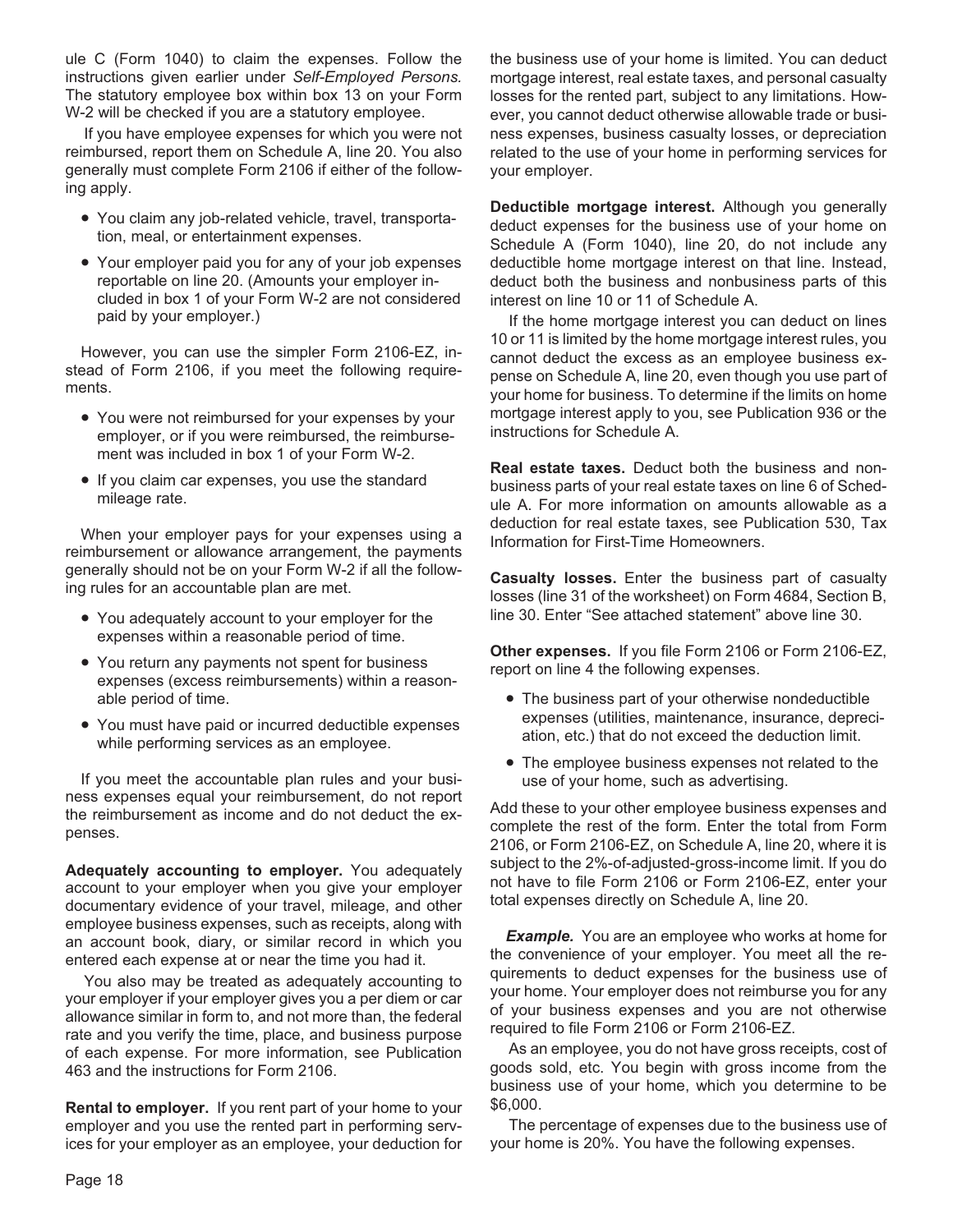| Deductible mortgage interest (20%)                       | \$1.500<br>1.000             |
|----------------------------------------------------------|------------------------------|
| Expenses not related to business use of the home (100%): | \$500<br>1.300<br>200        |
| Otherwise nondeductible expenses:                        | \$200<br>350<br>250<br>\$800 |
|                                                          | \$1,600                      |

tion limit as follows.

|                                                  |       | \$6,000 |
|--------------------------------------------------|-------|---------|
| Less:                                            |       |         |
| Deductible mortgage interest $(20\%)$ \$1,500    |       |         |
|                                                  |       |         |
| Expenses not related to business use of the home |       |         |
|                                                  | 2.000 | 4.500   |
|                                                  |       | \$1,500 |

| <b>Expense</b>                                          | Amount  | <b>Schedule A</b>          |
|---------------------------------------------------------|---------|----------------------------|
| Deductible mortgage interest                            | \$1,500 | Line 10 or 11 <sup>*</sup> |
| Real estate taxes                                       | \$1,000 | Line $6*$                  |
| Expenses not related to the<br>business use of the home | \$2,000 | Line $20**$                |
| Otherwise nondeductible expenses                        | \$800   | Line $20**$                |
| Depreciation                                            | \$700   | Line $20**$                |

\*\*Subject to the 2%-of-adjusted-gross-income limit.

ceeds the deduction limit to next year, subject to the deduction limit for that year. completes columns (d) through (f). He uses the MACRS

home) if you were required to pay these expenses under **Part III, line 19i.** This is the first year John used his the partnership agreement.

- 
- 

• Schedule K-1 (Form 1065), Partner's Share of Income, Credits, Deductions, etc.

More information. For more information about partners and partnerships, see Publication 541, Partnerships.

## Schedule C Example

The filled-in forms for John Stephens that follow show how to report deductions for the business use of your home if you file Schedule C (Form 1040).

Based on the above expenses, you figure your deduc- **Form 4562.** Based on the following facts, John completes

**Part I, lines 1–13.** John began using his home for business in January of this year. He purchased a new computer and filing cabinet to use in his business. The computer, used 100% for business, cost \$3,200. The filing cabinet cost \$600. John elects to take the section 179 deduction for both items.

Your deduction for otherwise nondeductible expenses and<br>depreciation is limited to \$1,500. You can deduct all your<br>otherwise nondeductible expenses (\$800) and \$700<br>(\$1,500 – \$800) of your depreciation.<br>(\$1,500 – \$800) of y amount of the section 179 deduction (\$3,800) for a total business income of \$27,871. This amount goes on line 11 since it is smaller than  $$105,000$ . He enters  $$3,800$  on line 12.

**Part III, line 19c.** John converted to business use a desk and chair (furniture) he had purchased in 1998 for personal purposes. In 1998, he paid \$1,500 for them. The total fair market value in 2005 is \$550. The fair market \*In addition to the 80% nonbusiness part of the expense. value is less than the cost, so his depreciable basis is<br>\*\*Subject to the 2%-of-adjusted-gross-income limit. <br>\$550.

You can carry over the \$900 of depreciation that ex-<br>eds the deduction limit to next year, subject to the John enters \$550 in Part III, line 19c, column (c). He Percentage Table for 5- and 7-Year Property Using Half-Year Convention in this publication or Table A-1 in **Partners** Publication 946 to find the rate of 14.29% for property You may be allowed to deduct unreimbursed ordinary and<br>necessary expenses you paid on behalf of the partnership<br>(including qualified expenses for the business use of your<br> $\frac{\text{placed in service during the first month of the year. He  
multiplies $550 by 14.29\% (.1429) and enters $79 in col-$ 

the partnership agreement.<br>Use the worksheet on page 24 to figure the deduction line 19i. On line 19i, column (c), he enters \$11,000, the Use the worksheet on page 24 to figure the deduction line 19i. On line 19i, column (c), he enters \$11,000, the for the business use of your home. depreciable basis of the business part of his home. He **Deducting unreimbursed partnership expenses.** See<br>the following forms and related instructions for information<br>about deducting unreimbursed partnership expenses.<br>about deducting unreimbursed partnership expenses.<br>in colum

• Schedule E (Form 1040), Supplemental Income and **Part IV, line 22.** John totals the amounts on line 12 and Loss.<br>line 19 in column (g) and enters the total on line 22. He • Schedule SE (Form 1040), Self-Employment Tax. enters both the section 179 deduction (\$3,800) and the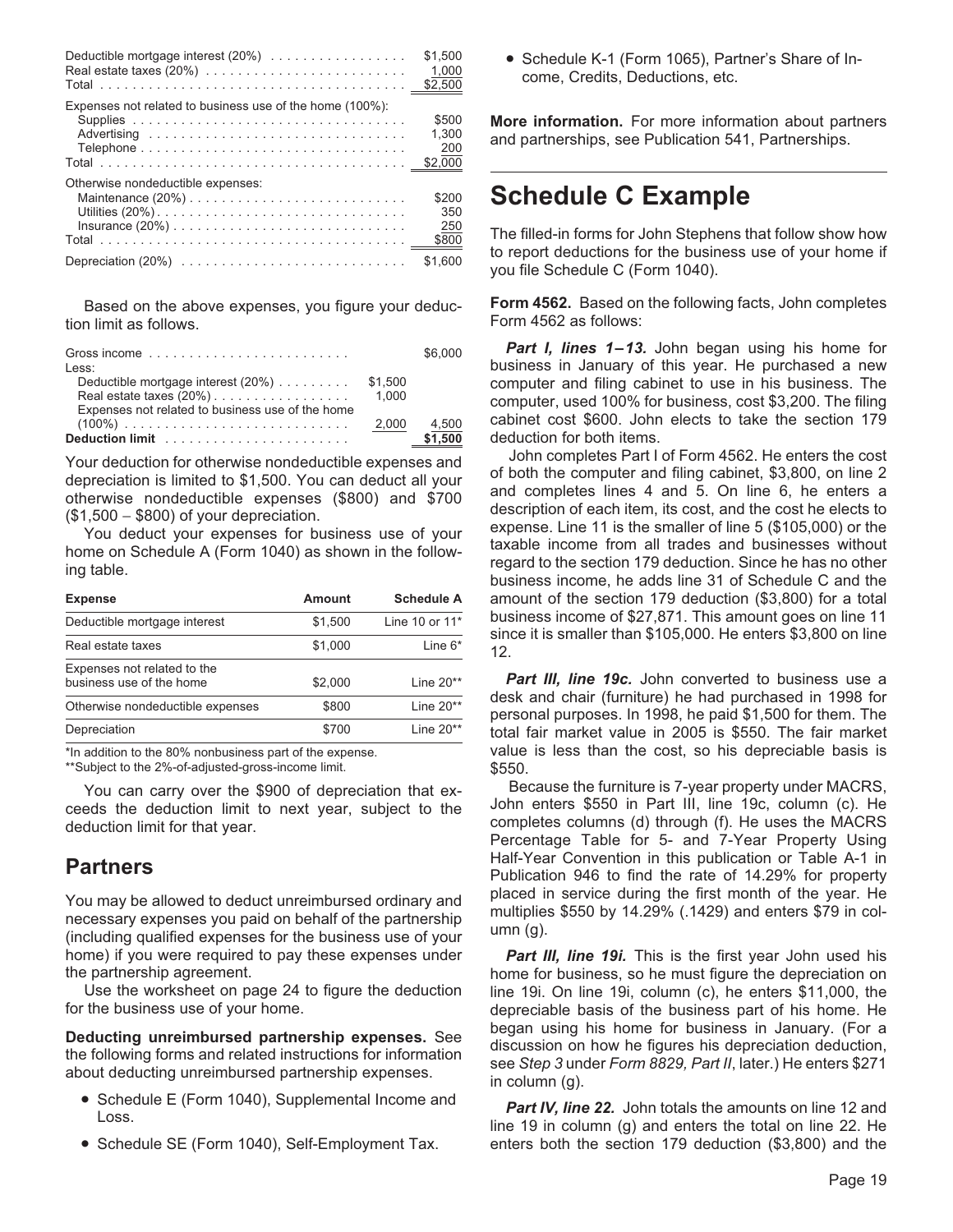depreciation on the furniture (\$79) on line 13 of Schedule *Step 2.* Next, he figures his deduction for operating C. He enters the depreciation on his home (\$271) on Form expenses. He paid \$300 to have his office repainted. He 8829, line 28. enters this amount on line 18, column (a) because it is a

*Line 13.* As discussed previously, John enters the tric) relate to his entire home. Therefore, he enters them in<br>amount from Form 4562 for his section 179 deduction column (b) on the appropriate lines. He adds the \$300 amount from Form 4562 for his section 179 deduction column (b) on the appropriate lines. He adds the \$300<br>(\$3,800) and the depreciation deduction for his office furni-colonect expenses (line 21 column (a)) to the \$360 tota (\$3,800) and the depreciation deduction for his office furni- direct expenses (line 21, column (a)) to the \$360 total for

**Line 16b.** This amount is the interest on installment payments for the business assets John uses in his home payments for the business assets John uses in his home office.

home office that he used only for business. He can deduct duction for the business use of his home in Part III of Form<br>\$347 for the line state in Part III of Form 8829. The adjusted basis of his home is \$130,000, which is

\$347 for the line.<br> **Elines 28–30.** On line 28, he totals all his expenses<br>
of the fair market value of \$160,000. He figures the<br>
of the fair market value of \$160,000. He figures the<br>
of the fair market value of \$160,000.

**Form 8829, Part I.** John uses one room of his home age for the first year of the recovery period for assets exclusively and regularly to meet clients. In Part I of Form placed in service in the first month is 2.461%. His deprecia-8829 he shows that, based on the square footage, the tion deduction for 2005 (line 40) is \$271 (.02461  $\times$ room is 10% of the total area of his home. \$11,000). He enters that amount in Part II on lines 28 and

that would be deductible even if he did not use part of his earlier.<br>home for business. These expenses  $(\$4,500$  deductible mortgage interest and \$1,000 real estate taxes) relate to<br>his entire home, so he enters them in column (b) on lines<br>10 and 11. He then subtracts the \$550 business part of<br>these expenses (line 14) from his tentative busines deduct for his other home office expenses.

**Schedule C.** John completes Schedule C as follows:<br>insurance, \$1,400 roof repairs, and \$1,800 gas and elec-<br>**Line 13.** As discussed previously, John enters the tric) relate to his entire home. Therefore, he enters them in indirect expenses (line 22) and enters the total, \$660, on

*Step 3.* Next, he figures his allowable depreciation de-<br>Inne office that he used only for business. He can deduct duction for the business use of his home in Part III of Form

Form 8829, Part II. John uses Part II of Form 8829 to<br>figure his allowable home office deduction.<br>ation. John also must complete Form 4562 for 2005, so he *Step 1.* First, he figures the business part of expenses enters \$271 on line 19i, column (g). See *Form 4562,*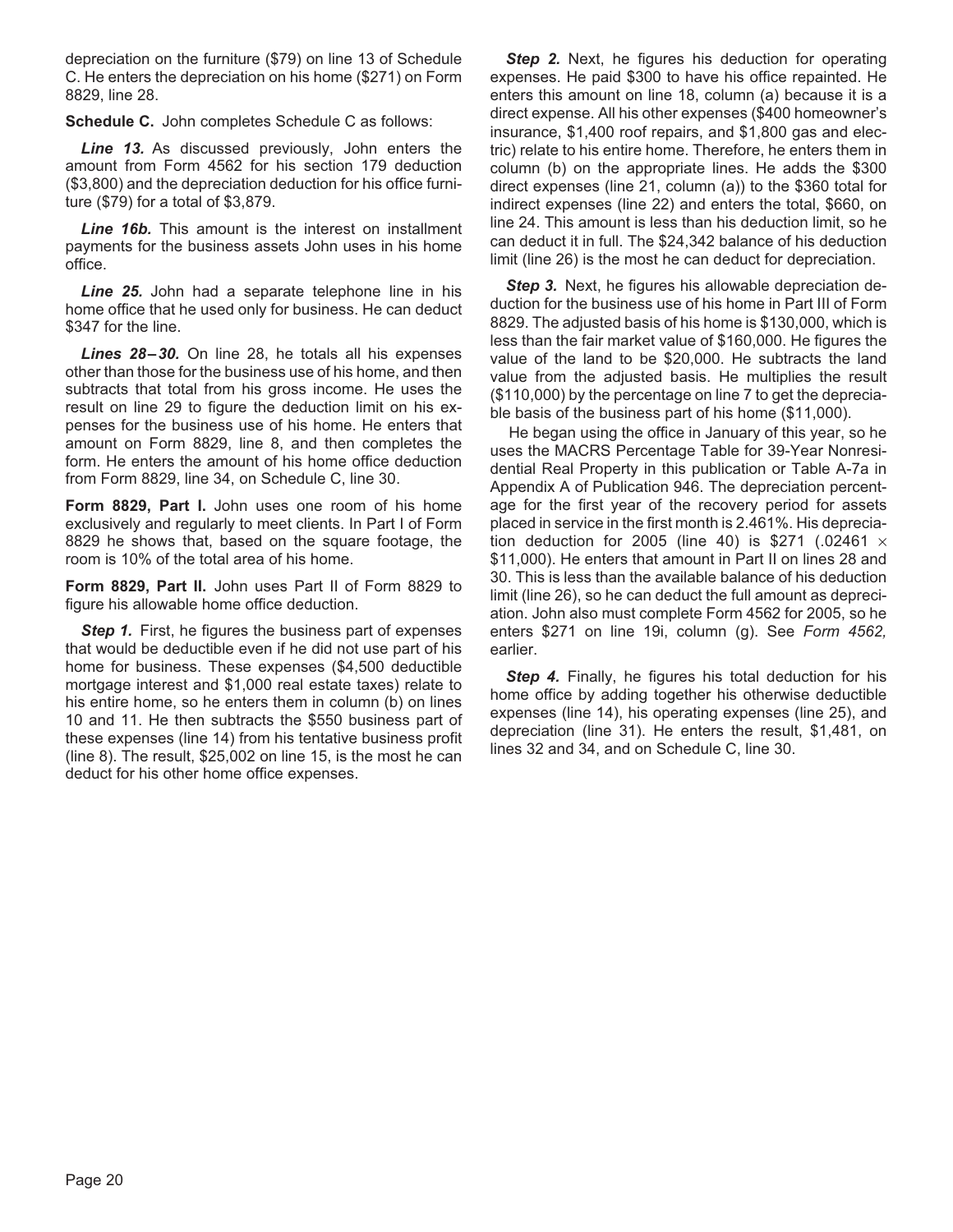### SCHEDULE C <sup>No. 1545-0074</sup><br>
Computer C C Contract Profit or Loss From Business<br>
Contract Contract Contract Contract Contract Contract Contract Contract Contract Contract Contract Contract Contract Contract Contract Contrac

**(Sole Proprietorship)**

|        | Department of the Treasury                                                                                                                                                                 |                   |                                                    |    | ▶ Partnerships, joint ventures, etc., must file Form 1065 or 1065-B.                                                      |                 |                                      | Attachment                                |        |                              |
|--------|--------------------------------------------------------------------------------------------------------------------------------------------------------------------------------------------|-------------------|----------------------------------------------------|----|---------------------------------------------------------------------------------------------------------------------------|-----------------|--------------------------------------|-------------------------------------------|--------|------------------------------|
|        | (99)<br>Internal Revenue Service                                                                                                                                                           |                   | $\blacktriangleright$ Attach to Form 1040 or 1041. |    | See Instructions for Schedule C (Form 1040).                                                                              |                 |                                      | Sequence No. 09                           |        |                              |
|        | Name of proprietor<br>Social security number (SSN)<br>465 00 0001<br>John Stephens                                                                                                         |                   |                                                    |    |                                                                                                                           |                 |                                      |                                           |        |                              |
|        |                                                                                                                                                                                            |                   |                                                    |    |                                                                                                                           |                 |                                      |                                           |        |                              |
| A      | Principal business or profession, including product or service (see page C-2 of the instructions)                                                                                          |                   |                                                    |    |                                                                                                                           |                 | B Enter code from pages C-8, 9, & 10 |                                           |        |                              |
|        | Tax Preparation Services                                                                                                                                                                   |                   |                                                    |    |                                                                                                                           |                 |                                      | $\blacktriangleright$   5   4   1   2   1 |        | 13                           |
| C      | Business name. If no separate business name, leave blank.                                                                                                                                  |                   |                                                    |    |                                                                                                                           |                 | D Employer ID number (EIN), if any   |                                           |        |                              |
|        | Stephens Tax Service                                                                                                                                                                       |                   |                                                    |    |                                                                                                                           |                 |                                      |                                           |        |                              |
| Е      | City, town or post office, state, and ZIP code                                                                                                                                             |                   | Hometown, IA 52761                                 |    |                                                                                                                           |                 |                                      |                                           |        |                              |
| F      | Accounting method:                                                                                                                                                                         | $(1)$ $X$ Cash    | $(2)$ Accrual                                      |    |                                                                                                                           |                 |                                      |                                           |        |                              |
| G      |                                                                                                                                                                                            |                   |                                                    |    | Did you "materially participate" in the operation of this business during 2005? If "No," see page C-3 for limit on losses |                 |                                      |                                           |        | $\boxtimes$ Yes $\Box$ No    |
| н      |                                                                                                                                                                                            |                   |                                                    |    |                                                                                                                           |                 |                                      |                                           |        | $\blacktriangleright$ $\Box$ |
| Part I | <b>Income</b>                                                                                                                                                                              |                   |                                                    |    |                                                                                                                           |                 |                                      |                                           |        |                              |
| 1      | Gross receipts or sales. Caution. If this income was reported to you on Form W-2 and the "Statutory<br>employee" box on that form was checked, see page C-3 and check here                 |                   |                                                    |    | and the state of the                                                                                                      | 1               |                                      |                                           | 34,280 |                              |
| 2      | Returns and allowances                                                                                                                                                                     |                   | the contract of the contract of the                |    |                                                                                                                           | $\mathbf{2}$    |                                      |                                           |        |                              |
| 3      | Subtract line 2 from line 1                                                                                                                                                                |                   | <u>.</u>                                           |    |                                                                                                                           | 3               |                                      |                                           | 34,280 |                              |
| 4      | Cost of goods sold (from line 42 on page 2)                                                                                                                                                |                   |                                                    |    |                                                                                                                           | 4               |                                      |                                           |        |                              |
|        |                                                                                                                                                                                            |                   |                                                    |    |                                                                                                                           |                 |                                      |                                           |        |                              |
|        |                                                                                                                                                                                            |                   |                                                    |    |                                                                                                                           | 5               |                                      | 34,280                                    |        |                              |
| 6      | 5<br><b>Gross profit.</b> Subtract line 4 from line 3<br>the contract of the contract of<br>Other income, including Federal and state gasoline or fuel tax credit or refund (see page C-3) |                   |                                                    |    |                                                                                                                           | 6               |                                      |                                           |        |                              |
|        |                                                                                                                                                                                            |                   |                                                    |    |                                                                                                                           |                 |                                      |                                           |        |                              |
| 7      | Gross income. Add lines 5 and 6                                                                                                                                                            |                   |                                                    |    | $\rightarrow$<br>and a series of the contract of the contract of the contract of the contract of                          | $\overline{7}$  |                                      | 34,280                                    |        |                              |
| Part   | Ш                                                                                                                                                                                          |                   |                                                    |    | Expenses. Enter expenses for business use of your home only on line 30.                                                   |                 |                                      |                                           |        |                              |
|        | Advertising                                                                                                                                                                                | 8                 | 250                                                |    |                                                                                                                           | 18              |                                      |                                           | 600    |                              |
| 8      | and a state of the                                                                                                                                                                         |                   |                                                    |    | 18 Office expense                                                                                                         | 19              |                                      |                                           |        |                              |
| 9      | Car and truck expenses (see                                                                                                                                                                | 9                 | 1,266                                              |    | 19 Pension and profit-sharing plans                                                                                       |                 |                                      |                                           |        |                              |
|        | page $C-3$ , $\qquad \qquad$                                                                                                                                                               | 10                |                                                    |    | 20 Rent or lease (see page C-5):                                                                                          | 20a             |                                      |                                           |        |                              |
| 10     | Commissions and fees                                                                                                                                                                       | 11                |                                                    |    | a Vehicles, machinery, and equipment.                                                                                     | 20 <sub>b</sub> |                                      |                                           |        |                              |
| 11     | Contract labor (see page C-4)                                                                                                                                                              | $12 \overline{ }$ |                                                    |    | <b>b</b> Other business property,                                                                                         | 21              |                                      |                                           |        |                              |
| 12     | Depletion                                                                                                                                                                                  |                   |                                                    | 21 | Repairs and maintenance<br>$\sim$                                                                                         | 22              |                                      |                                           | 253    |                              |
| 13     | Depreciation and section 179                                                                                                                                                               |                   |                                                    |    | <b>22</b> Supplies (not included in Part III)                                                                             | 23              |                                      |                                           |        |                              |
|        | deduction<br>expense<br>(not                                                                                                                                                               |                   |                                                    | 23 | Taxes and licenses example.                                                                                               |                 |                                      |                                           |        |                              |
|        | included in Part III) (see                                                                                                                                                                 | 13                | 3,879                                              |    | 24 Travel, meals, and entertainment:                                                                                      |                 |                                      |                                           | 310    |                              |
|        | page C-4)<br>and the company of the com-                                                                                                                                                   |                   |                                                    |    | a Travel                                                                                                                  | 24a             |                                      |                                           |        |                              |
| 14     | Employee benefit programs                                                                                                                                                                  |                   |                                                    |    | <b>b</b> Deductible meals and                                                                                             |                 |                                      |                                           | 256    |                              |
|        | (other than on line 19).                                                                                                                                                                   | 14                | 750                                                |    | entertainment (see page C-5)                                                                                              | 24 <sub>b</sub> |                                      |                                           | 347    |                              |
| 15     | Insurance (other than health).                                                                                                                                                             | 15                |                                                    | 25 | Utilities                                                                                                                 | 25              |                                      |                                           |        |                              |
| 16     | Interest:                                                                                                                                                                                  |                   |                                                    |    | 26 Wages (less employment credits)                                                                                        | 26              |                                      |                                           |        |                              |
| а      | Mortgage (paid to banks, etc.)                                                                                                                                                             | 16a               |                                                    |    | 27 Other expenses (from line 48 on                                                                                        |                 |                                      |                                           | 267    |                              |
| b      | Other.                                                                                                                                                                                     | 16b               | 200                                                |    | page 2).                                                                                                                  | 27              |                                      |                                           |        |                              |
| 17     | Legal and professional                                                                                                                                                                     |                   | 350                                                |    |                                                                                                                           |                 |                                      |                                           |        |                              |
|        | services                                                                                                                                                                                   | 17                |                                                    |    |                                                                                                                           |                 |                                      |                                           |        |                              |
| 28     |                                                                                                                                                                                            |                   |                                                    |    | Total expenses before expenses for business use of home. Add lines 8 through 27 in columns ▶                              | 28              |                                      |                                           | 8,728  |                              |
|        |                                                                                                                                                                                            |                   |                                                    |    |                                                                                                                           |                 |                                      | 25,552                                    |        |                              |
| 29     | Tentative profit (loss). Subtract line 28 from line 7                                                                                                                                      |                   |                                                    |    |                                                                                                                           | 29              |                                      |                                           | 1.481  |                              |
| 30     | Expenses for business use of your home. Attach Form 8829                                                                                                                                   |                   |                                                    |    |                                                                                                                           | 30              |                                      |                                           |        |                              |
| 31     | Net profit or (loss). Subtract line 30 from line 29.                                                                                                                                       |                   |                                                    |    |                                                                                                                           |                 |                                      |                                           |        |                              |
|        | • If a profit, enter on Form 1040, line 12, and also on Schedule SE, line 2 (statutory employees,                                                                                          |                   |                                                    |    |                                                                                                                           |                 |                                      |                                           | 24,071 |                              |
|        | see page C-6). Estates and trusts, enter on Form 1041, line 3.                                                                                                                             |                   |                                                    |    |                                                                                                                           | 31              |                                      |                                           |        |                              |
|        | • If a loss, you must go to line 32.                                                                                                                                                       |                   |                                                    |    |                                                                                                                           |                 |                                      |                                           |        |                              |
| 32     | If you have a loss, check the box that describes your investment in this activity (see page C-6).                                                                                          |                   |                                                    |    |                                                                                                                           |                 |                                      |                                           |        |                              |
|        | • If you checked 32a, enter the loss on Form 1040, line 12, and also on Schedule SE, line 2                                                                                                |                   |                                                    |    |                                                                                                                           |                 | 32a l                                | All investment is at risk.                |        |                              |
|        | (statutory employees, see page C-6). Estates and trusts, enter on Form 1041, line 3.                                                                                                       |                   |                                                    |    |                                                                                                                           |                 | 32b                                  | Some investment is not                    |        |                              |
|        | . If you checked 32b, you must attach Form 6198. Your loss may be limited.<br>at risk.                                                                                                     |                   |                                                    |    |                                                                                                                           |                 |                                      |                                           |        |                              |

For Paperwork Reduction Act Notice, see page C-7 of the instructions. Cat. No. 11334P Schedule C (Form 1040) 2005

**2005**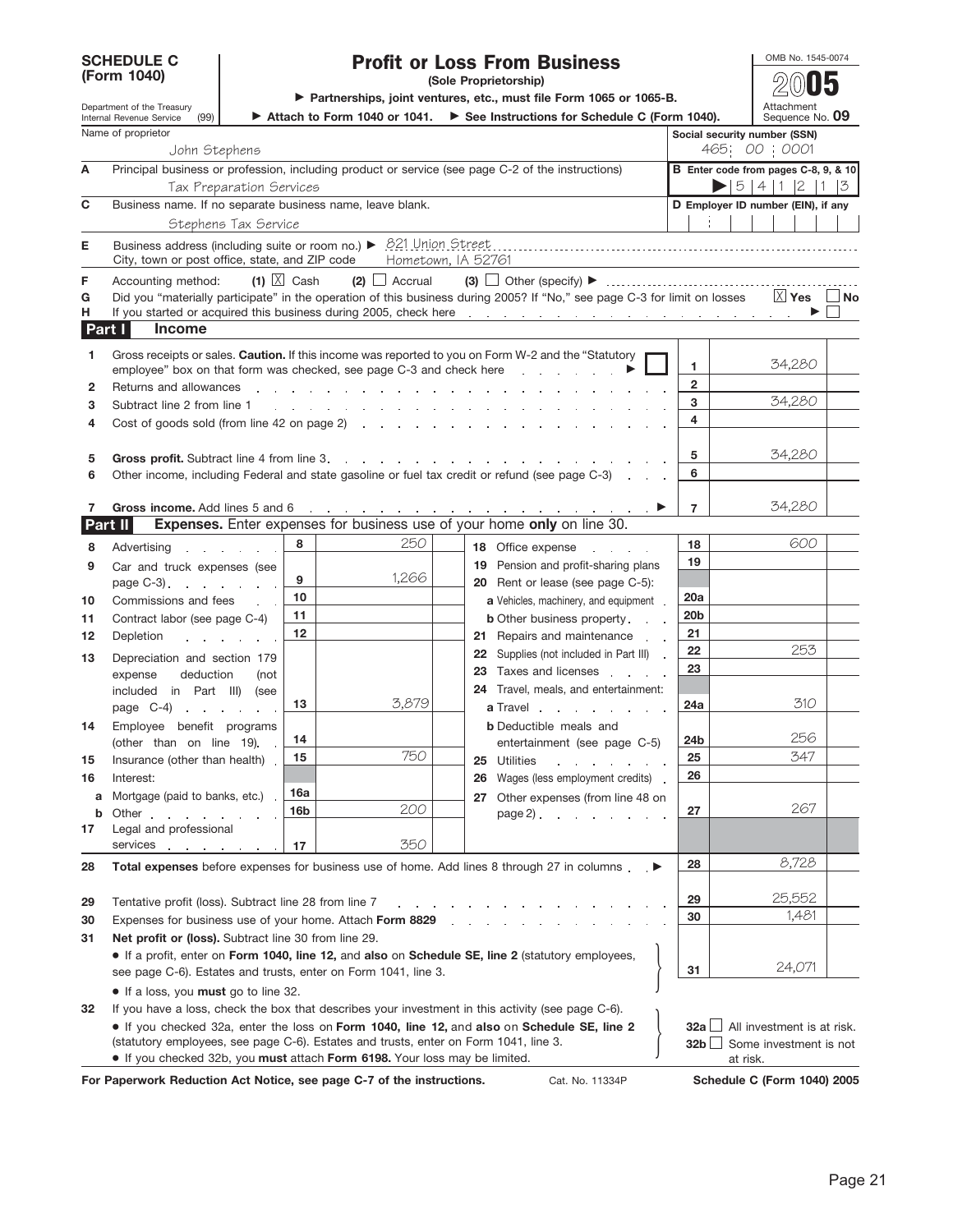Form **8829**

Department of the Treasury Internal Revenue Service (99)

Name(s) of proprietor(s)

### Expenses for Business Use of Your Home

 **File only with Schedule C (Form 1040). Use a separate Form 8829 for each home you used for business during the year.**

**See separate instructions.**

Attachment Sequence No. **66 Your social security number**<br> $\angle 465$  00 0001 **05**

OMB No. 1545-0074

|                                                                                                               | John Stephens                                                                                                                                                                                                                  |             |                     |       |                                                         |                | 465:00:0001       |         |
|---------------------------------------------------------------------------------------------------------------|--------------------------------------------------------------------------------------------------------------------------------------------------------------------------------------------------------------------------------|-------------|---------------------|-------|---------------------------------------------------------|----------------|-------------------|---------|
| Part I                                                                                                        | Part of Your Home Used for Business                                                                                                                                                                                            |             |                     |       |                                                         |                |                   |         |
|                                                                                                               | Area used regularly and exclusively for business, regularly for daycare, or for storage of inventory<br>1.                                                                                                                     |             |                     |       |                                                         |                |                   |         |
|                                                                                                               |                                                                                                                                                                                                                                |             |                     |       |                                                         |                | 200<br>1          |         |
| 2                                                                                                             | Total area of home response to the contract of the contract of the contract of the contract of the contract of the contract of the contract of the contract of the contract of the contract of the contract of the contract of |             | $\overline{2}$      | 2,000 |                                                         |                |                   |         |
| 3                                                                                                             | Divide line 1 by line 2. Enter the result as a percentage                                                                                                                                                                      |             |                     |       |                                                         |                | 10 <sup>°</sup>   | %       |
| • For daycare facilities not used exclusively for business, also complete lines 4-6.                          |                                                                                                                                                                                                                                |             |                     |       |                                                         |                |                   |         |
|                                                                                                               | • All others, skip lines 4-6 and enter the amount from line 3 on line 7.                                                                                                                                                       |             |                     |       |                                                         |                |                   |         |
| 4                                                                                                             | Multiply days used for daycare during year by hours used per day                                                                                                                                                               | hr.         |                     |       |                                                         |                |                   |         |
| 5                                                                                                             | Total hours available for use during the year (365 days $\times$ 24 hours) (see instructions)                                                                                                                                  | $8,760$ hr. |                     |       |                                                         |                |                   |         |
| 6                                                                                                             | Divide line 4 by line 5. Enter the result as a decimal amount                                                                                                                                                                  |             |                     |       |                                                         |                |                   |         |
| 7                                                                                                             | Business percentage. For daycare facilities not used exclusively for business, multiply line 6 by                                                                                                                              |             |                     |       |                                                         |                |                   |         |
|                                                                                                               | line 3 (enter the result as a percentage). All others, enter the amount from line 3. $\Box$                                                                                                                                    |             |                     |       |                                                         | $\overline{7}$ | 10                | %       |
|                                                                                                               | <b>Figure Your Allowable Deduction</b><br>Part II                                                                                                                                                                              |             |                     |       |                                                         |                |                   |         |
| 8                                                                                                             | Enter the amount from Schedule C, line 29, plus any net gain or (loss) derived from the business use of                                                                                                                        |             |                     |       |                                                         |                |                   |         |
|                                                                                                               | your home and shown on Schedule D or Form 4797. If more than one place of business, see instructions                                                                                                                           |             |                     |       |                                                         | 8              | 25,552            |         |
|                                                                                                               | See instructions for columns (a) and (b) before<br>completing lines 9-20.                                                                                                                                                      |             | (a) Direct expenses |       | (b) Indirect expenses                                   |                |                   |         |
| 9                                                                                                             | Casualty losses (see instructions)                                                                                                                                                                                             | 9           |                     |       |                                                         |                |                   |         |
| 10                                                                                                            | Deductible mortgage interest (see instructions)                                                                                                                                                                                | 10          |                     |       | 4,500                                                   |                |                   |         |
| 11                                                                                                            | Real estate taxes (see instructions).                                                                                                                                                                                          | 11          |                     |       | 1,000                                                   |                |                   |         |
| 12                                                                                                            | Add lines 9, 10, and 11.                                                                                                                                                                                                       | 12          |                     |       | 5,500                                                   |                |                   |         |
| 13                                                                                                            | Multiply line 12, column (b) by line 7                                                                                                                                                                                         |             |                     | 13    | 550                                                     |                |                   |         |
| 14                                                                                                            | Add line 12, column (a) and line $13 \cdot \cdot \cdot$                                                                                                                                                                        |             |                     |       |                                                         | 14             | 550               |         |
| 15                                                                                                            | Subtract line 14 from line 8. If zero or less, enter -0-                                                                                                                                                                       |             |                     |       |                                                         |                | 25,002            |         |
| 16                                                                                                            | 16<br>Excess mortgage interest (see instructions).                                                                                                                                                                             |             |                     |       |                                                         |                |                   |         |
| 17                                                                                                            | 17<br>400<br>Insurance                                                                                                                                                                                                         |             |                     |       |                                                         |                |                   |         |
| 18                                                                                                            | 18<br>300<br>1.400<br>Repairs and maintenance expansion of the series of the series of the series of the series of the series of the<br>19<br>1,800                                                                            |             |                     |       |                                                         |                |                   |         |
| 19                                                                                                            | Utilities and a contract of the contract of the Utilities                                                                                                                                                                      |             |                     |       |                                                         |                |                   |         |
| 20                                                                                                            | Other expenses (see instructions) $\ldots$ $\ldots$                                                                                                                                                                            |             |                     |       |                                                         |                |                   |         |
| 21                                                                                                            | Add lines 16 through 20                                                                                                                                                                                                        |             |                     |       |                                                         |                |                   |         |
| 22                                                                                                            | Multiply line 21, column (b) by line 7                                                                                                                                                                                         |             |                     |       |                                                         |                |                   |         |
| 360<br>22<br>$\vert$ 23<br>$ \circ$ $-$<br>Carryover of operating expenses from 2004 Form 8829, line 41<br>23 |                                                                                                                                                                                                                                |             |                     |       |                                                         |                |                   |         |
| 24                                                                                                            | Add line 21 in column (a), line 22, and line 23 $\ldots$ , $\ldots$ , $\ldots$                                                                                                                                                 | 24          | 660                 |       |                                                         |                |                   |         |
| 25                                                                                                            | Allowable operating expenses. Enter the <b>smaller</b> of line 15 or line 24 manuscript of the state of the 24 manuscript                                                                                                      |             |                     |       |                                                         | 25             | 660               |         |
| 26                                                                                                            | Limit on excess casualty losses and depreciation. Subtract line 25 from line 15                                                                                                                                                |             |                     |       |                                                         | 26             | 24.342            |         |
| 27                                                                                                            | 27<br>Excess casualty losses (see instructions) excess casualty losses (see instructions)                                                                                                                                      |             |                     |       |                                                         |                |                   |         |
| 28                                                                                                            | 28<br>271<br>Depreciation of your home from Part III below                                                                                                                                                                     |             |                     |       |                                                         |                |                   |         |
| 29                                                                                                            | $\vert$ 29<br>Carryover of excess casualty losses and depreciation from 2004 Form 8829, line 42                                                                                                                                |             |                     |       |                                                         |                |                   |         |
| 30                                                                                                            | Add lines 27 through 29 $\ldots$ $\ldots$ $\ldots$ $\ldots$ $\ldots$ $\ldots$ $\ldots$ $\ldots$ $\ldots$                                                                                                                       | 30          | 271                 |       |                                                         |                |                   |         |
| 31                                                                                                            | Allowable excess casualty losses and depreciation. Enter the smaller of line 26 or line 30                                                                                                                                     | 31<br>32    | 271                 |       |                                                         |                |                   |         |
| 32                                                                                                            |                                                                                                                                                                                                                                |             |                     |       |                                                         |                | 1,481             |         |
| 33                                                                                                            | 33<br>Casualty loss portion, if any, from lines 14 and 31. Carry amount to Form 4684, Section B.                                                                                                                               |             |                     |       |                                                         |                |                   |         |
| Allowable expenses for business use of your home. Subtract line 33 from line 32. Enter here<br>34             |                                                                                                                                                                                                                                |             |                     |       |                                                         |                |                   |         |
|                                                                                                               | and on Schedule C, line 30. If your home was used for more than one business, see instructions $\blacktriangleright$<br>34<br>1,481<br>Part III                                                                                |             |                     |       |                                                         |                |                   |         |
|                                                                                                               | <b>Depreciation of Your Home</b>                                                                                                                                                                                               |             |                     |       |                                                         | 35             |                   |         |
|                                                                                                               | Enter the smaller of your home's adjusted basis or its fair market value (see instructions).<br>35                                                                                                                             |             |                     |       |                                                         |                | 130,000<br>20,000 |         |
| 36                                                                                                            | Value of land included on line 35                                                                                                                                                                                              |             |                     |       | and the contract of the contract of the contract of the | 36<br>37       | 110,000           |         |
| 37                                                                                                            |                                                                                                                                                                                                                                |             |                     |       |                                                         | 38             | 11,000            |         |
|                                                                                                               | Business basis of building. Multiply line 37 by line 7<br>38                                                                                                                                                                   |             |                     |       |                                                         |                |                   | 2.461 % |
| 40                                                                                                            | 39<br>Depreciation allowable (see instructions). Multiply line 38 by line 39. Enter here and on line 28 above                                                                                                                  |             |                     |       |                                                         |                | 271               |         |
|                                                                                                               | <b>Carryover of Unallowed Expenses to 2006</b><br>Part IV                                                                                                                                                                      |             |                     |       |                                                         | 40             |                   |         |
| 41                                                                                                            | Operating expenses. Subtract line 25 from line 24. If less than zero, enter -0-                                                                                                                                                |             |                     |       |                                                         | 41             |                   |         |
| 42                                                                                                            | Excess casualty losses and depreciation. Subtract line 31 from line 30. If less than zero, enter -0-                                                                                                                           |             |                     |       |                                                         | 42             |                   |         |
|                                                                                                               | Form 8829 (2005)<br>For Paperwork Reduction Act Notice, see page 4 of separate instructions.<br>Cat. No. 13232M                                                                                                                |             |                     |       |                                                         |                |                   |         |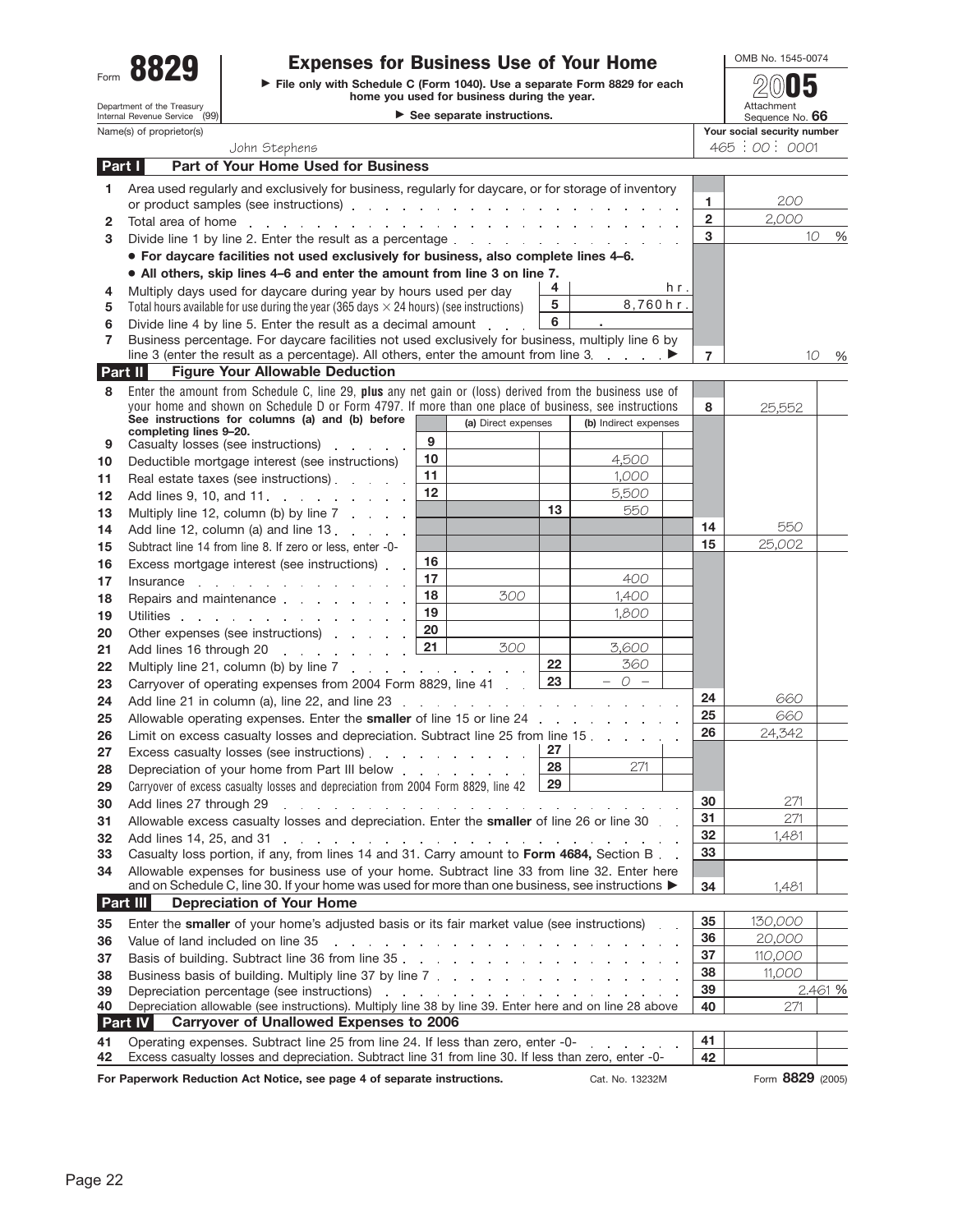### Depreciation and Amortization **Depreciation**

**4562** (Including Information on Listed Property)

John Stephens Tax Preparation 465-00-0001 3,800 3,800 3,800 –0– 27,871 3,800 3,200 600 Computer File Cabinet 4,150 –0– 3,200 600  $\bigcap$ 550 11,000 7 HY 200DB 79 271 105,000 Department of the Treasury Internal Revenue Service Attachment<br>Sequence No. 67  $\blacktriangleright$  See separate instructions. Name(s) shown on return **Identifying number** Business or activity to which this form relates **Identifying number Election To Expense Certain Property Under Section 179 Note:** *If you have any listed property, complete Part V before you complete Part I.* **1** Maximum amount. See the instructions for a higher limit for certain businesses entitled in the state of  $\frac{1}{1}$  \$105,000 **2** Total cost of section 179 property placed in service (see instructions) **2 3** Threshold cost of section 179 property before reduction in limitation **3** \$420,000 **4** Reduction in limitation. Subtract line 3 from line 2. If zero or less, enter -0- **4** Dollar limitation for tax year. Subtract line 4 from line 1. If zero or less, enter -0-. If married filing separately, see instructions **5 5 (a)** Description of property **(b)** Cost (business use only) **(c)** Elected cost **6 7** Listed property. Enter the amount from line 29 **7 8** Total elected cost of section 179 property. Add amounts in column (c), lines 6 and 7  $\ldots$ **9** Tentative deduction. Enter the **smaller** of line 5 or line 8 **9** Carryover of disallowed deduction from line 13 of your 2004 Form 4562 **10** Carryover of disallowed deduction from line 13 of your 2004 Form 4562<br>**11** Business income limitation. Enter the smaller of business income (not less than zero) or line 5 (see instructions) 11 **11** Business income limitation. Enter the smaller of business income (not less than zero) or line 5 (see instructions) **11 12** Section 179 expense deduction. Add lines 9 and 10, but do not enter more than line 11 **12 13** Carryover of disallowed deduction to 2006. Add lines 9 and 10, less line 12 ▶ | 13 **Note:** *Do not use Part II or Part III below for listed property. Instead, use Part V.* **MACRS Depreciation (Do not** include listed property.**)** (See instructions.) **(b)** Month and year placed in service **(c)** Basis for depreciation (business/investment use only—see instructions) **(d)** Recovery (a) Classification of property | year placed in | (b) convention | **(c)** Convention | (f) Method | (g) Depreciation deduction **(a)** Defined |  $\frac{1}{2}$  |  $\frac{1}{2}$  |  $\frac{1}{2}$  |  $\frac{1}{2}$  |  $\frac{1}{2}$  |  $\frac{1}{2}$  |  $\frac{1}{2}$ **Section B—Assets Placed in Service During 2005 Tax Year Using the General Depreciation System 19a** 3-year property **b** 5-year property **c** 7-year property **d** 10-year property **e** 15-year property **f** 20-year property **h** Residential rental **EXECUTE:** 27.5 yrs. MM S/L property 27.5 yrs. | MM | S/L **i** Nonresidential real **interval** the model of the model of the series of the series of the series of the series property MM S/L **Section C—Assets Placed in Service During 2005 Tax Year Using the Alternative Depreciation System 20a** Class life S/L **b** 12-year 12 yrs. 12 yrs. 12 yrs. **c** 40-year **c a c a c a c a c a c a c a c a c a c a c a c a c a c a c a c a c a c a c d c a c d c c d c d c d c d c d Special Depreciation Allowance and Other Depreciation (Do not** include listed property.**)** (See instructions.) **17** MACRS deductions for assets placed in service in tax years beginning before 2005 **10 a.m.**  $\boxed{17}$ **15** Property subject to section 168(f)(1) election **15 16** Other depreciation (including ACRS) **16 16 16 16 16 Part IV** Summary (see instructions) **21** Listed property. Enter amount from line 28 **21 Total.** Add amounts from line 12, lines 14 through 17, lines 19 and 20 in column (g), and line 21. Enter here and on the appropriate lines of your return. Partnerships and S corporations—see instr. **22 22 23** For assets shown above and placed in service during the current year, enter the portion of the basis attributable to section 263A costs **23 Part I Part II Part III Attach to your tax return.** 39 yrs. **Section A 18** If you are electing to group any assets placed in service during the tax year into one or more overal asset accounts check here general asset accounts, check here **g** 25-year property **b** 25 yrs. S/L<br> **h** Residential rental Special allowance for certain aircraft, certain property with a long production period, and qualified New York Liberty Zone property (other than listed property) placed in service during the tax year **14 14 2005**

**For Paperwork Reduction Act Notice, see separate instructions.** Cat. No. 12906N Form **4562** (2005)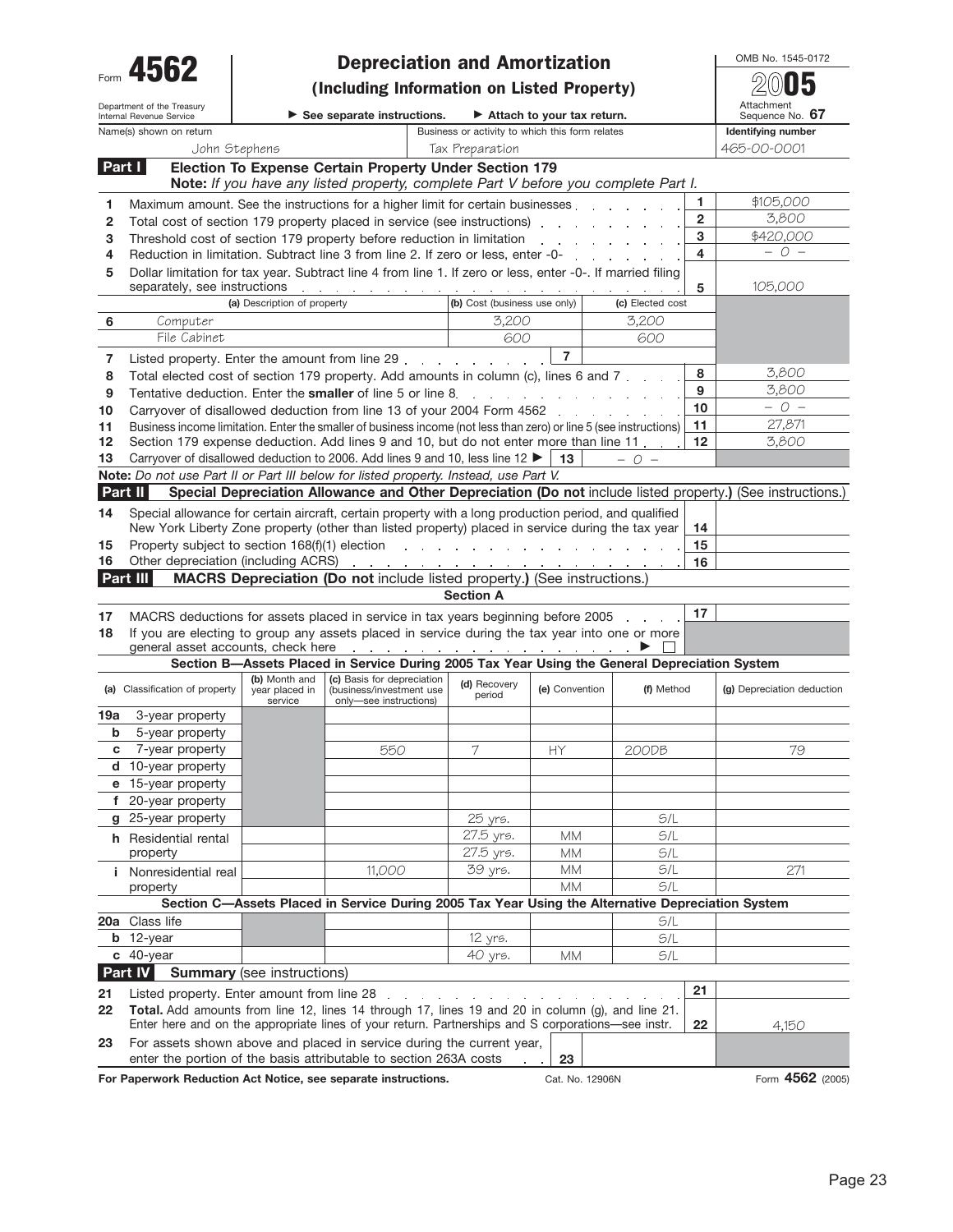### **Worksheet To Figure the Deduction for Business Use of Your Home**

Use this worksheet if you file Schedule F (Form 1040) or you are an employee or a partner.

|          | <b>PART 1-Part of Your Home Used for Business:</b><br>3) Percentage of home used for business (divide line 1 by line 2 and show result as percentage)                                                                                                                                                                                                                                                          | $\frac{0}{0}$<br>3)                                                                         |
|----------|----------------------------------------------------------------------------------------------------------------------------------------------------------------------------------------------------------------------------------------------------------------------------------------------------------------------------------------------------------------------------------------------------------------|---------------------------------------------------------------------------------------------|
|          | <b>PART 2-Figure Your Allowable Deduction</b>                                                                                                                                                                                                                                                                                                                                                                  |                                                                                             |
|          | (a)<br>(b)<br><b>Direct</b><br>Indirect<br>Expenses<br>Expenses                                                                                                                                                                                                                                                                                                                                                | 4)                                                                                          |
| 5)<br>7) | the control of the con-<br>9) Multiply line 8, column (b), by line $3 \ldots \ldots \ldots \ldots \ldots \ldots \ldots \ldots \ldots \ldots$<br>11) Business expenses not from business use of home (see instructions) 11) ________                                                                                                                                                                            |                                                                                             |
|          |                                                                                                                                                                                                                                                                                                                                                                                                                | (13)                                                                                        |
|          | 14) Excess mortgage interest<br>16) Repairs and maintenance<br><u> The Community of the Community of the Community of the Community of the Community of the Community of the Community of the Community of the Community of the Community of the Community of the Community of the Community of</u><br>$\frac{1}{\sqrt{2\pi}}\left(\frac{1}{\sqrt{2\pi}}\right)^{1/2}\left(\frac{1}{\sqrt{2\pi}}\right)^{1/2}$ |                                                                                             |
|          | 24) Limit on excess casualty losses and depreciation. Subtract line 23 from line 13<br>26) Depreciation of your home from line 38 below<br>27) Carryover of excess casualty losses and depreciation from prior year (see                                                                                                                                                                                       | 24)                                                                                         |
|          | 29) Allowable excess casualty losses and depreciation. Enter the smaller of line 24 or line 28<br>31) Casualty losses included on lines 10 and 29 (see instructions)<br>32) Allowable expenses for business use of your home. (Subtract line 31 from line 30.) See instructions                                                                                                                                | 32)                                                                                         |
|          | <b>PART 3-Depreciation of Your Home</b><br>33) Smaller of adjusted basis or fair market value of home (see instructions)                                                                                                                                                                                                                                                                                       | $33) \underline{\hspace{2cm}}$<br>$\frac{36}{37} \underline{\hspace{1cm}}$<br>$\frac{0}{0}$ |
|          | PART 4-Carryover of Unallowed Expenses to Next Year<br>39) Operating expenses. Subtract line 23 from line 22. If less than zero, enter $-0$ -<br>40) Excess casualty losses and depreciation. Subtract line 29 from line 28. If less than zero, enter -0-                                                                                                                                                      |                                                                                             |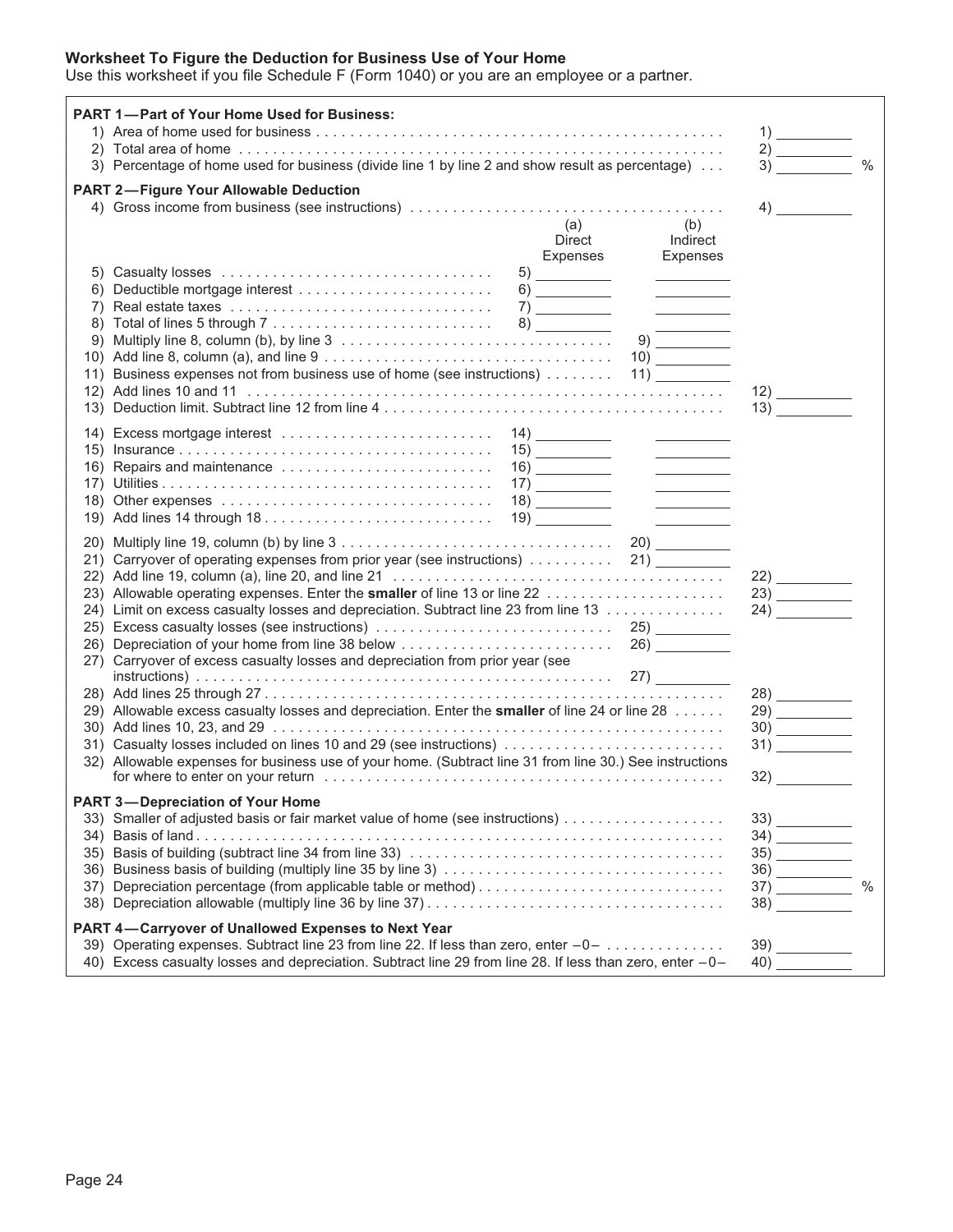## **Instructions for the Worksheet** Multiply your total indirect expenses (line 8, column (b))

(Form 1040), Profit or Loss From Farming, use the preceding worksheet to figure your deduction for the business use<br>of your home. The following instructions explain how to Lines 11-13. complete each part. Enter any other business expenses that are not attribu-

**Partners.** See *Partners*, under *Where to Deduct*, earlier, ees, examples include travel, supplies, and business before completing the worksheet. the state of the telephone expenses. Farmers generally should enter their their



rately reflects your business-use percentage. If you operate a daycare facility and you meet the exception to the **Lines 14–21.** exclusive use test for part or all of the area you use for On lines 14 through 18, enter your otherwise nonde-<br>business, you must figure the business-use percentage for ductible expenses for the business use of your home. business, you must figure the business-use percentage for ductible expenses for the business use of your home.<br>that area as explained under *Daycare Facility*, earlier. If These include utilities, insurance, repairs, and m that area as explained under *Daycare Facility,* earlier. If These include utilities, insurance, repairs, and mainteyou use another method to figure your business percent-<br>age, skip lines 1 and 2 and enter the percentage on line 3. vou file Schedule F, include any part of your home mort-

is related to the business use of your home. This generally enter this amount on line 20.<br>would be the amount on line 11 of Schedule F. [[[[[[[[[[[[[[[]]]]]]

related to the business use of your home. 39 of your 2004 worksheet on line 21.

whether or not you used your home for business. In other for excess casualty losses and depreciation. words, enter only the amounts that would be allowable as  $\Box$  On line 25, figure the excess casualty loss by multiply-

Include only the part of a casualty loss that exceeds casualty losses that would not be allowable if you did not<br>\$100 plus 10% of adjusted gross income. If your loss use your home for business (i.e., the casualty losses in occurred after August 24, 2005, and was the result of excess of the amount on line 5). Hurricane Katrina, you can include the entire casualty loss. On line 26, enter the depreciation deduction from Part 3.

that benefit only the business part of your home. Under from line 40 of your 2004 worksheet. column (b), *Indirect Expenses*, enter expenses that benefit On lines 28 and 29, figure your allowable excess casuthe entire home. You generally enter 100% of the expense. alty losses and depreciation. However, if the business percentage of an indirect expense is different from the percentage on line 3, enter only **Lines 30–32.** the business part of the expense on the appropriate line in On line 30, total all allowable business use of the home column (a), and leave that line in column (b) blank. deductions.

### **Lines 9–10.**

by the business percentage from line 3. Enter the result on If you are an employee or a partner, or you file Schedule  $F$  line 9. Add this amount to the total direct expenses (line 8, (Form 1040). Profit or Loss From Farming, use the preced-<br>(Form 1040). Profit or Loss From Farmin

table to business use of the home on line 11. For employ-If you file Schedule C (Form 1040), use Form<br>8829 to figure the deductions and attach the<br>form to your return.<br>form to your return. and enter the total on line 12. Subtract line 12 from line 4, and enter the result on line 13. This is your deduction limit. **Part 1—Part of Your Home Used for** You use it to determine whether you can deduct any of **Business** your other expenses for business use of the home this year. If you cannot, you will carry them over to next year.

Lines 1–3.<br>
If line 13 is zero or less, enter zero. Deduct your expenses for deductible home mortgage interest, real estate<br>
through 3 to figure the business-use percentage. Enter the<br>
percentage on line 3.<br>
You can use a

you file Schedule F, include any part of your home mortgage interest that is more than the limits given in Publica-**Part 2—Figure Your Allowable** tion 936. (If you are an employee, do not enter any excess<br> **Poduction**<br> **Poduction Deduction**<br>**Deduction Deduction penses that benefit only the business part of your home** penses that benefit only the business part of your home (direct expenses). In column (b), enter the expenses that Line 4.<br>If you file Schedule F, enter your total gross income that 19, column (b) by the business-use percentage (line 3) and 19, column (b) by the business-use percentage (line 3) and

If you claimed a deduction for business use of your If you are an employee, enter your total wages that are home on your 2004 tax return, enter the amount from line

### **Lines 5–7. Lines 24–29.**

Enter only the amounts that would be deductible On lines 24 through 29, figure your limit on deductions

itemized deductions on Schedule A (Form 1040). ing the business use percentage from line 3 by the part of use your home for business (i.e., the casualty losses in

Publication 4492.<br>Under column (a), *Direct Expenses*, enter expenses bome on your 2004 tax return, enter on line 27 the amount home on your 2004 tax return, enter on line 27 the amount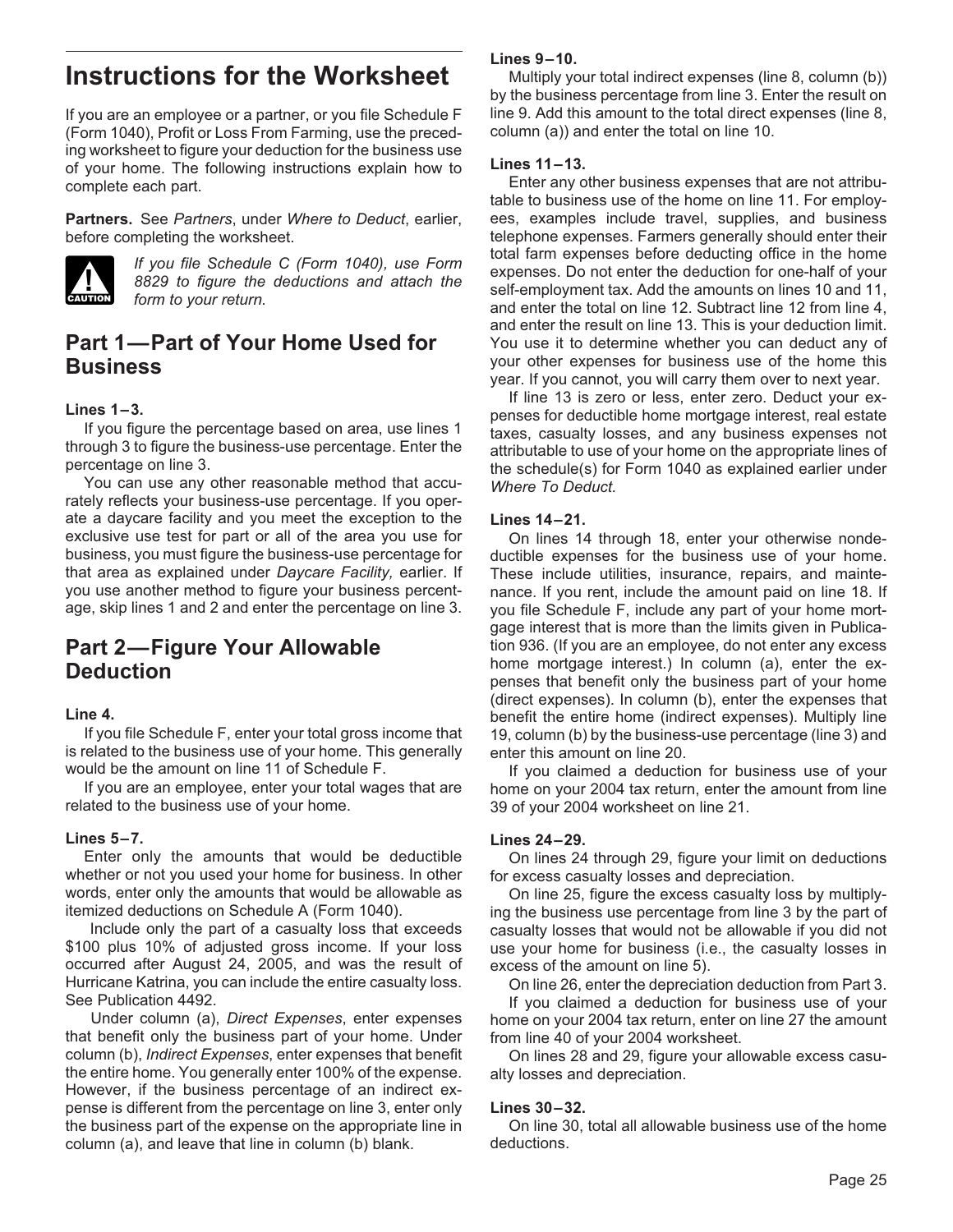On line 31, enter the total of the casualty losses shown for business. Do not adjust this amount for changes in on lines 10 and 29. Enter the amount from line 31 on line 30 basis or value after that date. Allocate the basis between

ble as a deduction for business use of your home. If you file Publication 946. Multiply this percentage by the business Schedule F (Form 1040), enter this amount on line 34, basis to get the depreciation deduction. Enter this figure on Other expenses, of Schedule F and enter "Business Use of lines 38 and 26. Complete and attach Form 4562 to your Home" on the line beside the entry. Do not add the specific return if this is the first year you used your home, or an expenses into other line totals of Part II of Schedule F. improvement or addition to your home, in business.

If you are an employee or partner, see *Where To De-*

### **Part 3—Depreciation of Your Home**

fair market value of the property at the time you first used it

of Form 4684, Section B. See the instructions for Form the land and the building on lines 34 and 35. You cannot 4684 for more information on completing that form. depreciate any part of the land. On line 37, enter the Line 32 is the total (other than casualty losses) allowa- correct percentage for the current year from the tables in

# *duct,* earlier, for information on how to claim the deduction. **Part 4—Carryover of Unallowed**<br>**Expenses to Next Year**

Figure your depreciation deduction on lines 33 through 38. Complete these lines to figure the expenses that must be<br>On line 33, enter the smaller of the adjusted basis or the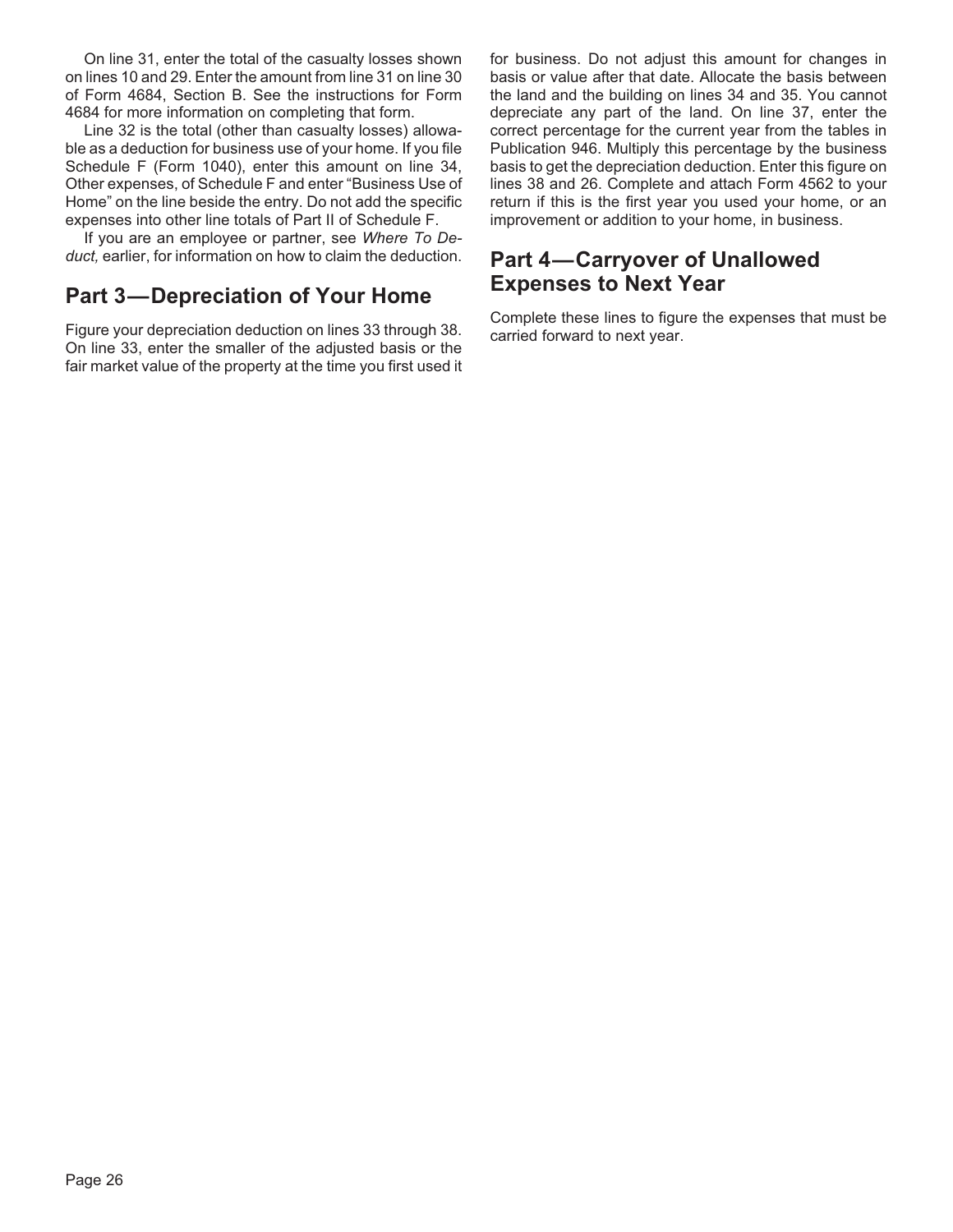# How To Get Tax Help W-4 calculator.

You can get help with unresolved tax issues, order free email.<br>
publications and forms, ask tax questions, and get informapublications and forms, ask tax questions, and get informa-<br>tion from the IRS in several ways. By selecting the method business. that is best for you, you will have quick and easy access to tax help. **Phone.** Many services are available by phone. tax help.

**Contacting your Taxpayer Advocate.** If you have at-

tempted to deal with an IRS problem unsuccessfully, you<br>
should contact your Taxpayer Advocate.<br>
The Taxpayer Advocate independently represents your<br>
interests and concerns within the IRS by protecting your<br>
rights and res they can clear up problems that resulted from previous<br>contacts and ensure that your case is given a complete  $\bullet$  *Solving problems.* You can get face-to-face help

- 
- 
- 
- 

For more information, see Publication 1546, How To Get Help With Unresolved Tax Problems (now available in Help With Unresolved Tax Problems (now available in Chinese, Korean, Russian, and Vietnamese, in addition to Law to

**Free tax services.** To find out what services are avail-<br>able, get Publication 910, IRS Guide to Free Tax Services. and press 1 for automated refund information or



- 
- weeks from the date you filed your return (3 weeks to complete a short survey at the end of the call.<br>if you filed electronically). Have your 2005 tax return available because you will need to know your<br>social security number, your filing status, and the<br>social security number, your filing status, and the exact whole dollar amount of your refund.
- 
- 
- 
- 
- View Internal Revenue Bulletins (IRBs) published in supply stores have a collection of products availthe last few years. able to print from a CD-ROM or photocopy from
- Figure your withholding allowances using our Form
- Sign up to receive local and national tax news by
- 



- 
- 
- and impartial review.<br>To contact your Taxpayer Advocate: The solving tax problems every business day in IRS<br>Taxpayer Assistance Centers. An employee can Taxpayer Assistance Centers. An employee can<br>explain IRS letters, request adjustments to your ac-■ Call the Taxpayer Advocate toll free at count, or help you set up a payment plan. Call your 1-877-777-4778.<br>1-877-777-4778. local Taxpayer Assistance Center for an appoint-• Call, write, or fax the Taxpayer Advocate office in ment. To find the number, go to www.irs.gov/localyour area. *contacts* or look in the phone book under *United*
	- Call 1-800-829-4059 if you are a TTY/TDD user.<br>• *TTY/TDD equipment.* If you have access to TTY/<br>• *TDD equipment. call 1-800-829-4059 to ask tax* • Visit *www.irs.gov/advocate*. TDD equipment, call 1-800-829-4059 to ask tax questions or to order forms and publications.
		-
- able, get Publication 910, IRS Guide to Free Tax Services.<br>
It contains a list of free tax publications and an index of tax<br>
topics. It also describes other free tax information services,<br>
including tax education and assis

• *E-file* your return. Find out about commercial tax<br>
preparation and *e-file* services available free to eli-<br>
gible taxpayers.<br>
• Check the status of your 2005 refund. Click on<br>
• Check the status of your 2005 refund. C Check the status of your 2005 refund. Click on it is for a second IRS representative to sometimes listen in Where's My Refund. Be sure to wait at least 6 *Where's My Refund*. Be sure to wait at least 6 on or record telephone calls. Another is to ask some callers weeks from the date you filed your return (3 weeks to complete a short survey at the end of the call.



• Download forms, instructions, and publications. • *Products*. You can walk in to many post offices,<br>
libraries, and IRS offices to pick up certain forms, ● Order IRS products online.<br>
■ libraries, and IRS offices to pick up certain forms,<br>
■ libraries, and publications. Some IRS offices,<br>
Search publications online by topic or keyword.<br>
■ libraries, grocery stores, copy ce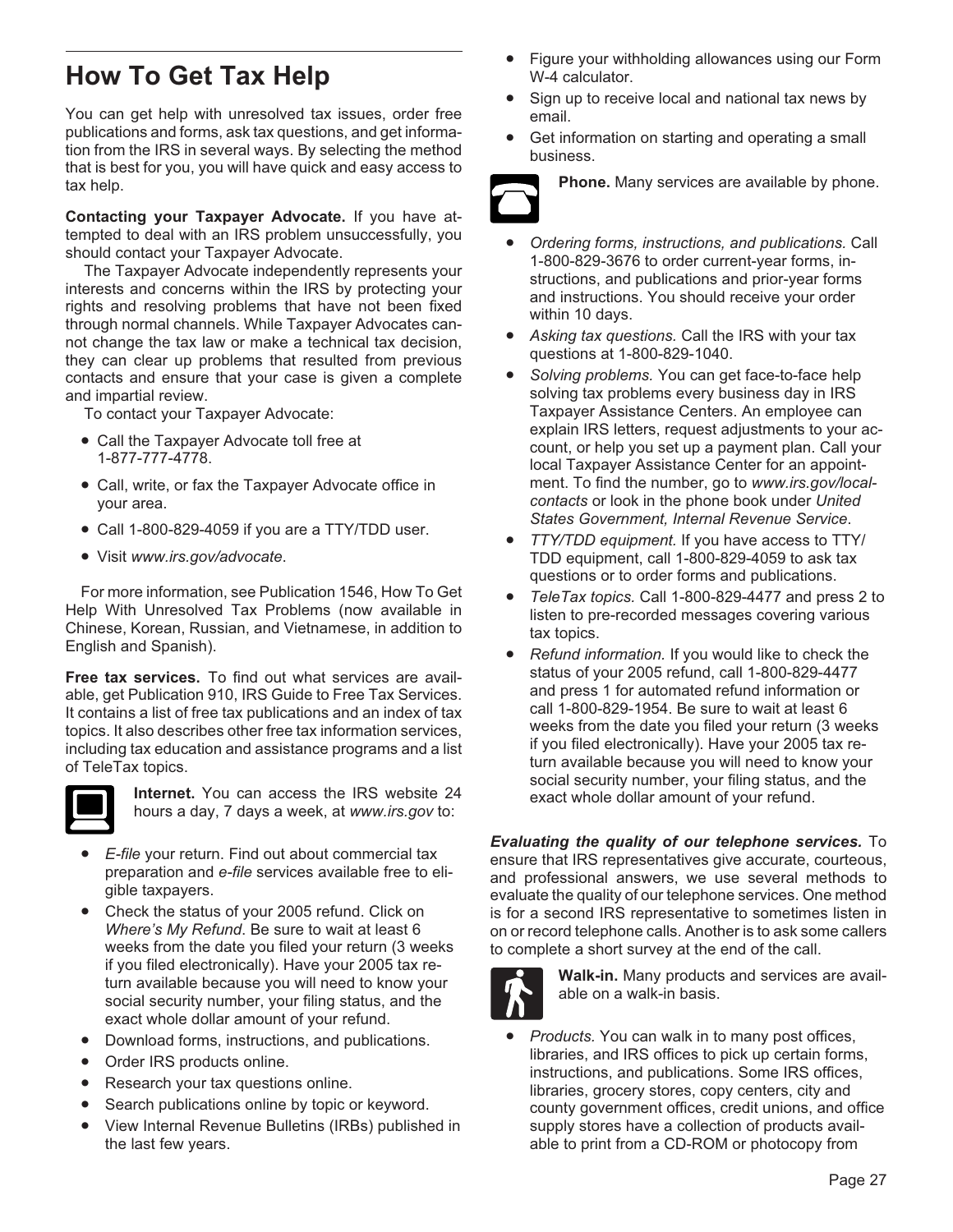Varies have the Internal Revenue Code, regula-<br>
tions, Internal Revenue Bulletins, and Cumulative<br>
Bulletins available for research purposes.<br>
Services. You can walk in to your local Taxpayer<br>
Assistance Center every busin letters, request adjustments to your tax account, or<br>help you set up a payment plan. If you need to **•** Fill-in, print, and save features for most tax forms.<br>resolve a tax problem, have questions about how • Internal Reven resolve a tax problem, have questions about how  $\bullet$ the tax law applies to your individual tax return, or<br>
you're more comfortable talking with someone in<br>
person, visit your local Taxpayer Assistance Center<br>
where you can spread out your records and talk<br>
with an IRS repre business days to schedule an in-person appoint-<br>ment at your convenience. To find the number, go  $\bullet$  Helpful information, such as how to prepare a busi-

*www.irs.gov/localcontacts* or look in the phone.

**Mail.** You can send your order for forms, instruc- • Tax law changes for 2005. receive a response within 10 business days after your request is received. The set of the set of the set of the set of the set of the set of the set of the set of the set of the set of the set of the set of the set of the set of the set of the set of the set of the set o



• A CD that is released twice so you have the latest products. The first release ships in late December and the final release ships in late February.

- reproducible proofs. Also, some IRS offices and Current-year forms, instructions, and publications.
	-
	-
	-
	-
	-
	-
	-



- to to ness plan, find financing for your business, and<br>www.irs.gov/localcontacts or look in the phone much more.
- book under *United States Government, Internal* All the business tax forms, instructions, and publications needed to successfully manage a business.
	-
	- tions, and publications to the address below and <br>
	 IRS Tax Map to help you find forms, instructions,<br>
	receive a response within 10 business days after<br>
	in and publications by searching on a keyword or
- Mational Distribution Center<br>
Meb links to various government agencies, busi-<br>
Meb links to various government agencies, busi-<br>
mess associations, and IRS organizations.<br>
Meb links to various government agencies, busi-<br>
me
	-

**CD-ROM for tax products.** You can order Pub- An updated version of this CD is available each year in lication 1796, IRS Tax Products CD-ROM, and early April. You can get a free copy by calling obtain: 1-800-829-3676 or by visiting *www.irs.gov/smallbiz*.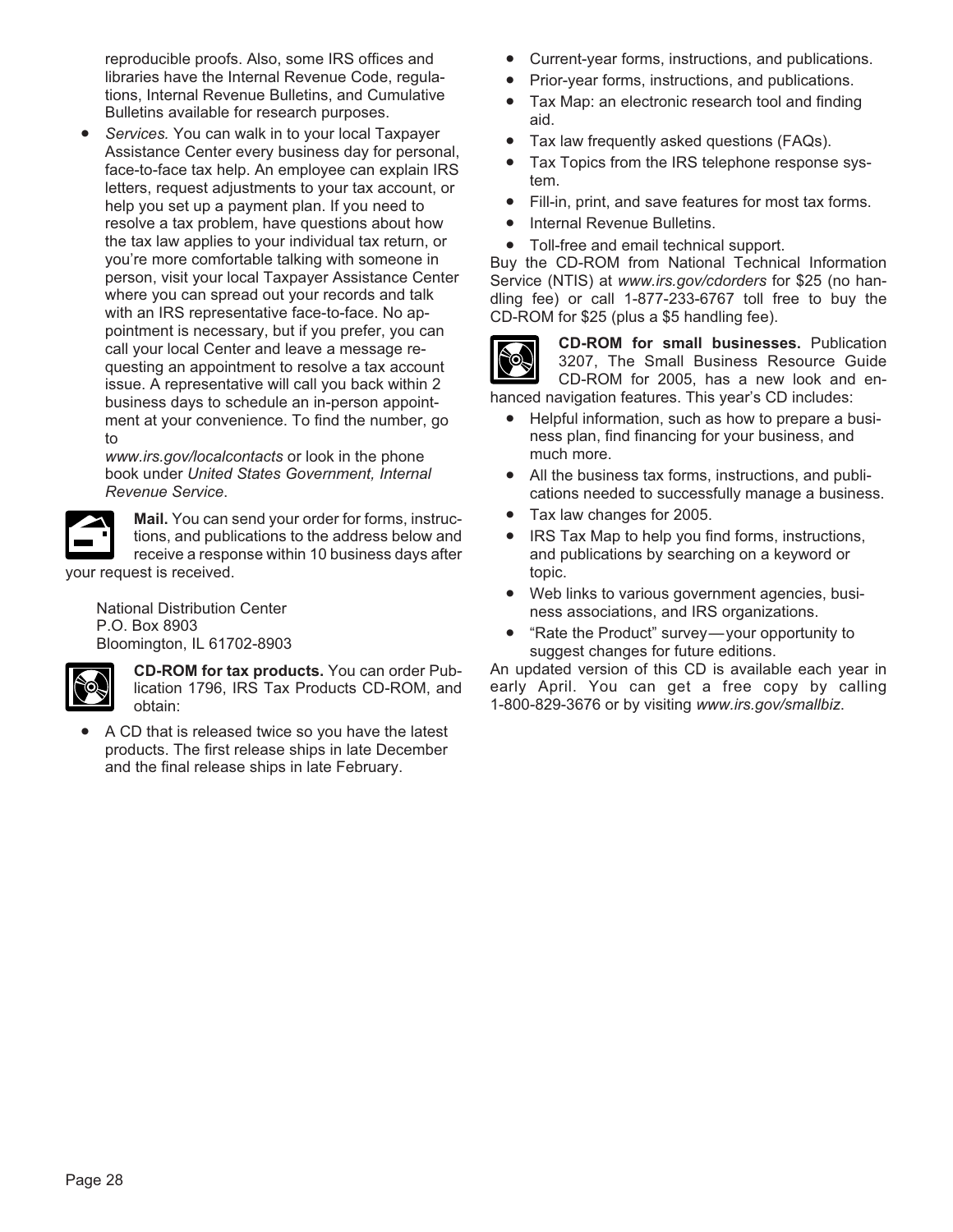Exhibit A Family Daycare Provider Meal and Snack Log Exhibit A **Family Daycare Provider Meal and Snack Log**

TIN/SSN

Name of Provider \_\_\_\_\_\_\_\_\_\_\_\_\_\_\_\_\_\_\_\_\_\_\_\_\_\_\_\_\_\_\_ TIN/SSN \_\_\_\_\_\_\_\_\_\_\_\_\_ Name of Provider

Week of Week of Keep For Your Records Keep For Your Records

| Child's Name | Monday                                                     | Tuesday                                                    | day<br>Wednes                                                   | Thursday                                                          | Friday                                                                   | Saturday                                                          | Sunday                                                            | <b>Totals</b>                                  |
|--------------|------------------------------------------------------------|------------------------------------------------------------|-----------------------------------------------------------------|-------------------------------------------------------------------|--------------------------------------------------------------------------|-------------------------------------------------------------------|-------------------------------------------------------------------|------------------------------------------------|
|              | attendance:<br>Hours of                                    | attendance:<br>Hours of                                    | attendance:<br>Hours of                                         | attendance:<br>Hours of                                           | attendance:<br>Hours of                                                  | attendance:<br>Hours of                                           | attendance:<br>Hours of                                           | Number served:                                 |
|              | Dinner<br>Snack<br>Snack<br>Snack<br>Lunch<br><b>Bkfst</b> | Dinner<br>Snack<br>Snack<br>Snack<br>Lunch<br><b>Bkfst</b> | Snack<br>Lunch<br>Snack<br>Dinner<br>Snack<br><b>Bkfst</b>      | Dinner<br>Snack<br>Lunch<br><b>Snack</b><br>Snack<br><b>Bkfst</b> | Dinner<br><b>Snack</b><br>Snack<br>Lunch<br>Snack<br><b>Bkfst</b>        | Dinner<br>Snack<br>Snack<br>Snack<br>Lunch<br><b>Bkfst</b>        | Dinner<br><b>Snack</b><br>Lunch<br>Snack<br>Snack<br><b>Bkfst</b> | Breakfasts:<br>Lunches:<br>Dinners:<br>Snacks: |
|              | attendance:<br>Hours of                                    | attendance:<br>Hours of                                    | attendance:<br>Hours of                                         | attendance:<br>Hours of                                           | attendance:<br>Hours of                                                  | attendance:<br>Hours of                                           | attendance:<br>Hours of                                           | Number served:                                 |
|              | Dinner<br>Snack<br>Snack<br>Lunch<br>Snack<br><b>Bkfst</b> | Snack<br>Dinner<br>Snack<br>Lunch<br>Snack<br><b>Bkfst</b> | Snack<br>Lunch<br>Snack<br>Dinner<br>Snack<br><b>Bkfst</b>      | Dinner<br><b>Snack</b><br>Snack<br>Lunch<br>Snack<br><b>Bkfst</b> | Dinner<br><b>Snack</b><br>Snack<br>Lunch<br>Snack<br><b>Bkfst</b>        | Dinner<br><b>Snack</b><br>Snack<br>Lunch<br>Snack<br><b>Bkfst</b> | Dinner<br>Snack<br>Snack<br>Lunch<br>Snack<br><b>Bkfst</b>        | Breakfasts:<br>Lunches:<br>Dinners:<br>Snacks: |
|              | attendance:<br>Hours of                                    | attendance:<br>Hours of                                    | attendance:<br>Hours of                                         | attendance:<br>Hours of                                           | attendance:<br>Hours of                                                  | attendance:<br>Hours of                                           | attendance:<br>Hours of                                           | Number served:                                 |
|              | Snack<br>Dinner<br>Snack<br>Lunch<br>Snack<br><b>Bkfst</b> | Snack<br>Dinner<br>Lunch<br>Snack<br>Snack<br><b>Bkfst</b> | Snack<br>Lunch<br>Snack<br>Dinner<br>Snack<br><b>Bkfst</b>      | Dinner<br>Lunch<br><b>Snack</b><br>Snack<br>Snack<br><b>Bkfst</b> | Dinner<br>Snack<br>Lunch<br>Snack<br><b>Snack</b><br><b>Bkfst</b>        | Dinner<br>Lunch<br>Snack<br>Snack<br><b>Snack</b><br><b>Bkfst</b> | Dinner<br>Snack<br>Lunch<br>Snack<br><b>Snack</b><br><b>Bkfst</b> | Breakfasts:<br>Lunches:<br>Dinners:<br>Snacks: |
|              | attendance:<br>Hours of                                    | attendance:<br>Hours of                                    | attendance:<br>Hours of                                         | attendance:<br>Hours of                                           | attendance:<br>Hours of                                                  | attendance:<br>Hours of                                           | attendance:<br>Hours of                                           | Number served:                                 |
|              | Dinner<br>Snack<br>Snack<br>Lunch<br>Snack<br><b>Bkfst</b> | Dinner<br>Snack<br>Snack<br>Lunch<br>Snack<br><b>Bkfst</b> | Snack<br>Lunch<br>Snack<br>Dinner<br>Snack<br><b>Bkfst</b><br>٦ | Dinner<br>Snack<br>Lunch<br>Snack<br>Snack<br><b>Bkfst</b>        | Dinner<br><b>Snack</b><br><b>Snack</b><br>Lunch<br>Snack<br><b>Bkfst</b> | Dinner<br><b>Snack</b><br>Snack<br>Lunch<br>Snack<br><b>Bkfst</b> | Dinner<br>Snack<br>Snack<br>Lunch<br><b>Snack</b><br><b>Bkfst</b> | Breakfasts:<br>Lunches:<br>Dinners:<br>Snacks: |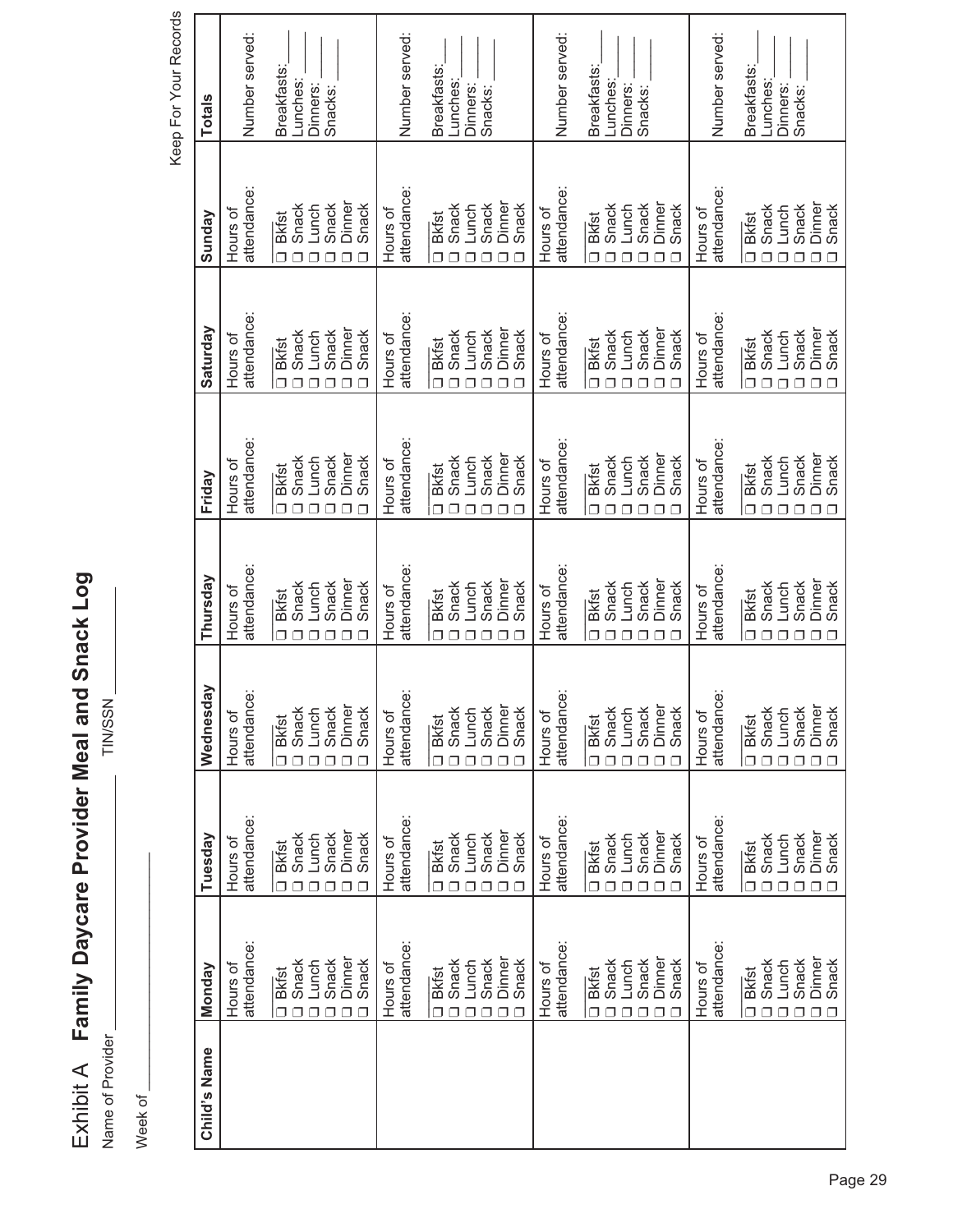To help us develop a more useful index, please let us know if you have ideas for index entries. **Index** See "Comments and Suggestions" in the "Introduction" for the ways you can reach us.

| Adjusted basis defined  9<br>Administrative or management |  |
|-----------------------------------------------------------|--|
| activities $\ldots \ldots \ldots \ldots \ldots \ldots$    |  |
| <b>Assistance</b> (See Tax help)                          |  |

| Business expenses not for use of   | 7-year property               |
|------------------------------------|-------------------------------|
|                                    | Adjusted basis                |
| <b>Business furniture and</b>      | Fair market value             |
| equipment  14                      | Figuring depreciation for the |
| Business percentage  6             | current year                  |
| <b>Business use of the home</b>    | Furniture and equipment       |
| requirements (See Qualifying for a |                               |
| deduction)                         | Nonresidential real property  |

| Carryover of expenses  7<br>Casualty losses  8 | Percentage table for 5- and 7-year                 | Standard meal and snack        |
|------------------------------------------------|----------------------------------------------------|--------------------------------|
| <b>Child and Adult Food Care</b>               | Permanent improvements  10,                        | 2005 rates (Table 3) 14        |
| <b>Program reimbursements 12</b>               |                                                    | <b>Figuring the deduction:</b> |
|                                                | Comments on publication  2 Depreciation of home  9 | Business percentage  6         |
| Computer:                                      | Basis adjustment  14                               |                                |
|                                                | MACRS (Table 2) 10                                 |                                |

| Daycare facilities: (See also Family<br>daycare providers) 12 |                                                                | ו וווסט ווו, סגמוווµוס………. וט־צט<br>1040, Schedule F  17<br>Worksheet 20 |
|---------------------------------------------------------------|----------------------------------------------------------------|--------------------------------------------------------------------------|
| Eligible children for standard meal                           |                                                                |                                                                          |
| and snack rates $\dots\dots\dots\dots$ 12                     | Е                                                              |                                                                          |
| Exceptions for regular use                                    | Employee use of home  3                                        |                                                                          |
| requirement  11                                               | <b>Employees:</b>                                              |                                                                          |
| Family daycare  12                                            | Adequately accounting to                                       | Completed sample (Figure                                                 |
| Family daycare provider  12                                   | employer  18                                                   |                                                                          |
|                                                               | Casualty losses 18                                             | $W-2$ :                                                                  |
| Regular use  11                                               | Mortgage interest  18                                          | Reimbursed expenses  18                                                  |
| Standard meal and snack                                       | Other expenses 18                                              | Free tax services  27                                                    |
|                                                               | Real estate taxes  18                                          | Furniture and equipment  14                                              |
| Deducting expenses  8                                         | Rental to employer  18                                         |                                                                          |
|                                                               | Worksheet to figure                                            |                                                                          |
| <b>Deduction requirements:</b>                                | $deduction \dots \dots \dots \dots \dots \dots \dots 20$       | н                                                                        |
| Employee use  3                                               | <b>Example:</b>                                                | Help (See Tax help)                                                      |
| Exceptions to exclusive use  3                                |                                                                | Home:                                                                    |
|                                                               | Form 8829  20                                                  | Business percentage  6                                                   |
| More than one trade or                                        | Schedule C  19, 20                                             |                                                                          |
| business  5                                                   | Exclusive use $\ldots$ , $\ldots$ , $\ldots$ , $\ldots$ 3      |                                                                          |
| Place to meet clients  6                                      | <b>Expenses:</b>                                               |                                                                          |
| Principal place of business  3                                | Casualty losses 8                                              | Home expenses, Can you deduct                                            |
| Regular use  3                                                |                                                                | business use of, Figure A 5                                              |
| Separate structure  6                                         |                                                                |                                                                          |
| Storage of inventory or product                               |                                                                |                                                                          |
|                                                               |                                                                | <b>Improvements (See Permanent</b>                                       |
| Trade or business use  3                                      | $Insurance \ldots \ldots \ldots \ldots \ldots \ldots \ldots 9$ | improvements)                                                            |
|                                                               |                                                                |                                                                          |

| A                                       | <b>Dequctions:</b>                 | Mortgage Interest  8                    |
|-----------------------------------------|------------------------------------|-----------------------------------------|
| Adjusted basis defined  9               |                                    | Real estate taxes  8                    |
| <b>Administrative or management</b>     |                                    | Related to tax-exempt                   |
| activities  4                           | Qualifying for  2-6                |                                         |
| Assistance (See Tax help)               | Unreimbursed partnership           |                                         |
| <b>Attorneys</b> 6                      | expenses  19                       |                                         |
|                                         |                                    |                                         |
|                                         | <b>Depreciation:</b>               | Telephone  9                            |
| в                                       |                                    | Types of  8                             |
| <b>Business expenses not for use of</b> | 7-year property  15                |                                         |
|                                         |                                    | Utilities and services  9               |
| <b>Business furniture and</b>           | Fair market value  10              | Where to deduct  17                     |
| equipment  14                           | Figuring depreciation for the      |                                         |
| Business percentage  6                  | current year  10                   | F                                       |
| <b>Business use of the home</b>         | Furniture and equipment 14, 15     |                                         |
| requirements (See Qualifying for a      |                                    | <b>Family Daycare Provider Meal and</b> |
| deduction)                              | Nonresidential real property  10   | Snack Log, Exhibit A  29                |
|                                         | Percentage table for 39-year       | <b>Family daycare providers:</b>        |
| C                                       | nonresidential real                | Meal and snack log (Exhibit             |
|                                         |                                    |                                         |
|                                         | Percentage table for 5- and 7-year | Standard meal and snack                 |
| Casualty losses  8                      |                                    |                                         |
| <b>Child and Adult Food Care</b>        | Permanent improvements  10,        | 2005 rates (Table 3)  14                |
| Program reimbursements  12              | 11                                 | <b>Figuring the deduction:</b>          |
| Comments on publication  2              | Depreciation of home  9            | Business percentage  6                  |
| <b>Computer:</b>                        | Basis adjustment  14               |                                         |
|                                         | MACRS (Table 2) 10                 |                                         |
|                                         | Property bought for business       | Form:                                   |
| D                                       | use  14                            | 1040, Schedule C:                       |
|                                         | Sale or exchange of home  14       | Filled in, example  19-20               |
| Daycare facilities: (See also Family    | Doctors                            | $1040$ Schodule $F = 17$                |

|                                                   |                                                          | 4562          |
|---------------------------------------------------|----------------------------------------------------------|---------------|
| Exceptions for regular use                        | <b>Employee use of home</b> 3                            | 4684          |
| requirement  11                                   | <b>Employees:</b>                                        | 8829          |
| Family daycare  12                                | Adequately accounting to                                 | Сc            |
| Family daycare provider  12                       | employer  18                                             |               |
|                                                   | Casualty losses 18                                       | $W-2$ :       |
| Regular use  11                                   | Mortgage interest  18                                    | Re            |
| Standard meal and snack                           | Other expenses 18                                        | Free ta       |
|                                                   | Real estate taxes  18                                    |               |
| ducting expenses 8                                | Rental to employer  18                                   | Furnit        |
|                                                   | Worksheet to figure                                      |               |
| duction requirements:                             | $deduction \ldots \ldots \ldots \ldots \ldots \ldots 20$ | н             |
| Employee use  3                                   | Example:                                                 | Help (S       |
| Exceptions to exclusive use  3                    | Form 4562  19                                            | Home:         |
| Exclusive use  3                                  | Form 8829  20                                            | <b>Busi</b>   |
| More than one trade or                            | Schedule C  19, 20                                       | Defir         |
| business  5                                       |                                                          | Depr          |
| Place to meet clients  6                          | <b>Expenses:</b>                                         | Sale          |
| Principal place of business  3                    | Casualty losses 8                                        | Home          |
| Regular use  3                                    | Deducting 8                                              | busi          |
| Separate structure  6                             |                                                          |               |
| Storage of inventory or product                   | Examples of  8                                           |               |
|                                                   | Indirect  8                                              | <i>Improv</i> |
| Trade or business use $\ldots \ldots \ldots \, 3$ |                                                          | impro         |
|                                                   |                                                          |               |

### **A Deductions:** Mortgage interest ................ 8 Real estate taxes . . . . . . . . . . . . . . 8 Related to tax-exempt Qualifying for . . . . . . . . . . . . . . . . . . 2-6 income ........................ 8 **activities** ........................ 4 Unreimbursed partnership Rent ............................. 9 **Assistance** (*See* Tax help) **Dentists** ........................... 6 Security system .................. 9 **Unrelated ............................... 8** Utilities and services . . . . . . . . . . . . 9 Where to deduct . . . . . . . . . . . . . . . 17

| <b>Business use of the home</b><br>requirements (See Qualifying for a<br>deduction)                                                                                                                                                                    | Furniture and equipment 14, 15<br>Nonresidential real property  10<br>Percentage table for 39-year                                                                                                                         | Fair market value  10<br><b>Family Daycare Provider Meal and</b><br>Snack Log, Exhibit A  29<br><b>Family daycare providers:</b>                                                                      |
|--------------------------------------------------------------------------------------------------------------------------------------------------------------------------------------------------------------------------------------------------------|----------------------------------------------------------------------------------------------------------------------------------------------------------------------------------------------------------------------------|-------------------------------------------------------------------------------------------------------------------------------------------------------------------------------------------------------|
| С<br>Carryover of expenses ………… 7<br>Casualty losses  8<br><b>Child and Adult Food Care</b><br>Program reimbursements  12<br>Comments on publication  2<br><b>Computer:</b><br>Listed property 14                                                      | nonresidential real<br>Percentage table for 5- and 7-year<br>Permanent improvements  10,<br>11<br>Depreciation of home  9<br>Basis adjustment  14<br>MACRS (Table 2) 10                                                    | Meal and snack log (Exhibit<br>Standard meal and snack<br>2005 rates (Table 3)  14<br><b>Figuring the deduction:</b><br>Business percentage  6<br>Deduction limit $\ldots, \ldots, \ldots, \ldots, 7$ |
| D<br>Daycare facilities: (See also Family<br>daycare providers) 12                                                                                                                                                                                     | Property bought for business<br>use  14<br>Sale or exchange of home  14                                                                                                                                                    | Form:<br>1040, Schedule C:<br>Filled in, example 19-20<br>1040, Schedule F  17<br>Worksheet 20                                                                                                        |
| Eligible children for standard meal<br>and snack rates $\ldots$ , , ,  12<br>Exceptions for regular use<br>requirement  11<br>Family daycare  12<br>Family daycare provider  12<br>Regular use  11<br>Standard meal and snack<br>Deducting expenses  8 | Е<br><b>Employee use of home</b> 3<br><b>Employees:</b><br>Adequately accounting to<br>employer  18<br>Casualty losses 18<br>Mortgage interest  18<br>Other expenses 18<br>Real estate taxes  18<br>Rental to employer  18 | Completed sample (Figure<br>$W-2$ :<br>Reimbursed expenses  18<br>Free tax services  27<br>Furniture and equipment  14                                                                                |

| eduction requirements: when the control of the control of the control of the control of the control of the control of the control of the control of the control of the control of the control of the control of the control of |                                                                        |                               |
|--------------------------------------------------------------------------------------------------------------------------------------------------------------------------------------------------------------------------------|------------------------------------------------------------------------|-------------------------------|
| Employee use  3 <b>Example:</b>                                                                                                                                                                                                |                                                                        | Help (See Tax help)           |
|                                                                                                                                                                                                                                | Exceptions to exclusive use …… 3    Form 4562 …………………… 19 <b>Home:</b> |                               |
|                                                                                                                                                                                                                                |                                                                        | Business percentage  6        |
|                                                                                                                                                                                                                                |                                                                        |                               |
|                                                                                                                                                                                                                                |                                                                        |                               |
| Place to meet clients  6 Expenses:                                                                                                                                                                                             |                                                                        |                               |
|                                                                                                                                                                                                                                | Principal place of business  3 Casualty losses  8                      | Home expenses, Can you deduct |
|                                                                                                                                                                                                                                |                                                                        | business use of, Figure A 5   |
|                                                                                                                                                                                                                                |                                                                        |                               |